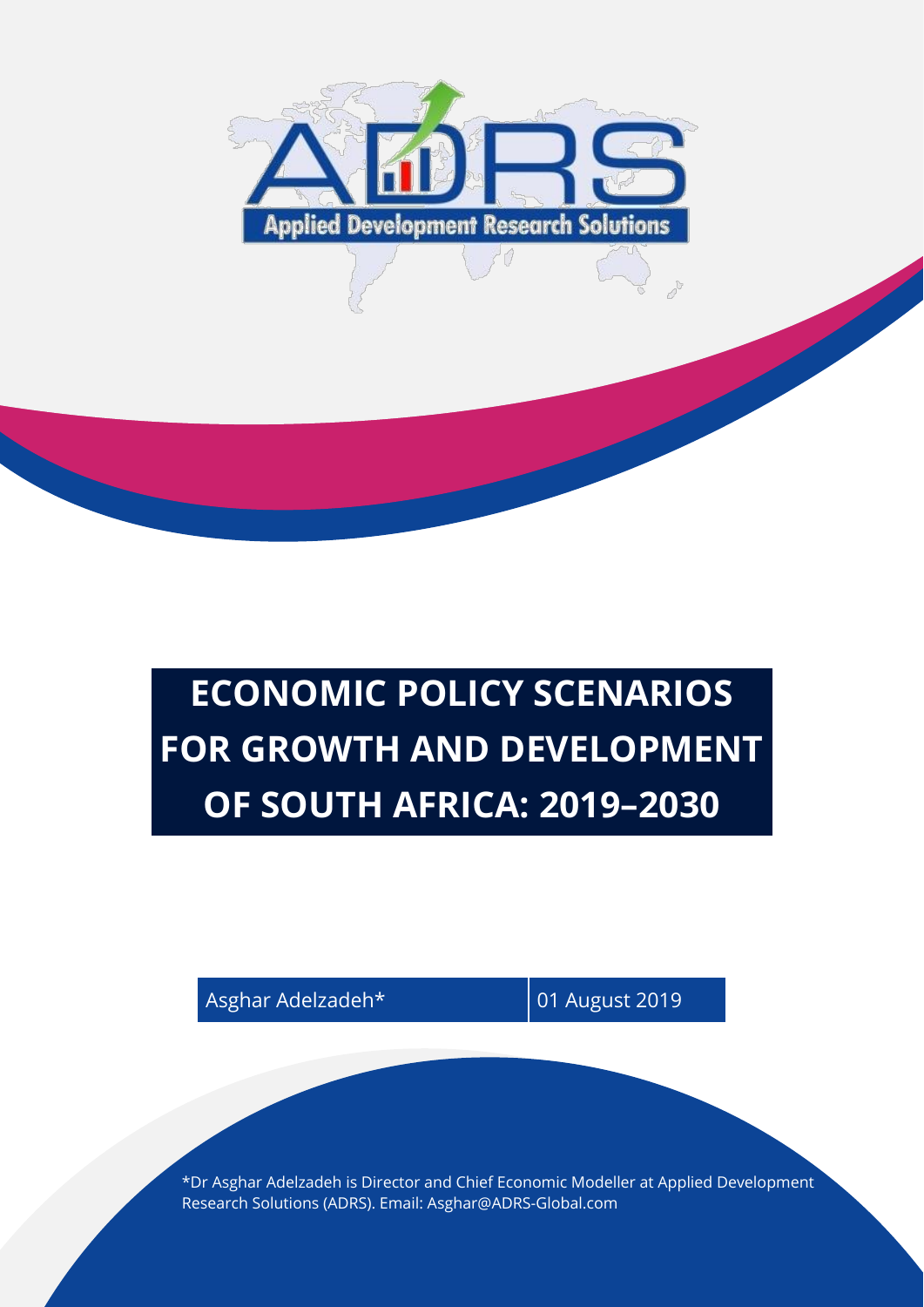# **APPLIED DEVELOPMENT RESEARCH SOLUTIONS (ADRS)**

### **ORGANISATIONAL PROFILE**

**Our vision:** a world of people empowered to advance human development.

**Our mission**: helping people gain economic insight and foresight to shape policy that matters.

Applied Development Research Solutions (ADRS) is an economic consultancy organization registered in South Africa and the United States, driven by the idea that successful economic development relies on good policy design. We are an independent, forward thinking specialized consultancy committed to economic development through high quality quantitative analysis, evidence-based policy research, expert advice and innovative training. ADRS proudly offers state-of-the-art economic modelling tools and services that provide the insight and foresight needed to make informed policy choices. We view ourselves as partners with our clients and the constituencies they serve.

ADRS offers expertise in economic modelling, policy research, advisory services, training and capacity building to assist our clients in government, non-governmental organizations, development agencies, and the private sector. ADRS services in economic analysis, policy analysis, economic modelling, innovative web-based modelling interface, and capacity building equip policymakers and others with the tools to design policies that go to the heart of development challenges. To date, ADRS has built economic models, with user-friendly web-platform, for more than 60 countries, exemplifying expertise that enables users to design and test the effectiveness of wide-ranging policy choices.

In South Africa, ADRS has extensive experience in economic research, policy analysis, economic model building and capacity building. Since 1994, ADRS members have worked closely with the South African government at national and provincial levels. ADRS has exclusively built ten web-based user-friendly economic models for South Africa, at national, provincial and municipal levels, that researchers and policy analysts use to design macroeconomic, industrial, poverty, income distribution, education, social security, and energy-emissions policies.

ADRS ADRS Folsom, CA 95630 Craighall 2024 United States **South Africa** 

> Email: info@adrs-global.com Website: www.adrs-global.com

P.O. Box 948 P.O. Box 413232 T: +1-916-282-9332 T: +27-(0)11-083-6474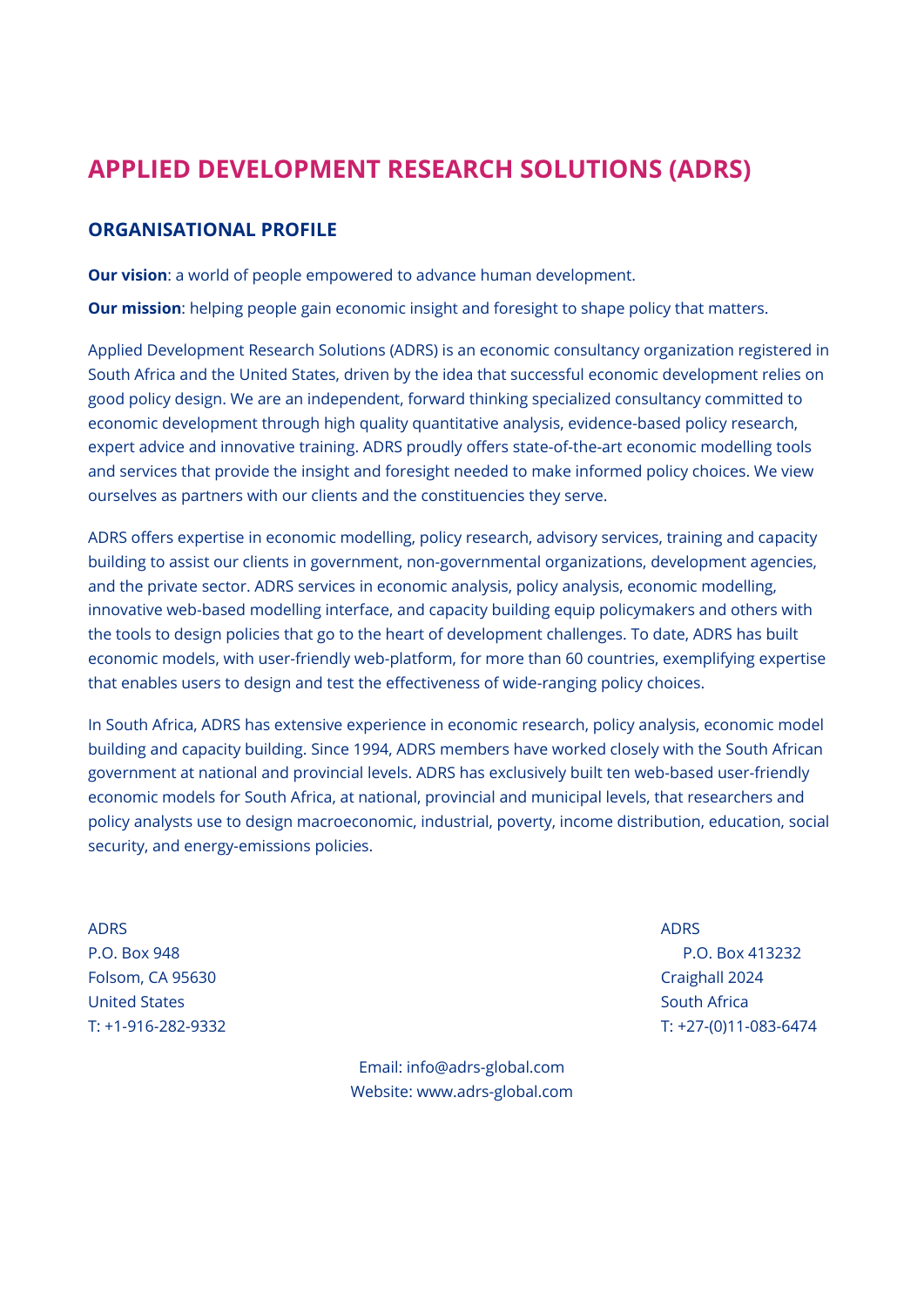# **Table of contents**

| 1. |     |       |  |  |  |
|----|-----|-------|--|--|--|
| 2. |     |       |  |  |  |
|    | 2.1 |       |  |  |  |
|    | 2.2 |       |  |  |  |
|    | 2.3 |       |  |  |  |
| 3. |     |       |  |  |  |
| 4. |     |       |  |  |  |
|    | 4.1 |       |  |  |  |
|    | 4.2 |       |  |  |  |
|    | 4.3 |       |  |  |  |
|    | 4.4 |       |  |  |  |
|    | 4.5 |       |  |  |  |
|    | 4.6 |       |  |  |  |
|    | 4.7 |       |  |  |  |
| 5. |     |       |  |  |  |
|    | 5.1 |       |  |  |  |
|    |     | 5.1.1 |  |  |  |
|    |     | 5.1.2 |  |  |  |
|    |     | 5.1.3 |  |  |  |
|    |     | 5.1.4 |  |  |  |
|    |     | 5.1.5 |  |  |  |
|    | 5.2 |       |  |  |  |
|    |     | 5.2.1 |  |  |  |
|    |     | 5.2.2 |  |  |  |
|    |     | 5.2.3 |  |  |  |
|    |     | 5.2.4 |  |  |  |
| 6. |     |       |  |  |  |
| 7. |     |       |  |  |  |
| 8. |     |       |  |  |  |
|    |     |       |  |  |  |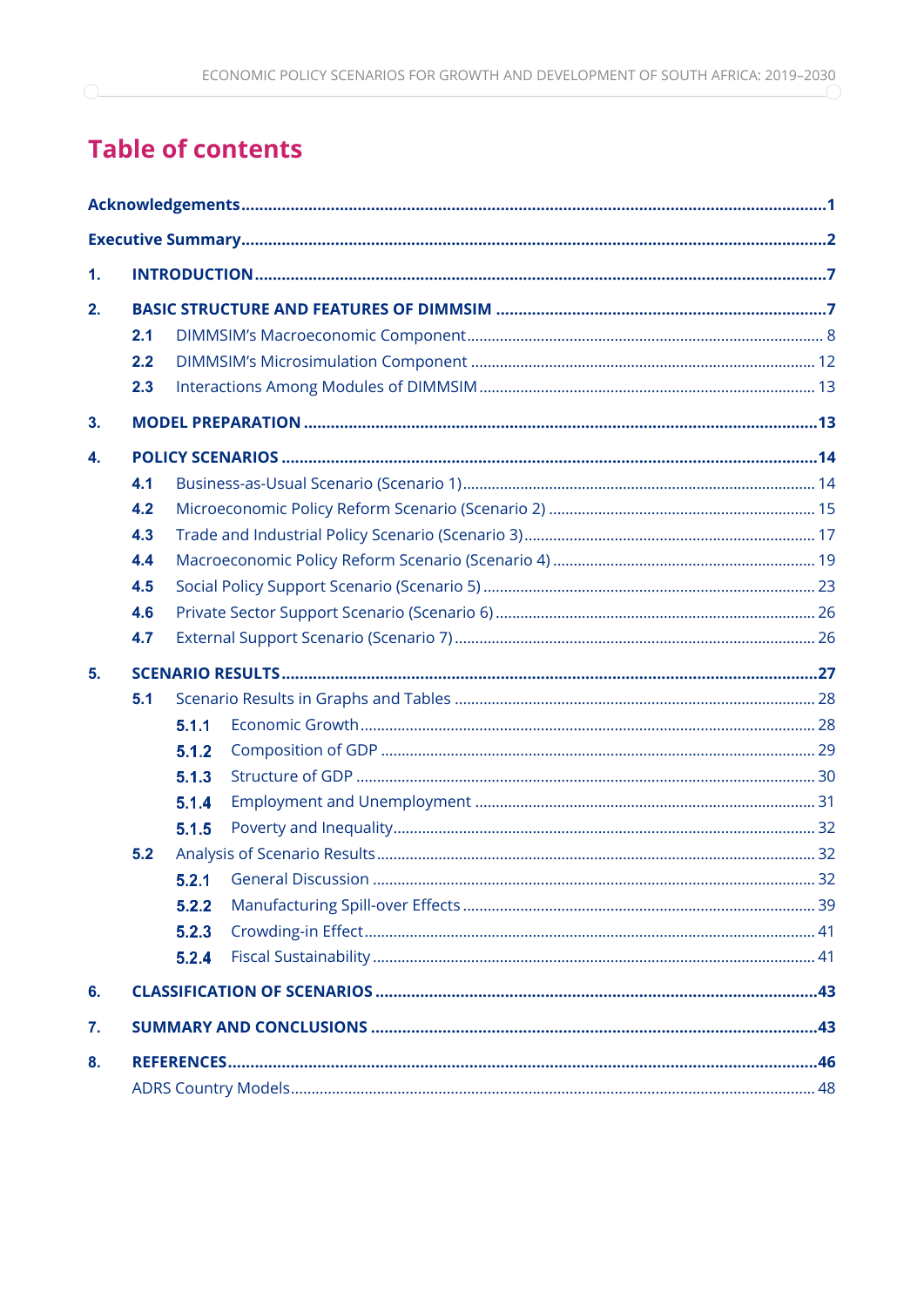# **Acknowledgements**

This report was commissioned by the Economic Research Policy Centre (ERPC) of the Department of Trade and Industry (dti). ADRS would like to thank the ERPC for the opportunity to work on the project. We also would like to thank ERPC's project manager, Mr Tshiphiri Ramakokovhu, who kindly provided all the support we needed to complete the project. We acknowledge the valuable comments and suggestions we received from the dti Chief Economist, Mr Stephen Hanival, the director of the ERPC, Mr Nkosi Madula, the project manager, Mr Tshiphiri Ramakikovhu and all participants in the three project meetings that were held at the dti. We would also like to acknowledge contributions of two researchers, Ms Phindile Nkosi and Ms Madhu Kanji. Finally, we are grateful to Mrs Lené Kraft, who proofread the report.

Disclaimer: The views expressed in this report are those of the author and do not necessarily represent those of the dti. The dti shall not be liable to any person for inaccurate information or opinions contained herein.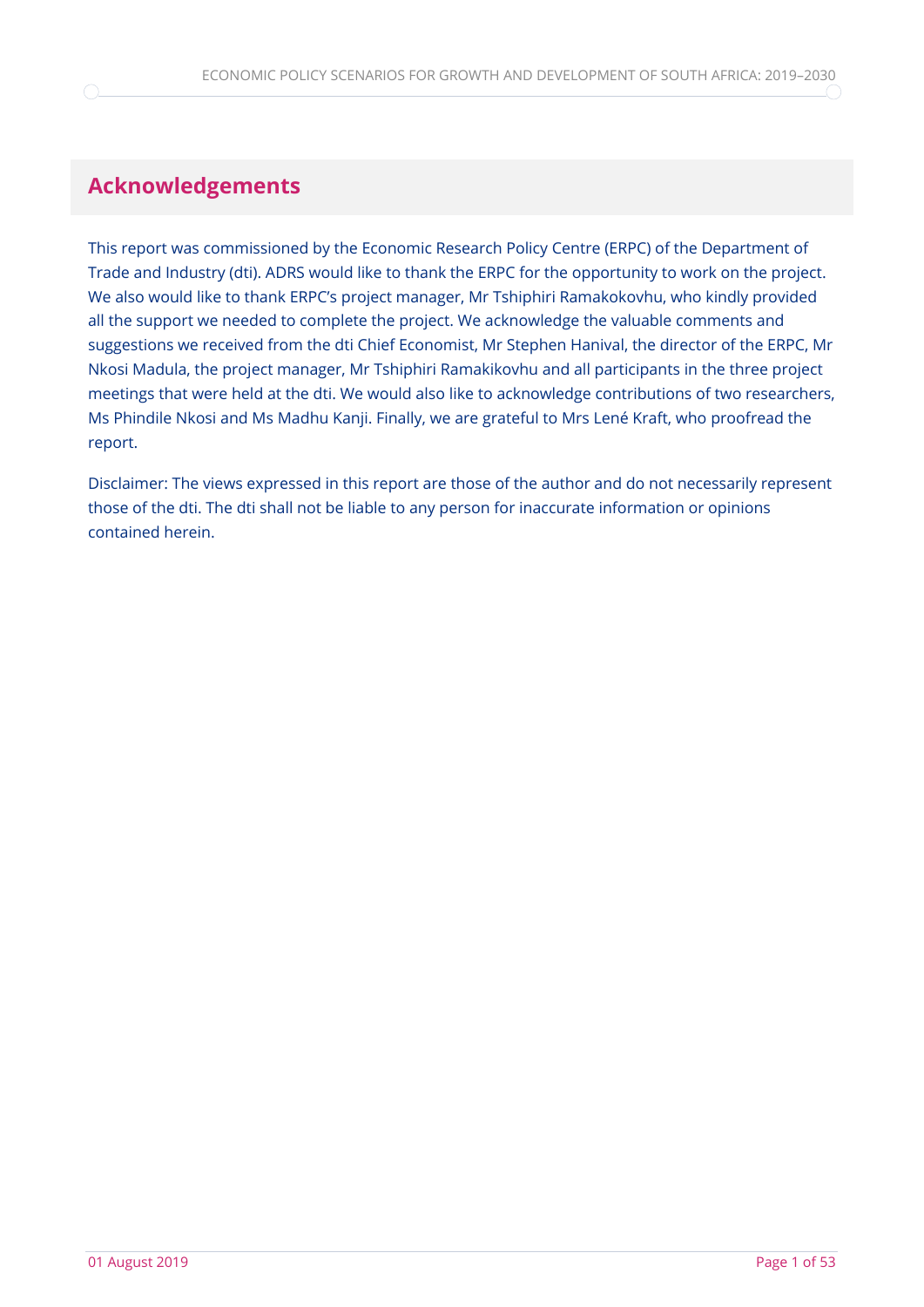# **Executive Summary**

The goal of this study was to identify a policy roadmap to achieve key growth and development targets that the South African government has committed to for 2030. To meet the objectives of the project, this report identifies seven cumulative economic policy scenarios for the period 2019 to 2030. With the help of the ADRS's Dynamically Integrated Macro-Micro Simulation Model of South Africa (DIMMSIM), the likely future impacts of the scenarios have been simulated to establish the sufficiency of policy measures to closely realise the government's key macroeconomic and developmental targets for 2030.

DIMMSIM is a multi-sector macroeconometric model of South Africa with a full household microsimulation model of the country. It captures the dynamic interactions between the macroeconomic performance and household welfare. The simulations and projections of the model use various inputs that are exogenous to the model. These inputs include population data, policy parameters and other national and international parameters. For the duration of the forecast (2019 to 2030), the values of these parameters had to be carefully prepared and fed into the model. The report includes a through description of specifics of exogenous policy choices under the seven scenarios.

### **POLICY SCENARIOS**

In the pursuit of a satisfactory answer to the core issue of what mix of policies can achieve the desired outcomes for 2030, the study considered and empirically examined a wide range of economic policy choices. After much consideration of policy options and hundreds of simulations, we found it the most appropriate to classify the future scenarios into a business-as-usual (BAU) scenario and six cumulative alternative scenarios. Each alternative scenario adds new measures or changes to one or more features of the previous scenario.

Business-as-Usual Scenario (Scenario 1): The BAU scenario presents a likely outlook for the future of the South African economy that basically resembles its recent performance. It is a construct of the future of the South African economy against which to compare other scenarios. According to this scenario, the future policy inputs into the economy will closely follow their most recent records. For example, through the Medium-Term Strategic Framework (MTSF) and Medium-Term Expenditure Framework (MTEF), fiscal policy will continue to prioritise lowering the debt-GDP ratio through expenditure measures, and monetary authorities will continue to use the setting of the interest rate to enforce strict adherence to the inflation targeting, with 6% as the ceiling for the inflation rate. Section 4.1 of the report provides the details of the scenario.

Microeconomic Policy Reform Scenario (Scenario 2): Some policy analysts believe that microeconomic policy reforms in South Africa can be sufficient to propel the economy on a significantly higher macroeconomic performance, namely higher growth and employment path. The purpose of this scenario is to examine the extent to which a multitude of microeconomic policy measures – that are being implemented or are under consideration in South Africa – affect the growth path of the economy. The measures, elaborated in the Treasury (2018) report, are in essence mainly supply-side measures for the reform of institutions and regulatory frameworks and agencies to remove the perceived "inefficiencies" and "imperfections" in the operation of the free market. It is believed that this will produce the necessary growth to yield full employment in South Africa. Section 4.2 of the report first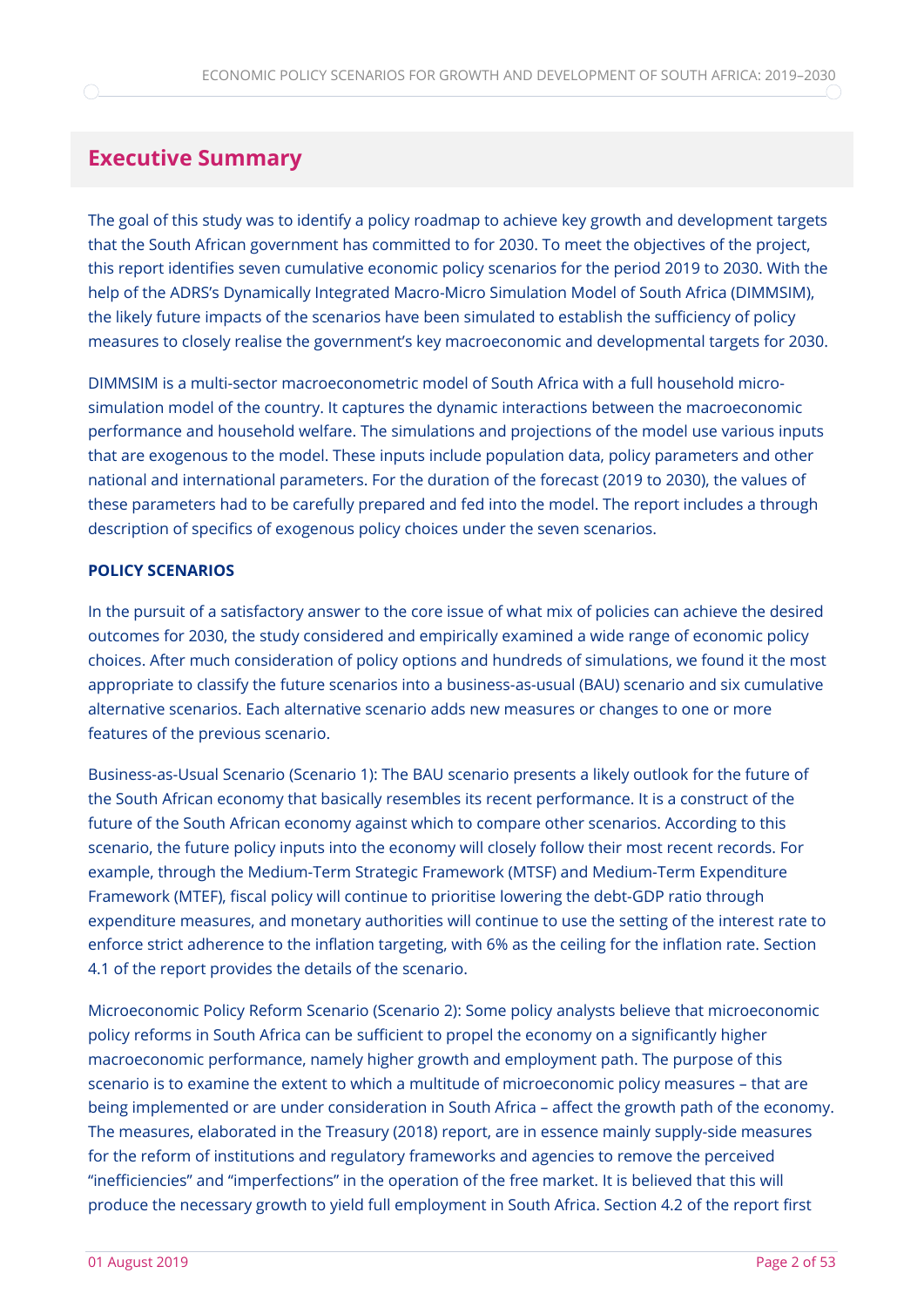presents a brief overview of key microeconomic policy proposals before translating them into model scenarios and simulating their likely macroeconomic impact.

Trade and Industry Policy Scenario (Scenario 3): The industrial policy in South Africa utilises both supply- and demand-side measures to increase investment in the manufacturing sector and expand South African exports. The Industrial Policy Action Plan (IPAP) places strong emphasis on the manufacturing sector since the sector has relatively better spill-over effects. Even though each of IPAP's programme and policy interventions has had some desirable quantitative and qualitative impact, the extent of its overall success in raising investment and exports of the manufacturing sector is the outcome of its multiple, inter-dependent and cross-cutting measures and programmes. Therefore, to include and empirically examine the future impact of the trade and industrial policy, the model scenario is designed to capture three ultimate goals of the programme, namely to raise total investment in the manufacturing sector, expand exports, and increase the local content and procurement of locally manufactured products. Section 4.3 of the report provides details of this empirical policy scenario.

Macroeconomic Policy Reform Scenario (Scenario 4): Analysis of the weak performance of the South African economy in terms of growth and employment has clear implications for macroeconomic policies. Therefore, the report considers revisiting the macroeconomic policy approach of the BAU scenario that is also used in scenarios 1 to 3. Broadly speaking, the choices are between austerityfocused and growth-oriented macroeconomic policy frameworks. The "austerity" approach resorts to a sink-or-swim methodology, calls for strict austerity measures through government budget cuts, and contends that decreasing the deficit would create a business-friendly environment that would attract investment which in turn would grow the economy and increase employment. The "growth" approach, on the other hand, calls for growth friendly macroeconomic policies to provide a life raft for the country as it struggles to meet growth and employment targets. It argues that increasing GDP is the preferred approach to cutting the debt relative to GDP and attracting investments.

In South Africa, government's fiscal and monetary policy has followed the "austerity" approach to macroeconomic policy, composed of fiscal austerity, flexible exchange rate and strict inflation targeting. As in the case of the BAU scenario, scenarios 1 to 3 extend the current austerity approach to the macroeconomic policy to 2030. Scenario 4, on the other hand, assesses the likely effects of adopting the "growth" approach to the fiscal and monetary policy. The shift from the "austerity" to "growth" approach also allows for the use of macroeconomic policy tools for a more robust response to the country's developmental imperatives. The specifics of the scenario in terms of fiscal and monetary policy have been presented in section 4.4 of the report. This includes specific changes to choices related to public investment, government current expenditure and monetary policy.

Social Policy Scenario (Scenario 5): Besides targeting economic growth and labour-intensive sectors, as additional measures to lower the unemployment and poverty rates, this scenario considers what if the government begins to make the public works as the Employer of Last Resort (ELR) for the unskilled unemployed in South Africa. Moreover, the scenario considers some adjustments to the current social security programme in South Africa, including the introduction of a grant, namely caregiver grant, for the family member that takes care of a child who receives either a child support grant or a care dependency grant. Section 4.5 provides more on the specifics of the scenario.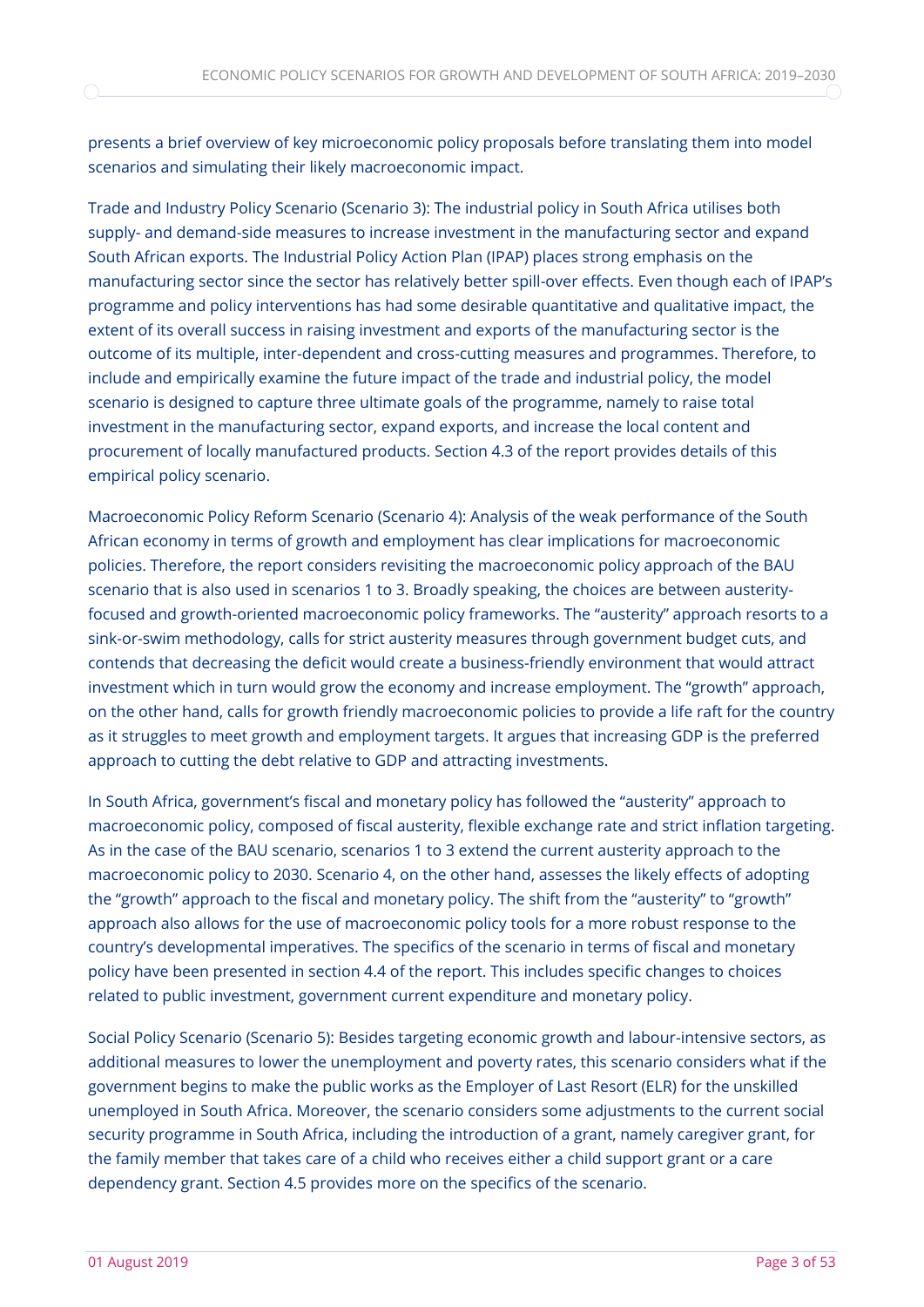Private Sector Support Scenario (Scenario 6): This scenario considers what if the Public-Private Growth Initiative (PPGI), which was established in early 2018, increased investments in the South African economy by R500 billion over the next 12 years, as it has proposed. The scenario also considers possible additional R100 billion investments in the South African manufacturing sector by the Public Investment Corporation (PIC). Section 4.6 elaborates on the details of each investment scenario.

External Support Scenario (Scenario 7): This scenario considers the inclusion of macroeconomic contributions of three fairly small favourable external developments related to the gold price, growth of international import and flow of foreign direct investment. Details of the scenario are provided in section 4.7 of the report.

### **SCENARIO RESULTS AND FINDINGS**

The premise that we need a vision roadmap to ensure that we are moving in the right direction guides the use of ADRS's macro-micro model of South Africa to identify a policy roadmap to meet South Africa's development vision for 2030. The report provides a graphic comparison of scenarios in terms of their implications for the likely evolution of key economic and development indicators. It then analyses the results to identify and substantiate the key findings of the report (section 5).

Based on analysis of the model results, the report identifies the following 10 findings on the potential of using a combination of economic policy measures to harness poverty-reducing growth:

- 1. The cumulative scenarios of this report show that it is possible for economic policy to propel the economy on a fundamental economic reconfiguration and restructuring path as it relates to structural transformation and economic growth with significant reductions in the unemployment rate and poverty. However, this will be possible if the current austerity-focused economy policy framework gave way to a growth-oriented economic policy framework. Simulation results show that when the economy is underpinned by consistent implementation of growth-oriented policies, it will unleash a virtuous growth of output, employment, income and expenditure.
- 2. We identified and tested the potential of a combination of policy measures that include microeconomic reforms, trade and industrial policy, macroeconomic reforms, social policy measures and private sector support. We estimated the likely outcomes to include:
	- 2.1 an average growth rate of 5.74% for the period 2019-2030, which will more than double the size of the GDP;
	- 2.2 an 80% increase in the real per-capita GDP;
	- 2.3 an increase in the average investment-GDP ratio to 28%;
	- 2.4 more than double the CAGR of manufacturing output, relative to the BAU scenario;
	- 2.5 a debt-GDP ratio of 30.4% by 2030;
	- 2.6 an average deficit-GDP ratio of -3.2% during the twelve-year period;
	- 2.7 an increase in the available government funding for major government programmes such as the NHI, the land reform, free higher education, and other important social and economic services;
	- 2.8 a reduction in the unemployment rate by more than half, from the current 27.5% to 12.3% by 2030; and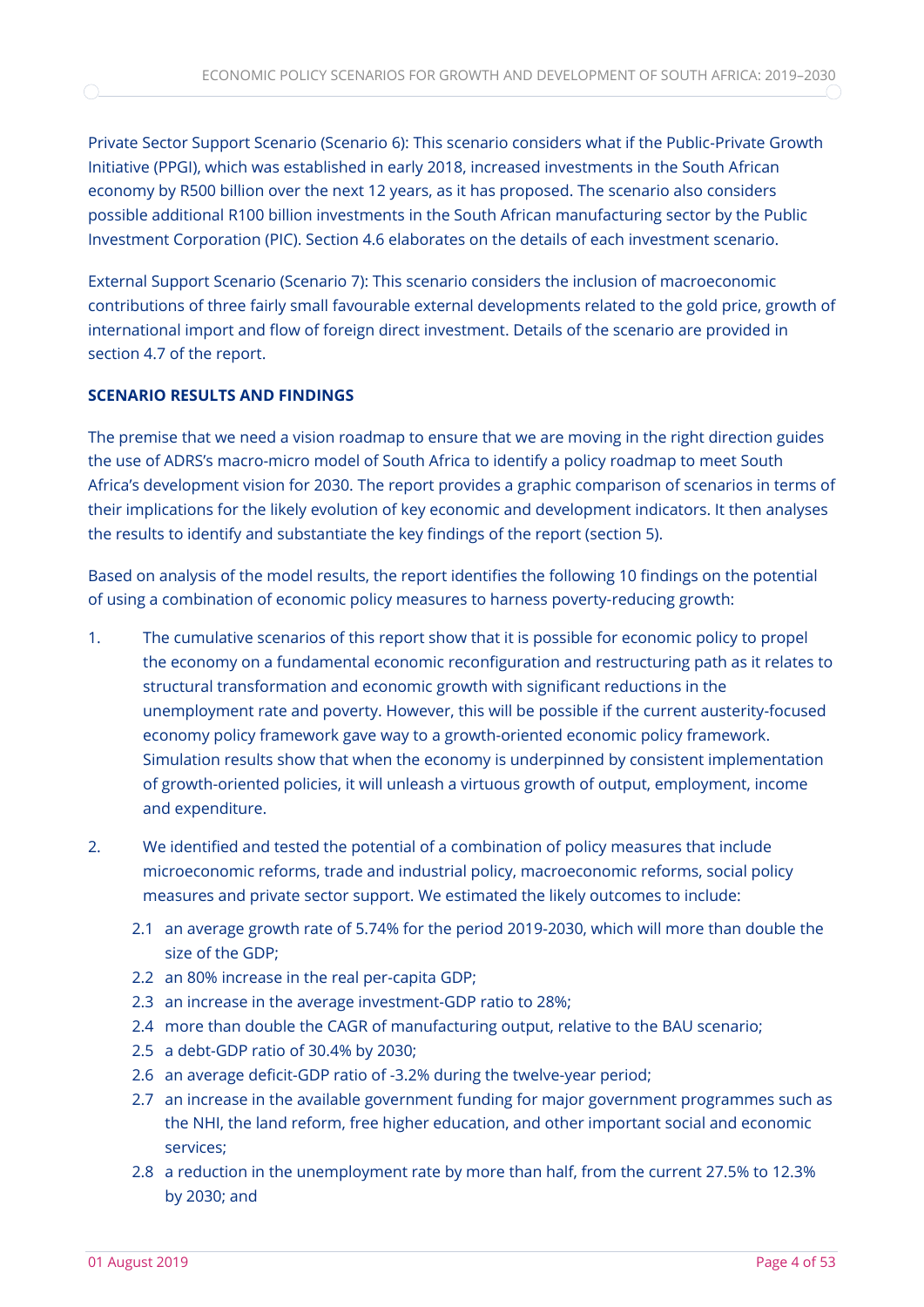### 2.9 a reduction in the poverty rate by about two-thirds, from the current 38% to 13% in 2030.

- 3. The results of Microeconomic Policy Reform Scenario (Scenario 2) highlight the limitations of depending solely on microeconomic policy reforms to propel the economy on the desired high growth and employment path.
- 4. Increased public investment raises output in both the short run, because of demand effects, and in the long run, as a result of supply effect. A well-coordinated annual increase in government current and capital spending boosts aggregate demand through fiscal multiplier and increases aggregate supply through time as the productive capacity of the economy increases.
- 5. When the scenario includes monetary policy reforms, as proposed, demand effects are stronger and economic performance is significantly enhanced. The measures especially provide SMMEs with the necessary life support and accentuate the decline in debt-GDP ratio by engendering a stronger growth.
- 6. If the public works programme is reoriented to become Employer of Last Resort and provide part-time jobs to all unskilled workers who cannot find jobs in the labour market, millions of workers who are currently excluded from the mainstream of the economy and have little or no chance of finding jobs in the future are provided livelihoods and a way out of poverty.
- 7. Each of the proposed scenarios has direct and indirect implications for the manufacturing sector. While the Microeconomic Policy Reform can raise the CAGR of manufacturing output by an additional 0.6 percentage points, the Trade and Industry Policy scenario will be able to add almost 1.5 percentage points to the CAGR of manufacturing output. An increase in PIC investment in manufacturing adds 0.35 percentage points to the growth rate of manufacturing sector and the PPGI is projected to help the average annual growth of the manufacturing sector by an additional 0.75 percentage points. The growth-oriented Macroeconomic Policy Reform scenario also has a significant impact on the manufacturing sector. It is projected to add 1.2 percentage points to the CAGR of manufacturing output.
- 8. The proposed scenarios are able to reverse the negative trend in the share of manufacturing sector in total output and employment. Under the BAU scenario, the current trend is projected to continue. However, the simulation results show that the proposed policy measures will be able to reverse the current trend during the next decade by generating relatively faster growth of the manufacturing sector.
- 9. The proposed policy measures are plausible and economically sustainable, as shown by the model simulations. In fact, the economy will be less vulnerable than without the proposed reforms.
- 10. The report shows that there is no one category of policy proposals that will be enough to overcome South Africa's growth and development challenges.

The goal of this project was to identify a policy roadmap to realise key growth and development targets that the government has committed to for 2030. The economic model that we used allowed us to design and test diverse policy scenarios and helped gradually build a composite scenario with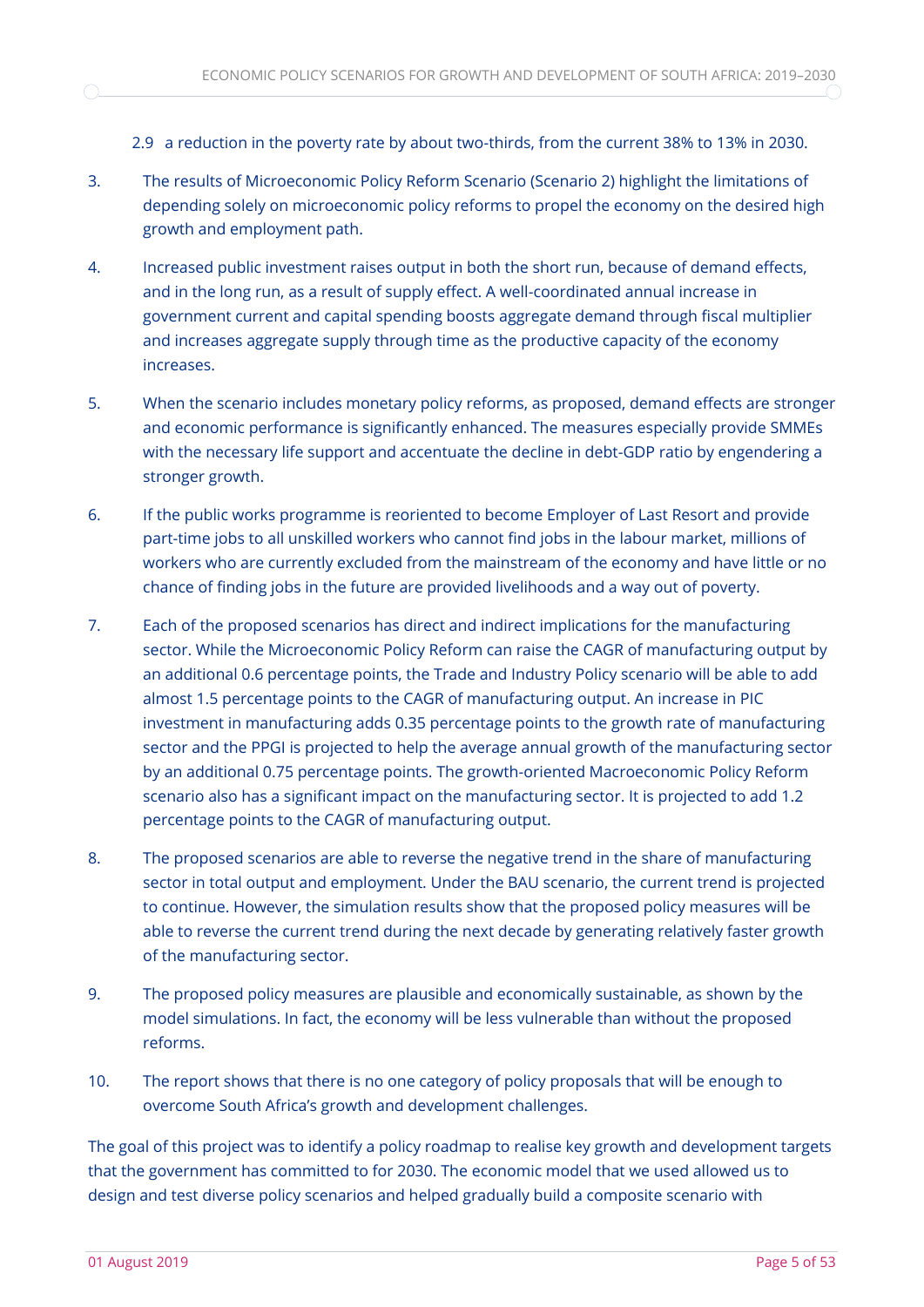simulation results that show their potential to propel the economy on a path to reduce the unemployment rate by more than half (from the current 27.5% to 12.3%) and the poverty rate by approximately two-thirds (from the current 38% to 13%) by 2030.

 $\bigcirc$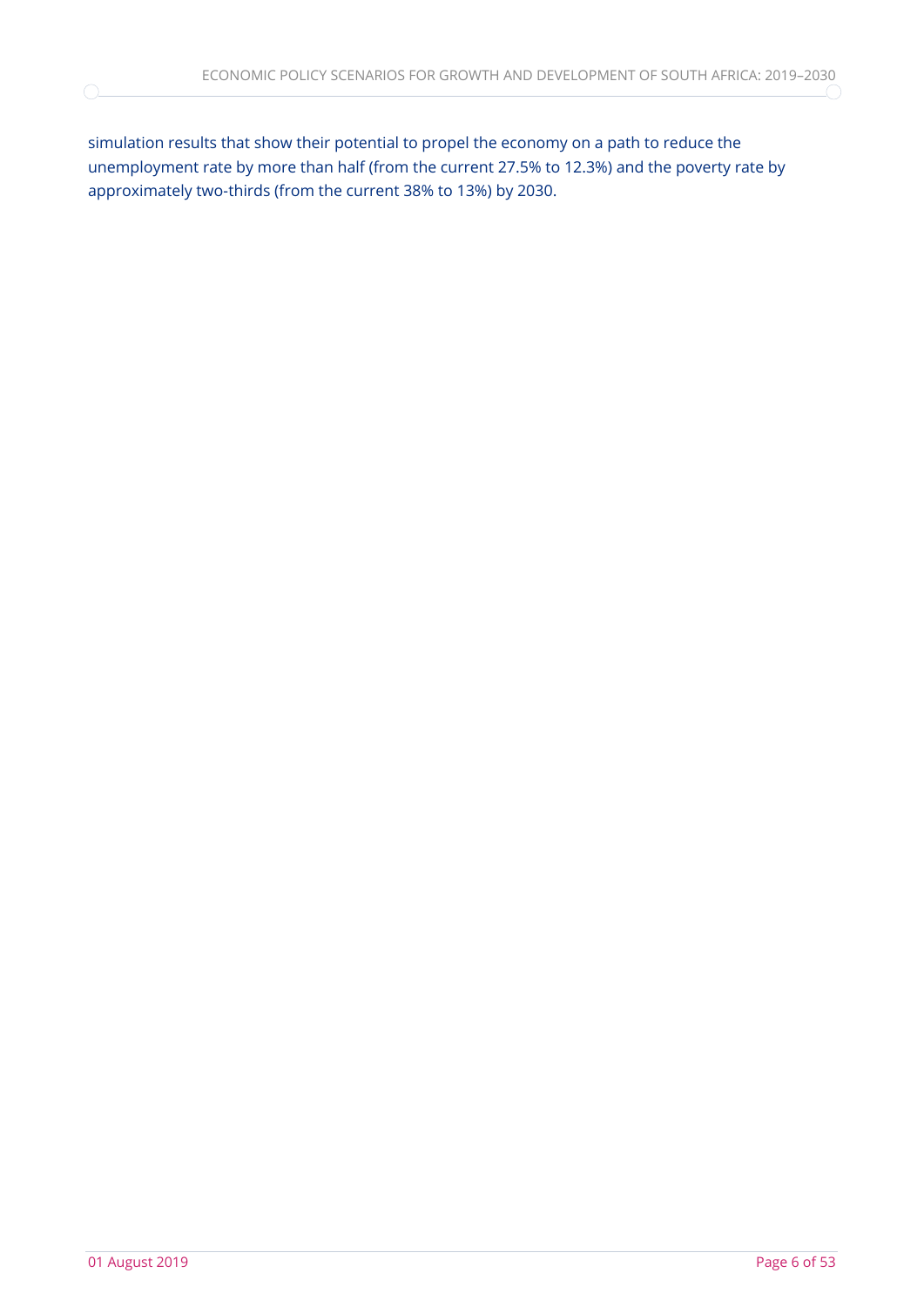Data driven predictions can succeed – and they can fail. It is when we deny our role in the process that the odds of failure rise. Before we demand more of our data, we need to demand more of ourselves. Nate Silver, The Signal and the Noise, 2015

# **1. INTRODUCTION**

The South African government is committed to meet the mounting economic challenges that beset the country and achieve important targets such as eradicating poverty, significantly reducing the unemployment rate, and more than doubling the size of the economy by 2030. It is of prime importance to identify policies that engender growth and development paths that are likely to meet these NDP targets for purpose of planning, implementation and monitoring.

This report presents the findings of an economic modelling exercise that simulated the likely future impact of alternative policy scenarios on key macro and micro- economic indicators in order to quantitatively evaluate the potential of each policy scenario to achieve the key NDP targets for 2030. It includes a series of policy and implementation choices that the simulation results indicate.

The premise that successful development outcomes are predicated on good policy design guides the application of modelling techniques to closely approximate the policy design required to meet the 2030 development targets. To undertake the modelling exercise, key government policy documents (e.g. NDP, 9 Point Plan, IPAP, and NGP) were used to identify various options, expressed as model scenarios. Quantitative impact analyses were then undertaken for each scenario using Dynamically Integrated Micro and Macro Economic Simulation Model of South Africa (DIMMSIM). For each scenario, DIMMSIM generated annual projections of relevant macroeconomic and economic sector indicators as described in subsequent sections. However, before taking a closer look at the scenarios and their simulation results, we introduce the model.

# **2. BASIC STRUCTURE AND FEATURES OF DIMMSIM**

To meet the objectives of the project and properly respond to its scope, we use economic modelling techniques to design, simulate and evaluate the effectiveness of alternative growth and development policy scenarios to achieve key NDP targets. Following is a more detailed presentation of the proposed approach.

Over the last 15 years, ADRS has built a suite of 10 proprietary South African economic models which include two core models and eight specialised models. The two distinct core models were built using fundamentally different modelling techniques. The ADRS multi-sector Macroeconomic Model of South Africa (MEMSA) is a large multi-sector macroeconometric model built as a tool for designing, forecasting and conducting impact analyses of macroeconomic and industry policy scenarios. Its construction utilised time-series data and analysis. The ADRS South African Tax and Transfer Model (SATTSIM) is a microsimulation model built using household-level survey data. It is a tool for designing, forecasting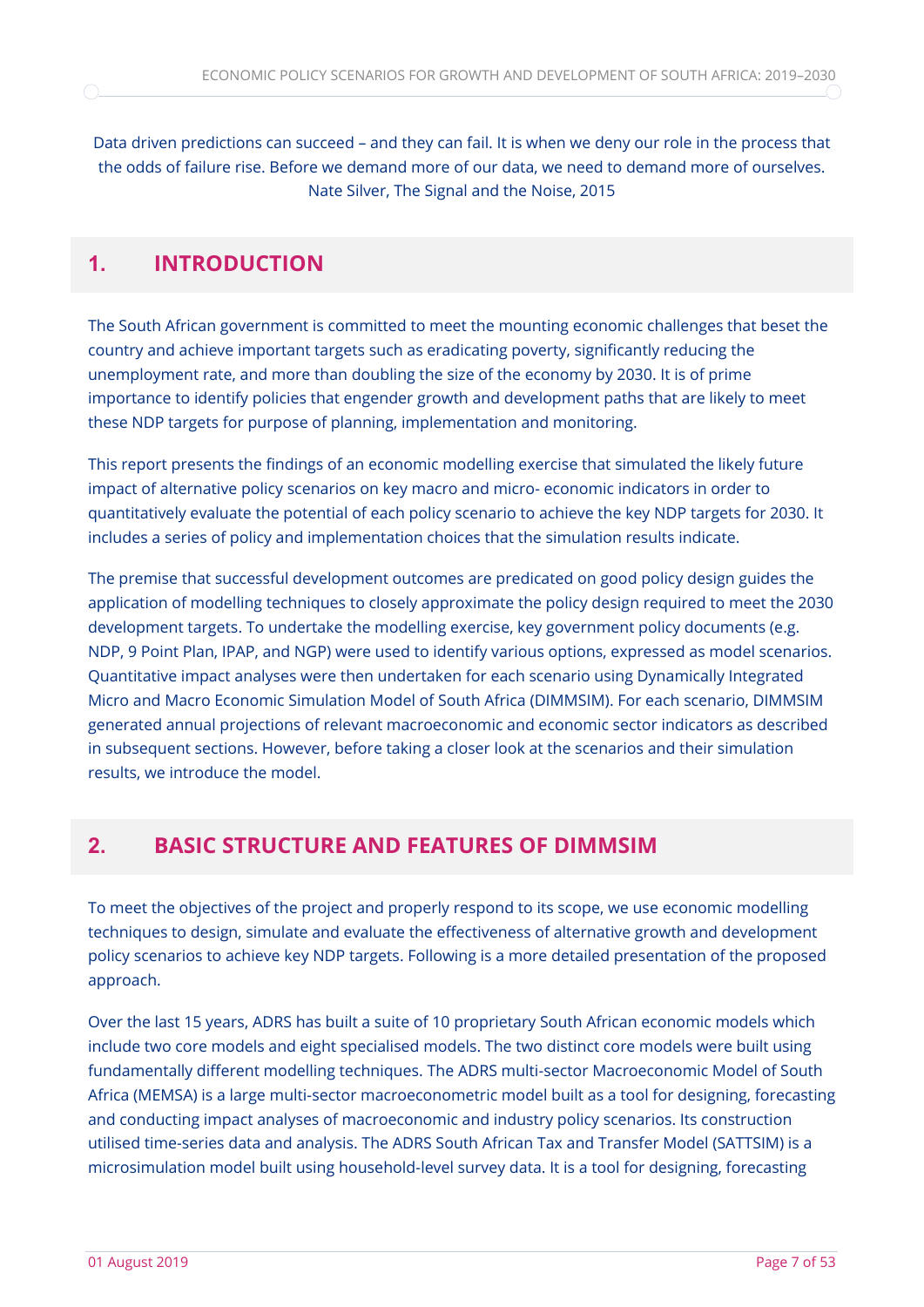and conducting impact analyses of policies related to direct and indirect taxes, social security, public works, poverty and inequality.

DIMMSIM integrates MEMSA and SATTSIM to capture the dynamic interactions between the macroeconomic performance and the poverty and income distribution at household level. Following is a brief non-technical introduction to the DIMMSIM and its features.

# **2.1 DIMMSIM's Macroeconomic Component**

The ADRSMEMSA is one of the two modules of DIMMSIM. It allows design and analyses of macroeconomics and industrial policies and produces projections of the paths of key indicators related to the economy and its economic sectors under various domestic and international contexts and policy options.

MEMSA is a bottom-up model with more than 3200 equations that capture the structure of the National Income and Product Account (NIPA) at sector and aggregate levels and produces projections that are consistent with various national accounting identities in nominal and real terms. The model includes more than 400 estimated equations that analytically and empirically capture the behaviour of the private and household sectors as part of capturing the working and dynamics of the economy from its production, expenditure and income perspectives. <sup>1</sup> MEMSA's equation system can be broken down into a number of blocks that include:

- **. The Final Demand Block** encompasses 769 equations. It includes sets of estimated equations that capture the behaviour of the private sector as it relates to sectoral-level investment, exports and imports in 45 sectors; households in terms of expenditure on 27 categories of consumption goods and services; and the public sector in terms of final consumption expenditure and investment. The expenditure block of equations therefore produces projections of various components of aggregate demand in the economy that facilitate the model's projection of real and nominal GDP from the expenditure side.
- **The Production Block** includes 712 equations that represent sector and aggregate productionrelated activities in the economy. It includes sets of equations that produce projections of sector outputs, potential outputs, capital stock and capital productivity, all in nominal and real terms. Private sector decisions on how much to produce in various sectors of the economy are captured through 40 estimated equations that link the decisions to various demand, supply and price factors in the economy. Therefore, the equations of the production block generate consistent projections of nominal and real values for sector and aggregate outputs, namely value added at basic prices. The aggregate of sectoral value added at basic prices plus the net taxes and subsidies on products provide the model's annual projections of GDP from the production side.
- **. The Price and Wage Block** is comprised of 413 equations that include time-series estimated behavioural equations for sector output prices (45), consumer prices (30) and investment prices (45). It also includes equations for sector import and export prices, sector- and economy-wide inflation

<sup>1</sup> MEMSA uses the Autoregressive Distributed Lag (ARDL) estimation procedure, developed by Pesaran (1997) and Pesaran et al. (1996, 1999).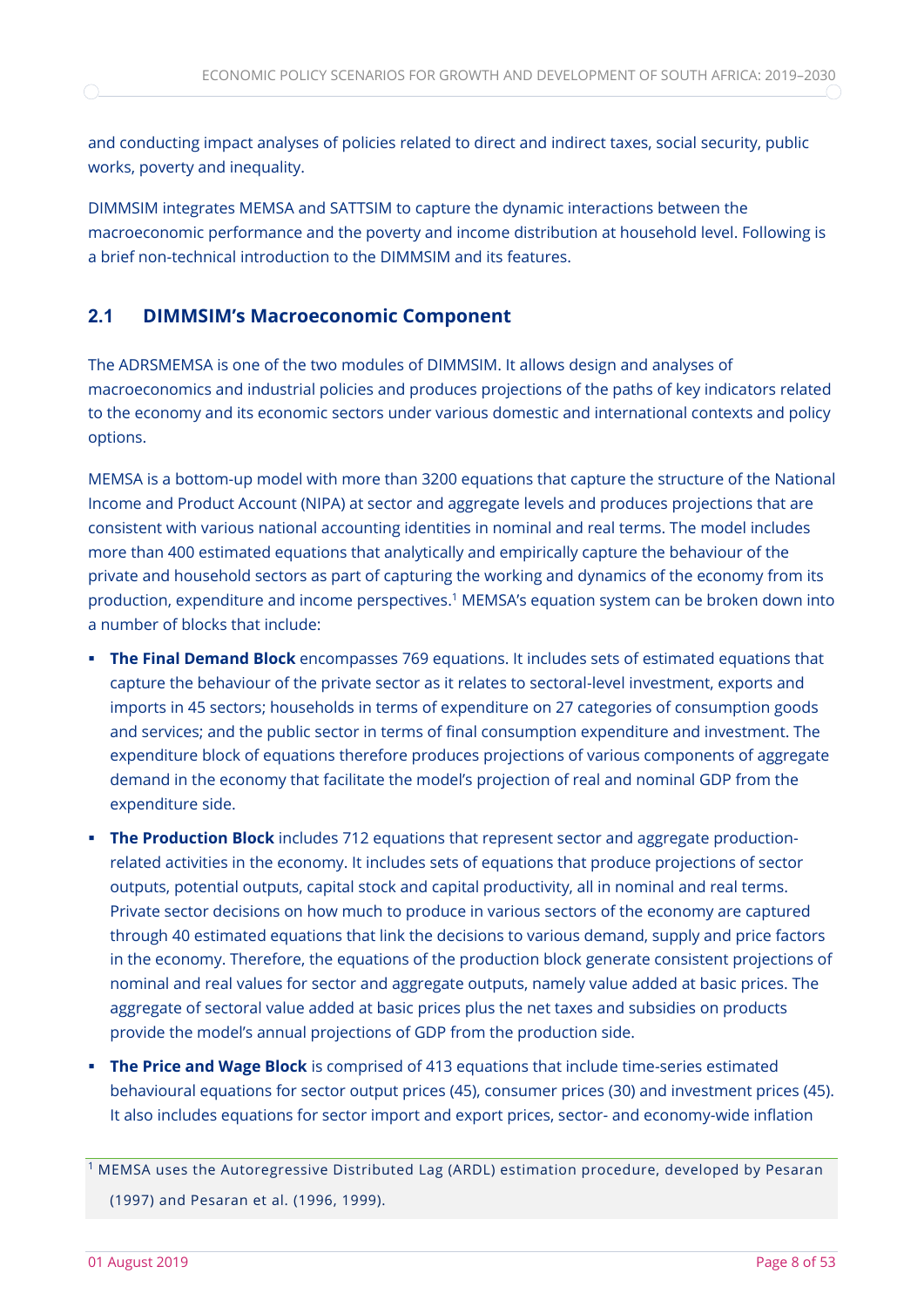rates and 45 estimated equations for the sector-level real wage rate (i.e. average remuneration rates) and 45 calculated sectoral-level nominal wage rates.

- **. The Labour Market Block** is comprised of 186 equations that include 40 estimated equations that capture factors that determine short- and long-term demand for sector-level employment. In addition, this block includes equations for sectoral labour productivity, labour force, unemployment rate and other labour market indicators.
- **The Income, Expenditure and Savings Block** includes 569 equations that capture a detailed breakdown of income, expenditure and savings of households, incorporated businesses and government, in both nominal and real terms. A combination of variables from this block, the labour market block, the price and wage block and the production block provides forecasts of the real and nominal GDP from the income side.
- **. The Financial Block** embodies 88 equations for indicators related to the financial and monetary side of the economy, such as the interest rate, exchange rates, money supply, credit extensions, household financial assets and liabilities, and foreign direct and portfolio investments. The financial block variables are especially important determinants of variables in other equation blocks and include policy variables and time-series estimated variables.
- **The National Account Block** incorporates more than 470 equations. This block of equations is responsible for ensuring consistency and enforcing NIPA relationships within the economic system captured by the model. For example, it ensures that in the model, the calculation of GDP, both real and nominal, from the income, production and expenditure sides are comprised of relevant NIPA components and are consistent with each other at aggregate and sector levels, in nominal and real terms.

MEMSA's list of exogenous variables includes a number of domestic and international variables. Among exogenous inputs to the model are:

- General government and public corporation investment
- Monetary and fiscal policy rules
- Government current spending
- Tax and subsidy rates
- Population
- Oil prices
- Gold prices
- Annual growth rates of world and regional import demands
- U.S. interest and inflation rates

DIMMSIM's flowchart and economic sectors are presented in Diagrams 1 and 2.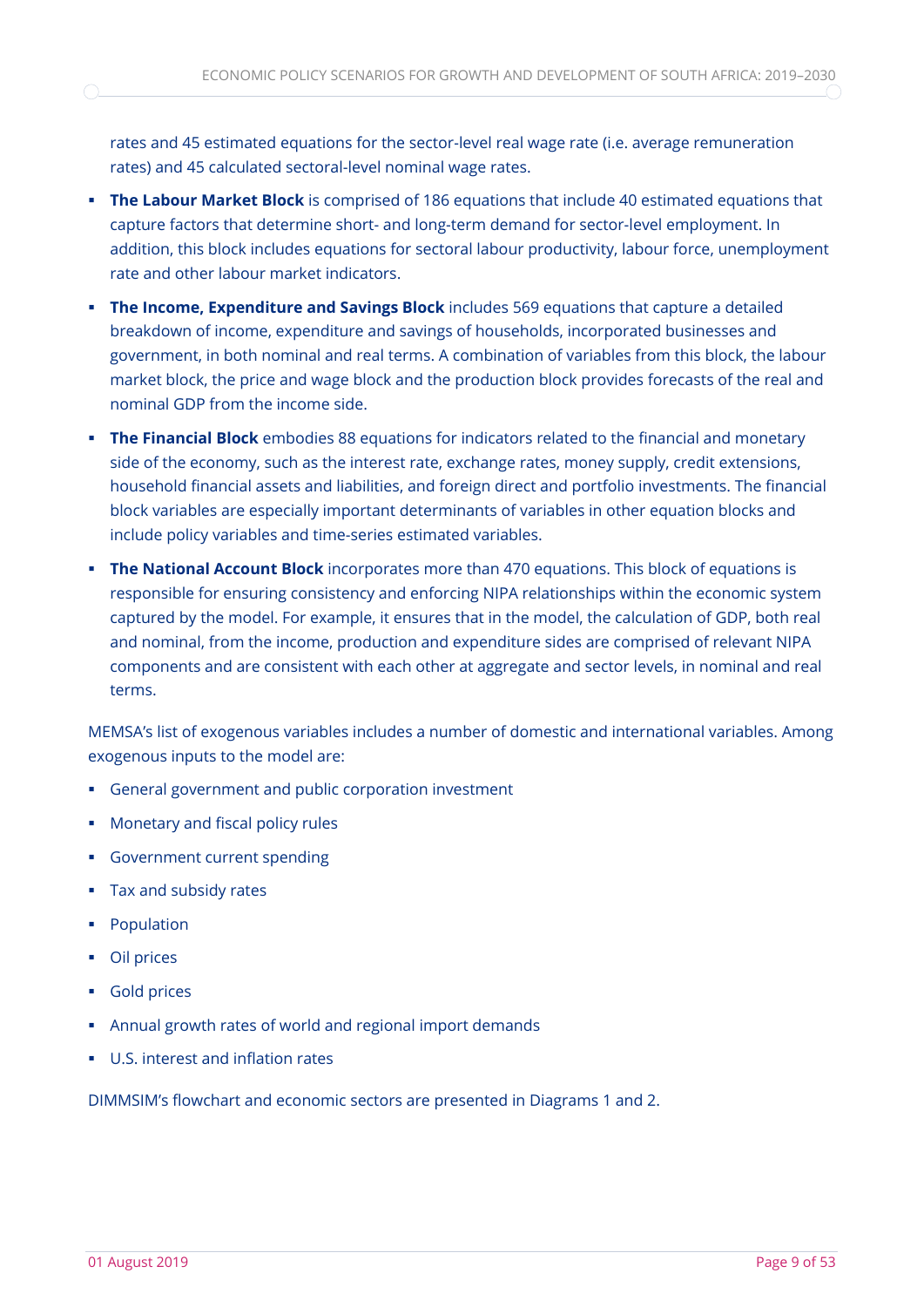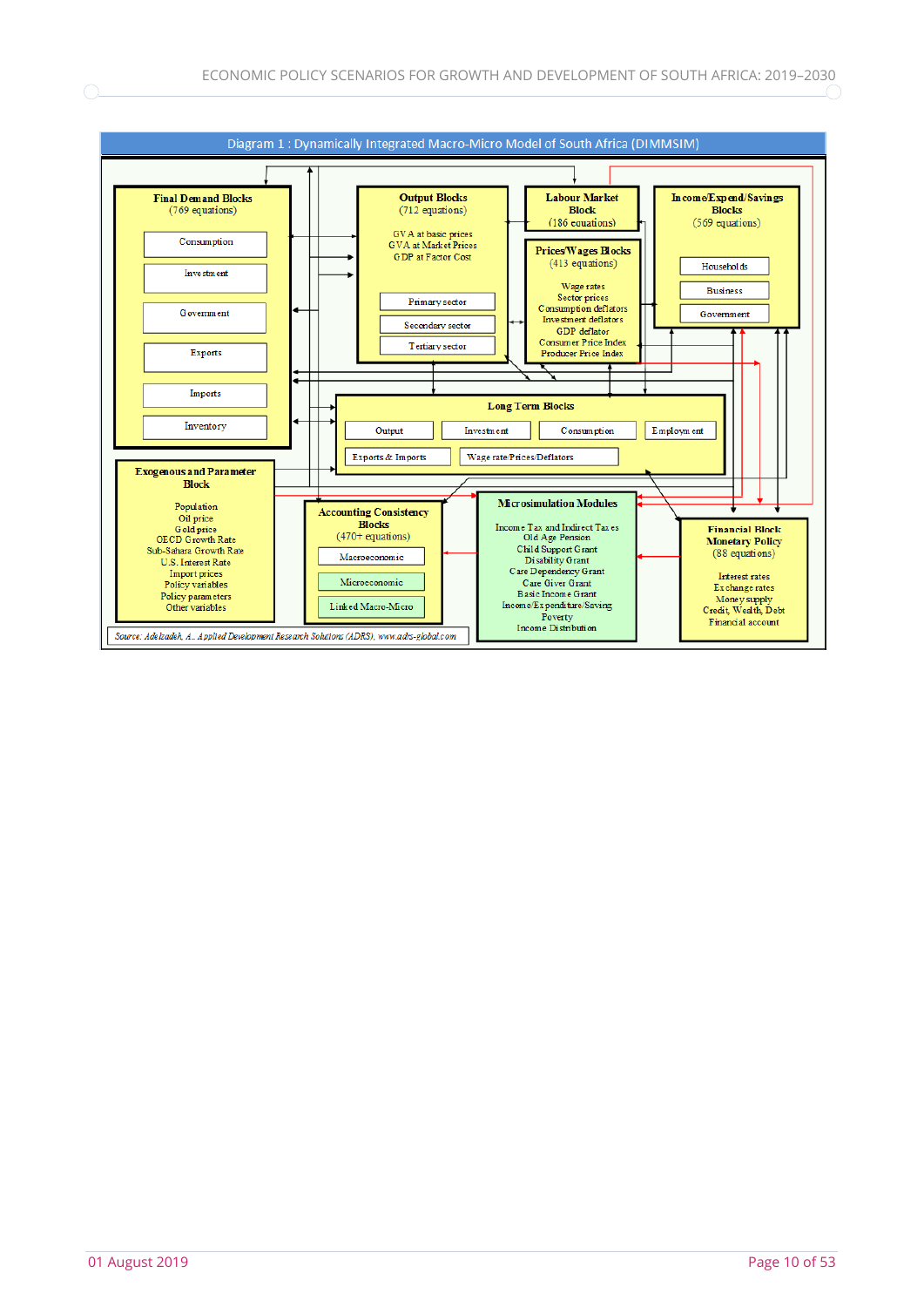

The macroeconomic module of DIMMSIM generates annual forecasts of a relatively large number of aggregates and sector-level, nominal and real variables and indictors. It includes indicators related to production, labour market, prices, wages, financial variables and incomes and expenditures of households, business and government. The model projections are consistent across aggregation levels, both in nominal and real terms. The model's key outputs include:

- **Projection of key macroeconomic indicators**
- Projection of demand for employment (expansion demand) for 45 sectors of the economy
- **·** Projection of output, investment, exports, imports, wages and prices for 45 economic sectors
- Financial indicators such as the interest rate, credit extensions and money supply
- **Trade indicators**
- Income and expenditure indicators
- **Sustainability indicators**
- **Labour market indicators**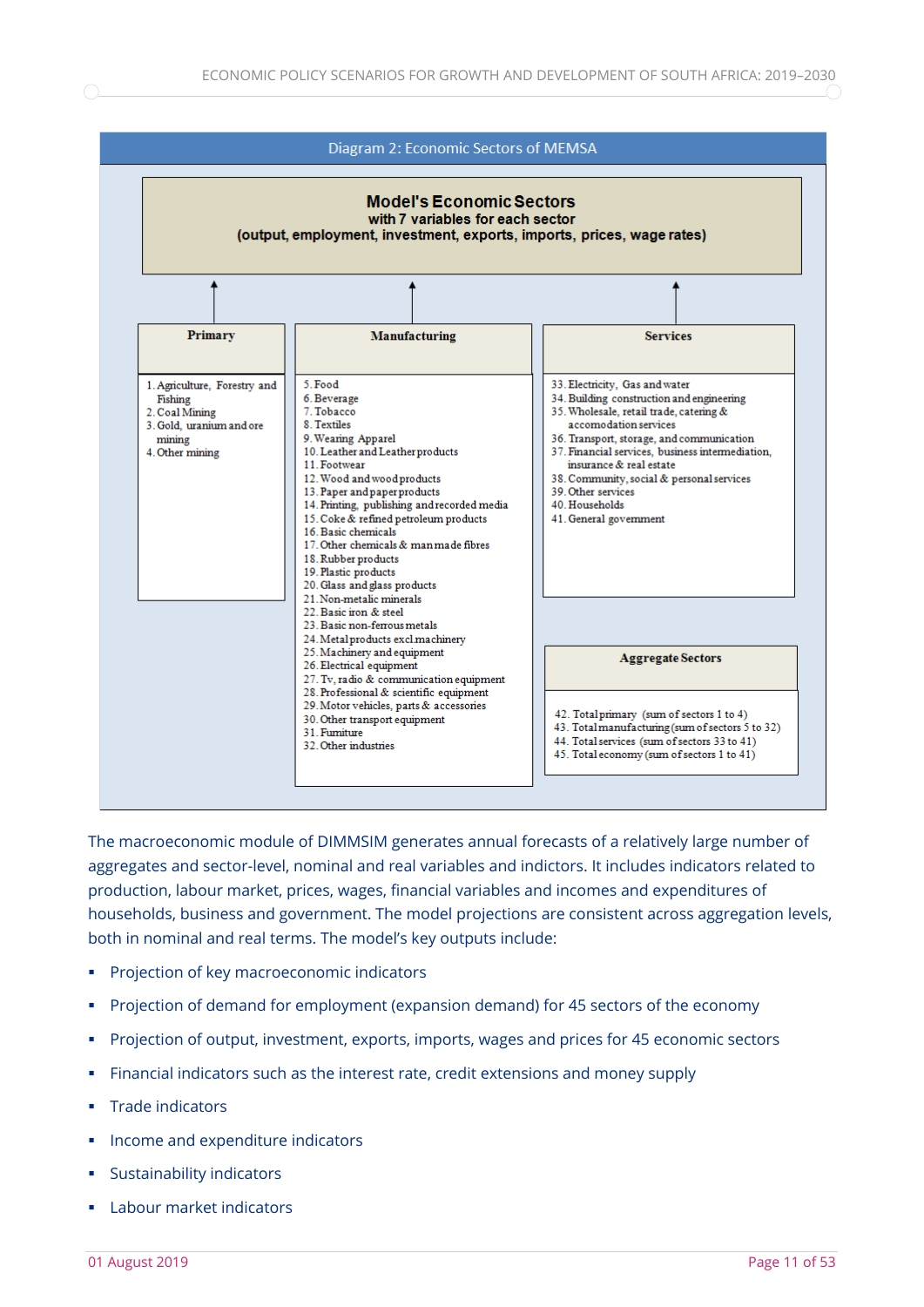- Production indicators
- Demand (expenditure) indicators

### **2.2 DIMMSIM's Microsimulation Component**

In DIMMSIM, the macroeconomic module is linked to a full microsimulation model of individuals and households to capture the interactions between macroeconomics, industrial structure, household poverty and income distribution in South Africa.

The modelling principle employed to build the South African household model is the microsimulation technique, whose application to socio-economic modelling was pioneered by Guy Orcutt in the United States in the late 50s and early 60s.<sup>2</sup> The South African microsimulation model, originally built as a static model (Adelzadeh, 2001), was subsequently expanded and complemented with dynamic properties to capture the interactions between the macroeconomy and the household sector.

The main components of the model are its database and its tax and social policy modules. The South African model uses a micro-database of individuals and households using official Household Survey, Income Expenditure Surveys, the Census and quarterly Labour Force Surveys, which are the main sources of countrywide economic and demographic microdata. The model's database is prepared in terms of family units because it relates closely to the definition of the financial unit used by many of the government tax and transfer programmes.<sup>3</sup> The model's database includes 125,830 individuals, making up 61,684 families or 29,800 households. The database includes weights for individuals, families and households, which are used to translate each of the three samples to their corresponding populations for a given year. Each unit record includes more than 400 columns of information for each individual in the family – including demographic, labour force, marital status, housing, income and expenditure information. Diagram 4 presents the flow chart of the model.

The South African microsimulation model includes three modules for government's taxation policies (i.e. personal income tax, excise tax and value-added tax), six modules for transfer programmes (i.e. old age grant, child support, disability grant, care dependency grant, caregiver support and the basic income grant), a public works module for government's Expanded Public Works Programme (EPWP) and two modules for poverty and inequality.

<sup>2</sup> Orcutt, 1957; Orcutt et al., 1961.

 $3$  Since the South African national surveys use "households", the construction of the unit record of the South African model on the basis of family unit required a substantial amount of programming. The relational codes in the October Household Survey were used to break down households into the appropriate number of families.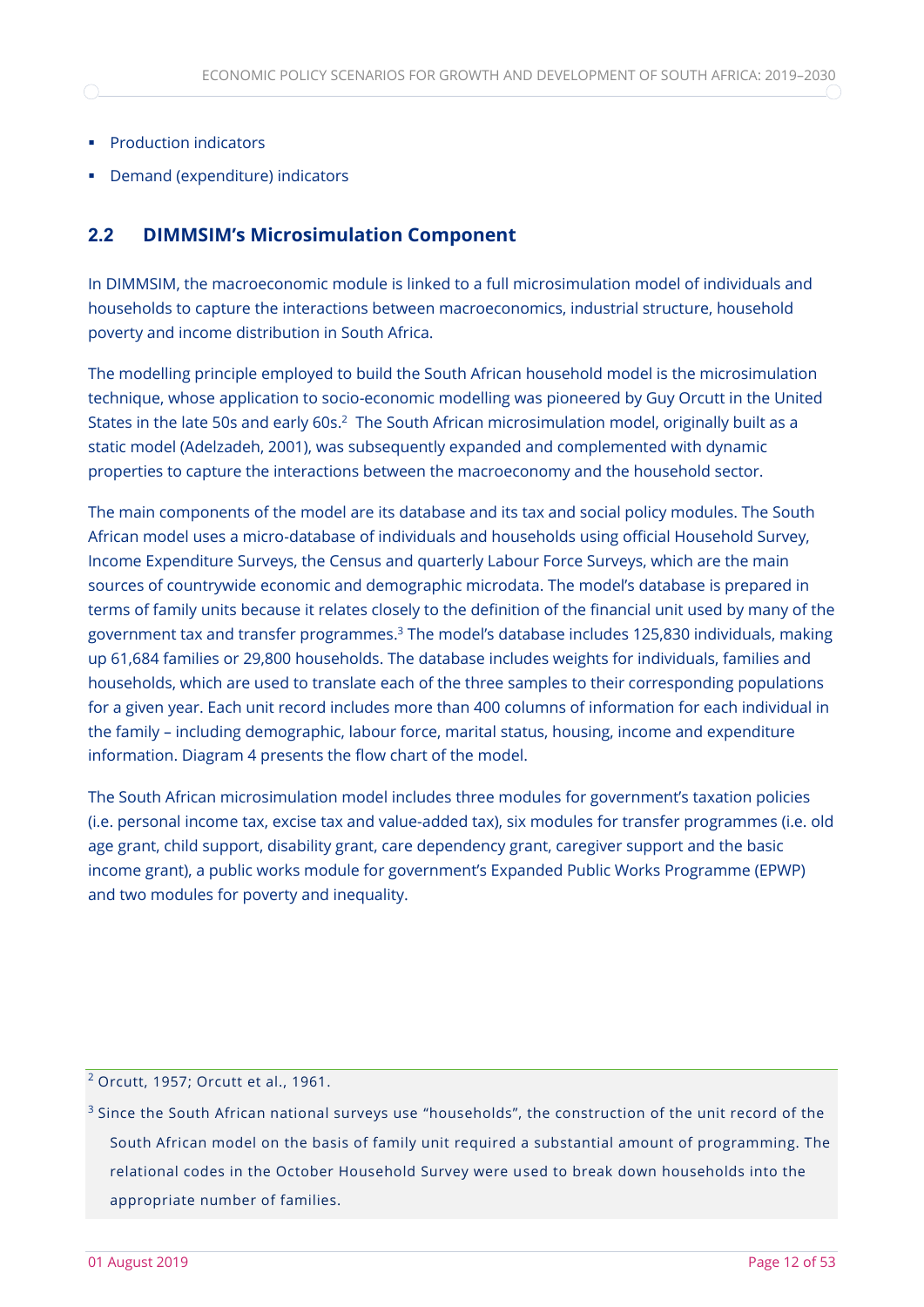

# **2.3 Interactions Among Modules of DIMMSIM**

The model establishes two-way interactions between its macro and micro components such that (a) changes in macroeconomic variables (e.g. changes in prices, employment, wage rates, benefits and transfers) influence welfare of individuals and families; and (b) changes in household-level economic conditions (e.g. poverty, inequality, consumption, taxes, eligibility for social grant) influence macroeconomic outcomes. The Gauss-Seidel's iterative method is mainly used to solve the overall system. The procedure runs the two models for a number of interactions, allowing interactions between the macro and micro parts of the model before it converges and generates the final results for each year of the forecast period. This ensures that the results of each period reflect convergence of the macroeconomic variables and household-level variables at the aggregate level. Therefore, the two models are dynamically integrated and generate time-based results that reflect the actual process of policymaking and evaluation.

# **3. MODEL PREPARATION**

The operation of the DIMMSIM model relies on extensive national and sector data that are up-to-date and consistent with each other in accounting terms. The main sources of data for the model are: various time-series data, including the NIPA (Reserve Bank); Statistics South Africa sector data prepared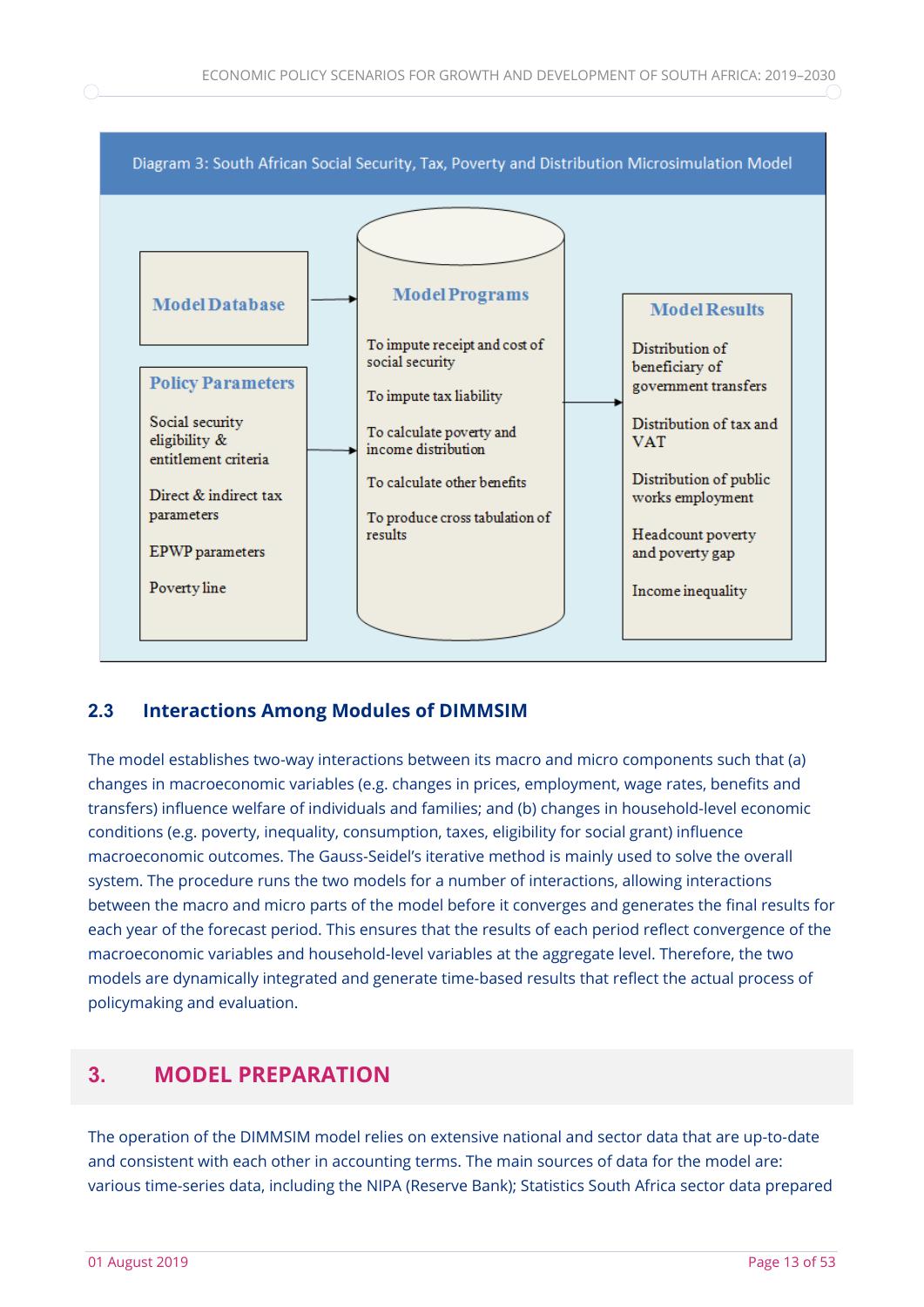by Quantec and in line with the national aggregate data; provincial time-series data (Quantec); national input-output data (Quantec); consolidated general government income and expenditure and its functional breakdown (Reserve Bank and National Treasury); national capital expenditure (National Treasury); public corporations' capital expenditure (National Treasury), and demographic and labour force data (Statistics South Africa).

The model's simulations and projections are also based on various inputs that are exogenous to the model. These include demographic data, policy parameters, and other national and international parameters. For the duration of the forecast (2019 to 2030), the values of these variables and parameters had to be carefully prepared and fed into the model.

# **4. POLICY SCENARIOS**

This section focuses on the specification of various economic policy scenarios that were developed to answer the core issue of what mix of policies can achieve the key NDP targets. After much consideration of policy options and hundreds of simulations, we found it most appropriate to classify the future scenarios into a Business-as-Usual scenario and six cumulative alternative scenarios. Each alternative scenario adds new measures or changes to one or more features of the previous scenario.

# **4.1 Business-as-Usual Scenario (Scenario 1)**

The Business-as-Usual (BAU) scenario presents a likely outlook for the future of the South African economy that basically resembles its recent performance. The BAU scenario is a construct of the future of the South African economy against which to compare other scenarios. According to this scenario, the future policy inputs into the economy will closely follow their most recent records. For example, through the Medium-Term Strategic Framework (MTSF) and the Medium-Term Expenditure Framework (MTEF), fiscal policy will continue to prioritise lowering the debt-GDP ratio through expenditure measures, and monetary authorities will continue to use the setting of the interest rate to enforce strict adherence to the inflation targeting, with 6% as the ceiling for the inflation rate. Figure 1 shows the budgets for public investment and government final consumption expenditure under the BAU scenario. Other features of the BAU scenario are:

- **EXECT** All components of the general government investment annually increase by 6%. These are investments in economic infrastructure, social infrastructure and business services.
- **.** Investment by public corporations also annually increases by 6%.
- General government final consumption expenditure annually increases by 7.5%.
- No new micro, macro or social policy measures are introduced over the next 12 years.
- The fourth phase of the EPWP is introduced in 2019 with no changes to the number of job openings and remuneration rates used during the third phase (Figure 1).
- Social security programme remains unchanged, with grant amount adjusting by 6% annually.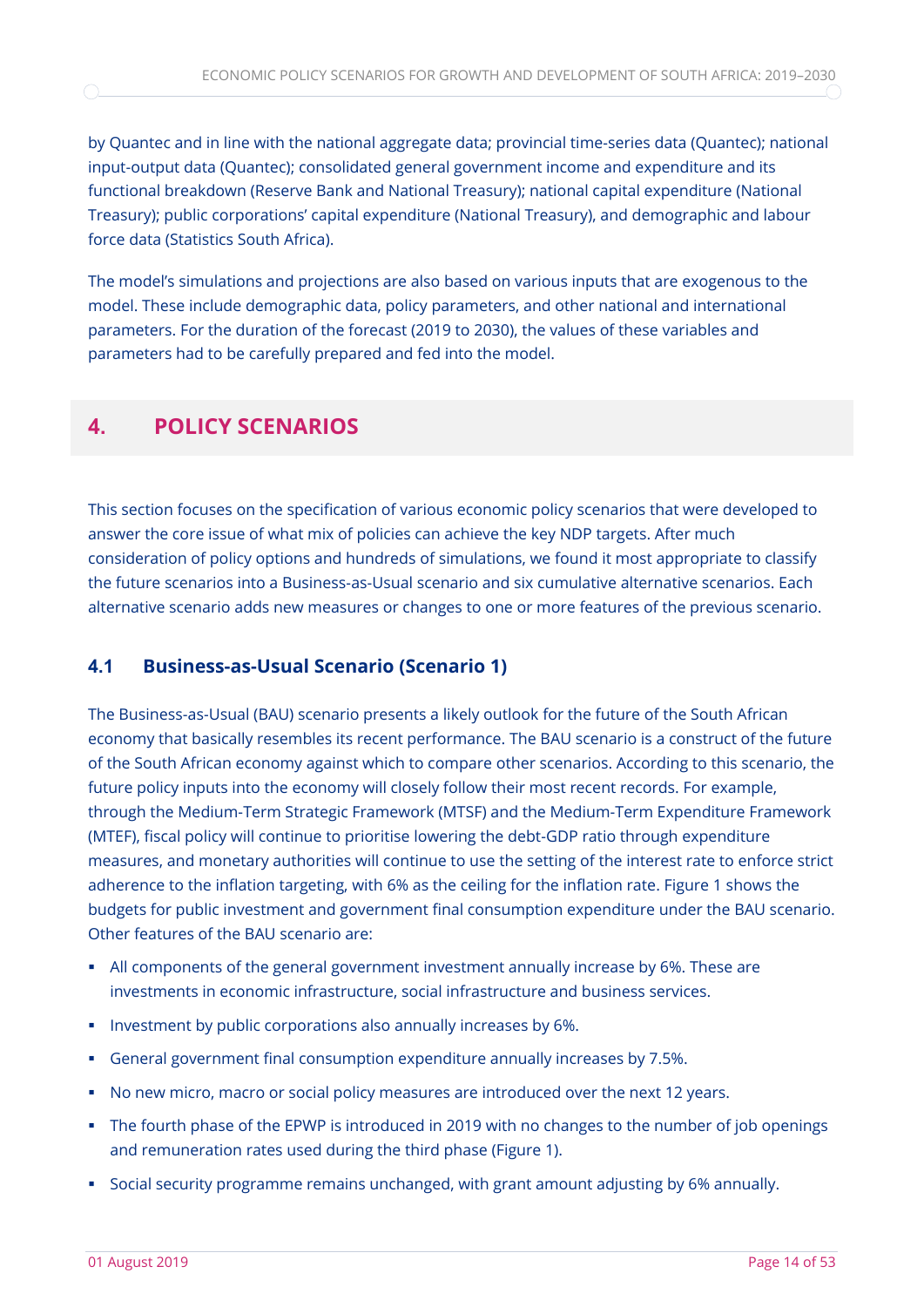▪ For 2019, the per-head poverty line of R850 for 2019 is used. The line is adjusted by 6% annually (Figure 1).



# **4.2 Microeconomic Policy Reform Scenario (Scenario 2)**

According to Treasury (2018), microeconomic policy reforms in South Africa can be sufficient to propel the economy on a significantly higher macroeconomic performance, namely higher growth and employment path. The purpose of this scenario is to examine the extent to which a multitude of microeconomic policy measures – that are being implemented or are under consideration in South Africa – affect the growth path of the economy. The measures are in essence mainly supply-side measures for the reform of institutions and regulatory frameworks and agencies to remove the perceived "inefficiencies" and "imperfections" in the operation of the free market; it is believed that this will produce the necessary growth to yield full employment in South Africa. Our approach consists of first presenting a brief overview of key microeconomic policy proposals before translating them into model scenario and simulating their likely macroeconomic impact.

Treasury (2018) identifies five "key microeconomic policy interventions" designed to address "inefficiencies" in the South African economy and "enable the sustainable development of the South African economy". Together, they provide a comprehensive account of microeconomic policy reforms that have been pursued in South Africa. These key microeconomic policy interventions are:

**Modernising network industries:** According to Treasury (2018), "South African network industries face serious challenges, including: (i) the absence of efficient economic regulation (which can lead to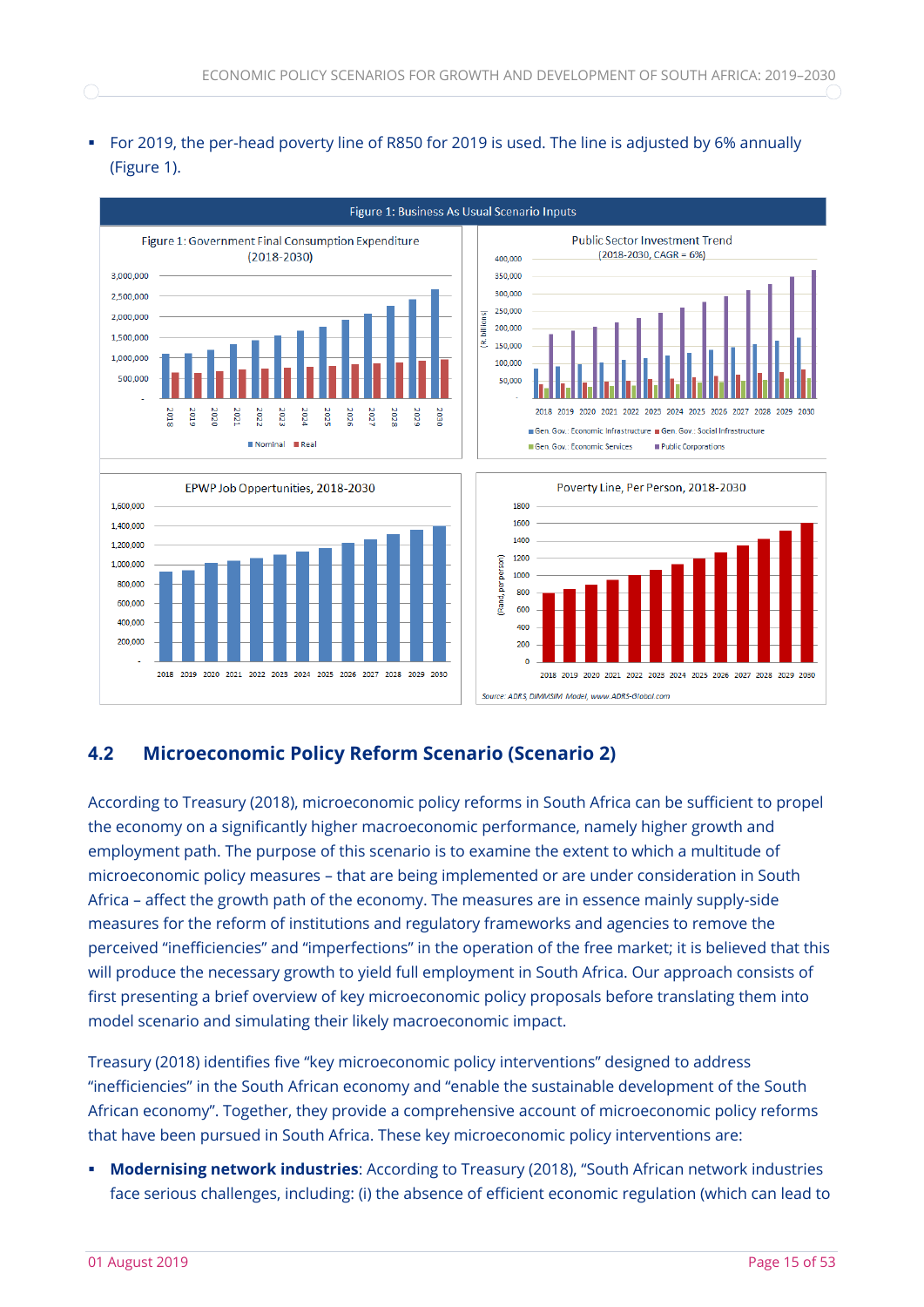inefficient investments and high prices); (ii) old and inadequately maintained infrastructure; and (iii) poorly managed state-owned companies with severe governance challenges that pose a significant burden on the fiscus." To address these challenges, the document proposes a number of interventions related to energy planning (electricity), telecommunications, transport and water to promote competitive pricing and private sector investment in network industries.

- **Lowering barriers to entry:** According to Treasury (2018), barriers to entry, as anti-competitive behaviours, "distort product markets and reduce the incentives for productivity and innovation". Therefore, to lower barriers to entry across sectors of the economy, Treasury (2018) proposes amending the Competition Act, making development finance more accessible to new entrants, and simplifying government incentive programmes. The proposals include a number of other specific interventions to reduce barriers to entry.<sup>4</sup>
- **Prioritising labour-intensive growth**: According to Treasury (2018), the South African economy is not generating employment fast enough and the unemployment rate continues to be the highest among the youth and those with less than matric education. Agriculture and services are identified as the most suited sectors for lowering unemployment. However, according to Treasury (2018), agriculture "needs more effective mobilisation of its commercially advanced capacity to support new market entrants, better land utilisation and improvements in productivity and market access". According to Treasury (2018), there is a need for "deliberate policy measures and interventions that can bias economic growth towards employment intensive sectors".
- **Implementing industrial and trade policy**: This topic is covered in section 4.3
- **Promoting export competitiveness and regional growth**: According to Treasury (2018), South Africa's exports are highly concentrated and in recent years export performance has been disappointing. Therefore, Treasury (2018) argues that "South Africa's ability to fully leverage global and regional value chains requires growing exports and improving export competitiveness, which means better integration into global and regional value chains."

According to Treasury (2018), the bulk of microeconomic interventions around the abovementioned five key microeconomic policy interventions include reforms in the telecommunications, agriculture, services and transport industries.<sup>5</sup> Therefore, based on the Treasury's policy proposals, we developed a set of model scenarios that capture the essence of the microeconomic policy interventions and their expected outcomes. Since we are interested in the macroeconomic impact of microeconomic interventions, we gave the above proposals the benefit of the doubt and assumed that the micro interventions would lead to the anticipated outcomes for the economic sectors and variables for which they have been designed. In this regard, we followed Treasury's approach to quantification of its proposals. <sup>6</sup> We therefore captured the proposed microeconomic policy reforms into following scenarios:

<sup>4</sup> For more details, see Treasury (2018).

<sup>5</sup> Treasury (2018, p. 9).

 $6$  Treasury (2018).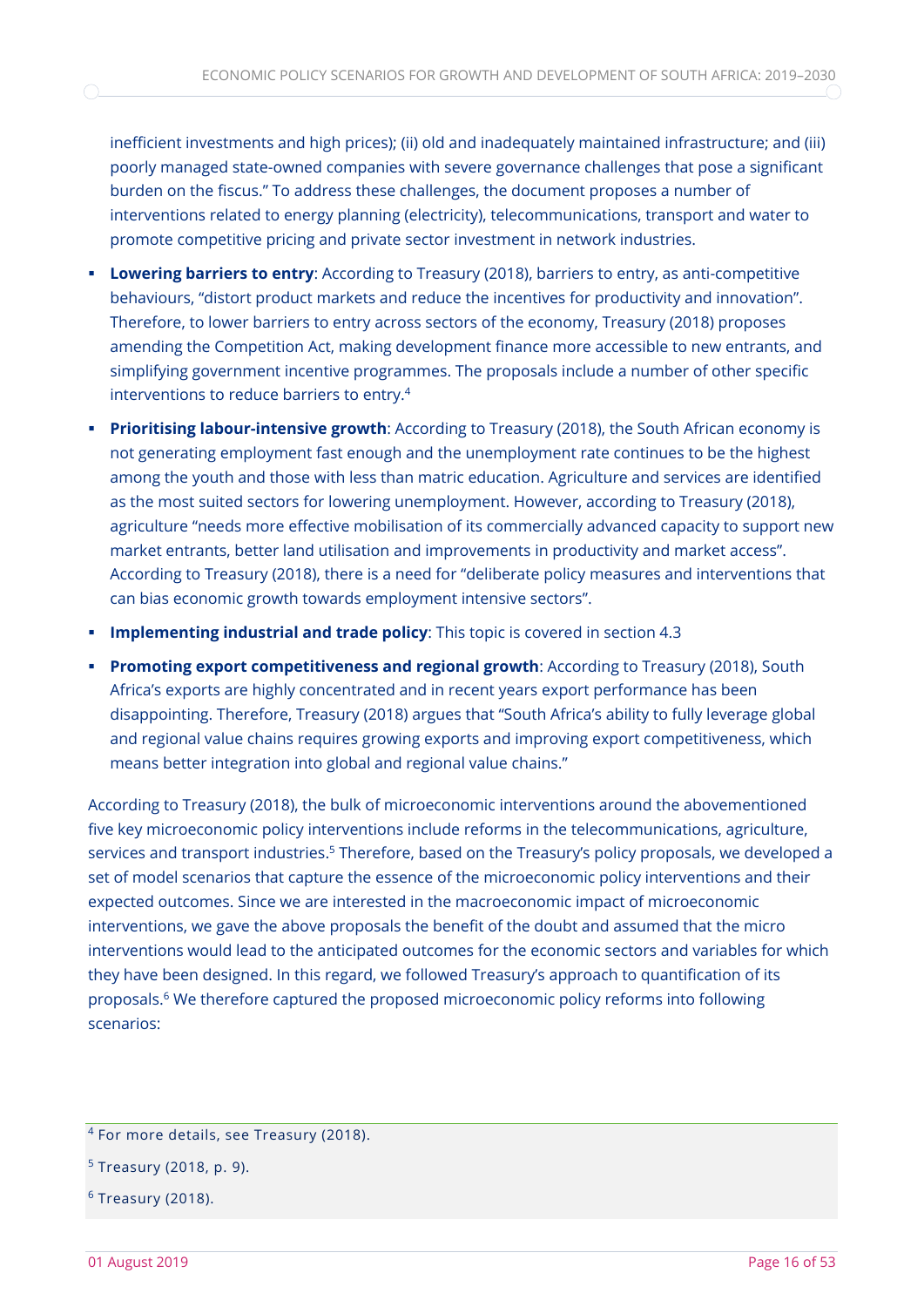We considered what if the proposed improvements in the tourism sector helped the sector's export to expand by an additional 8% to 10% annually over the medium term (between 2019 and 2021). Thereafter, the positive shock to the sector exports is expected to gradually settle to 5% by 2030. The output of the Trade, Catering and Accommodation Services, which includes tourism, is also expected to grow by an additional 2% to 4% over the next three years. Afterward, the positive shock to the sector's growth is expected to gradually decline and reach 1.4% by 2030.

- We considered what if the Treasury's proposed microeconomic measures helped the export from the agriculture sector to grow by an additional 1% in 2019 and by an additional half a percent every year after. Therefore, by 2030, due to the microeconomic measures, the export of the agriculture sector is expected to be 6% higher than the sector's performance without the measures.
- We considered what if the range of microeconomic measures proposed by the Treasury (2018) succeeded in lowering the price of transport, storage and communication sector over the next 12 years by 5% to 10% initially (between 2019 and 2021) and then by an additional 5% annually.
- We considered what if the proposed microeconomic reform measures directly boosted labour productivity in transport, storage and communication, agriculture, food sector, basic chemicals, iron and steel sector, and trade, catering and accommodation services. We therefore allowed for annual positive shock of 1% to the above sectors' labour productivities.
- We considered what if the proposed microeconomic policy reforms succeeded in improving competitiveness in the following sectors of the economy and led to the gradual lowering of their mark-up by two percentage points initially and an additional one percentage point during each subsequent year. The sectors that were considered are: trade, catering and accommodation services; transport, storage and communication; and financial intermediation, insurance, real estate and business services.

Section 5 will provide analysis of model results for the above scenario.

# **4.3 Trade and Industrial Policy Scenario (Scenario 3)**

The main focus of the Microeconomic Policy Reforms scenario is on the supply-side measures designed to minimise market "inefficiencies" and enhance competitiveness. The industrial policy in South Africa utilises both supply- and demand-side measures to increase investment in the manufacturing sector and expand South African exports. The Industrial Policy Action Plan (IPAP) developed by the Department of Trade and Industry in 2007 places strong emphasis on the manufacturing sector since the sector has relatively better spill-over effects.<sup>7</sup>

 $7<sup>7</sup>$ History has demonstrated that industrialisation is integral to sustained and sustainable economic development. No countries have been able to lift substantial sections of their populations out of poverty without industrialising; in most cases, rapidly growing economies have been characterised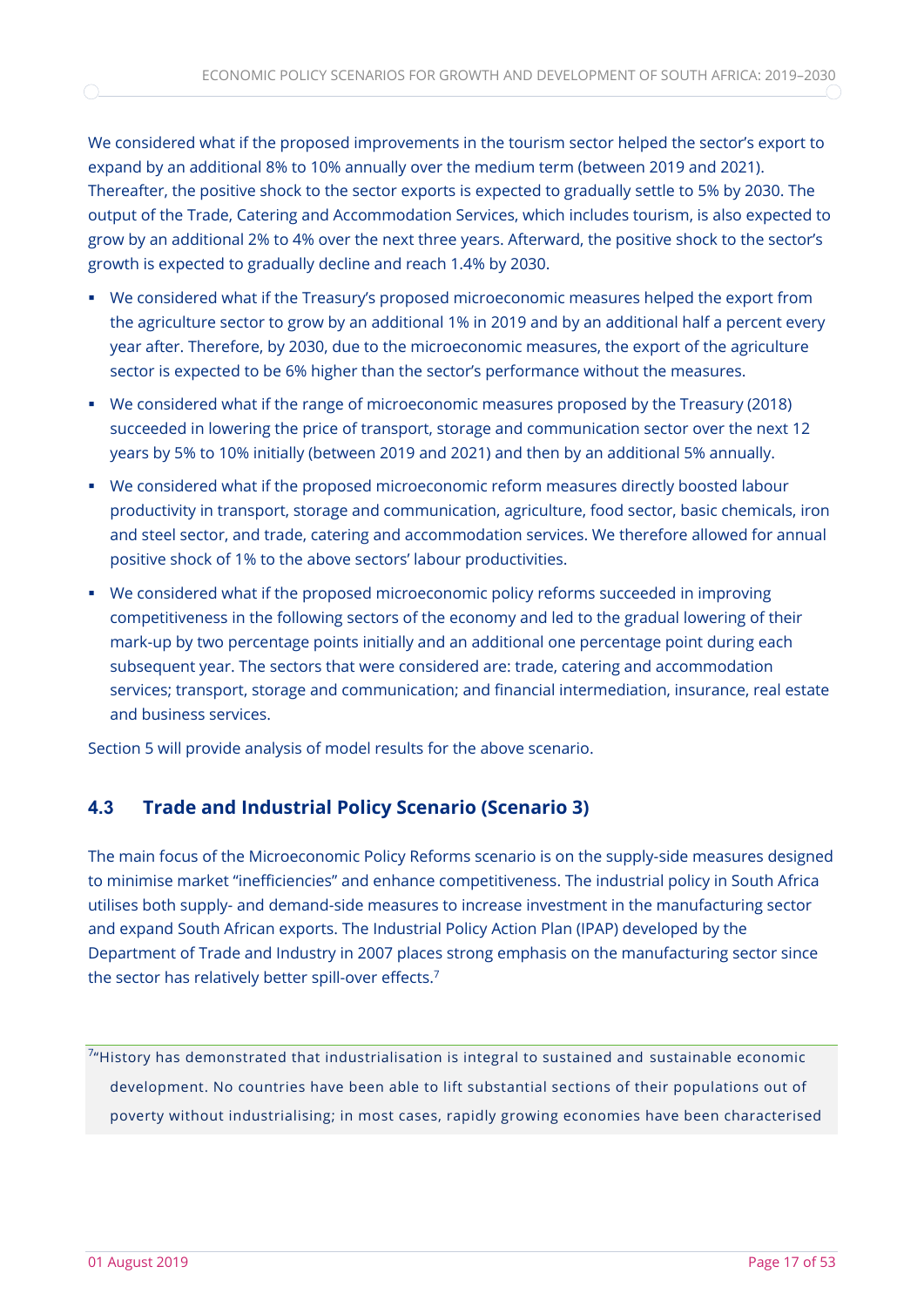IPAP uses a combination of supply-and demand-side incentives and programmes to promote investment and export in the manufacturing sector in general and in 12 strategic sectors in particular. The mix of supply-and demand-side measures used to promote investment and exports include:

▪ **Public Procurement and Local Content**: To support industrialisation and re-industrialisation, South African government has prioritised the procurement of locally manufactured products. The current procurement legislation provides the necessary instrument for the implementation of the local procurement policy. The legislation empowers the dti to designate sectors, subsectors and products with minimum local content threshold for local procurement by the entire government. All suppliers are required to meet the set of minimum thresholds for local content when they are tending for goods and services in the public sector. According to the dti, from March 2015 to 2017, almost R60 billion was locked into the country through local procurement policy.<sup>8</sup>

In addition, Proudly SA has its focus on "buying local" and consumer education for the public and private sectors to open market access for locally manufactured products. The campaign has concluded localisation partnerships with a number of companies in the retail sector (including Edcon, Massmart, Foschini and others). Through its "Buy Back SA" campaign, consumers and businesses are encouraged to make local procurement decisions to allow more money to flow back into the domestic economy (IPAP, 2018, p. 45).

- **.** Industrial Financing: Industrial financing is a critical element of the resourcing of IPAP and is accessible through incentives administered by government departments and loans/equity facilitated through development finance institutions. According to the dti, to stimulate and facilitate enterprise and industrial development, the department has used various incentives. The incentives target investment in plant, machinery and equipment, export marketing and acquisition of business development services.
- **Special Economic Zones (SEZ) and Industrial Parks**: The aims of South Africa's SEZ policy instrument are to: (a) promote the mastery of targeted industrial capabilities within the agreed on policy framework; (b) promote beneficiation and value addition to the country's resources; (c) develop the world-class infrastructure to support targeted industrial processes; (d) attract domestic and foreign direct investment; and (e) accelerate economic growth and employment. The work in this programme is ongoing, including the introduction of a package of incentive and other long-term supports.

According to the dti's ten-year review, the department's incentive programme has resulted in estimated investment of R326 billion (IPAP, p. 46). Clearly, this and other positive outcomes of industrial policy in South Africa are due to its diverse cross-cutting or – as dti puts it – transversal, focus areas. Even though each of IPAP's programme and policy interventions has had some desirable quantitative and

by an increasingly broad and diversified manufacturing sector. Manufacturing-led value addition has numerous well-recognised multiplier and spill-over effects; it embeds technology-intensity and skills formation as key elements of an upward and inclusive growth trajectory." (IPAP, 2018, p. 8). See Section 5.2.2 for the examination of whether higher growth in manufacturing lead to higher productivity growth in South Africa.

<sup>8</sup> See section on Public Procurement and Local Content, IPAP, 2018, p. 62.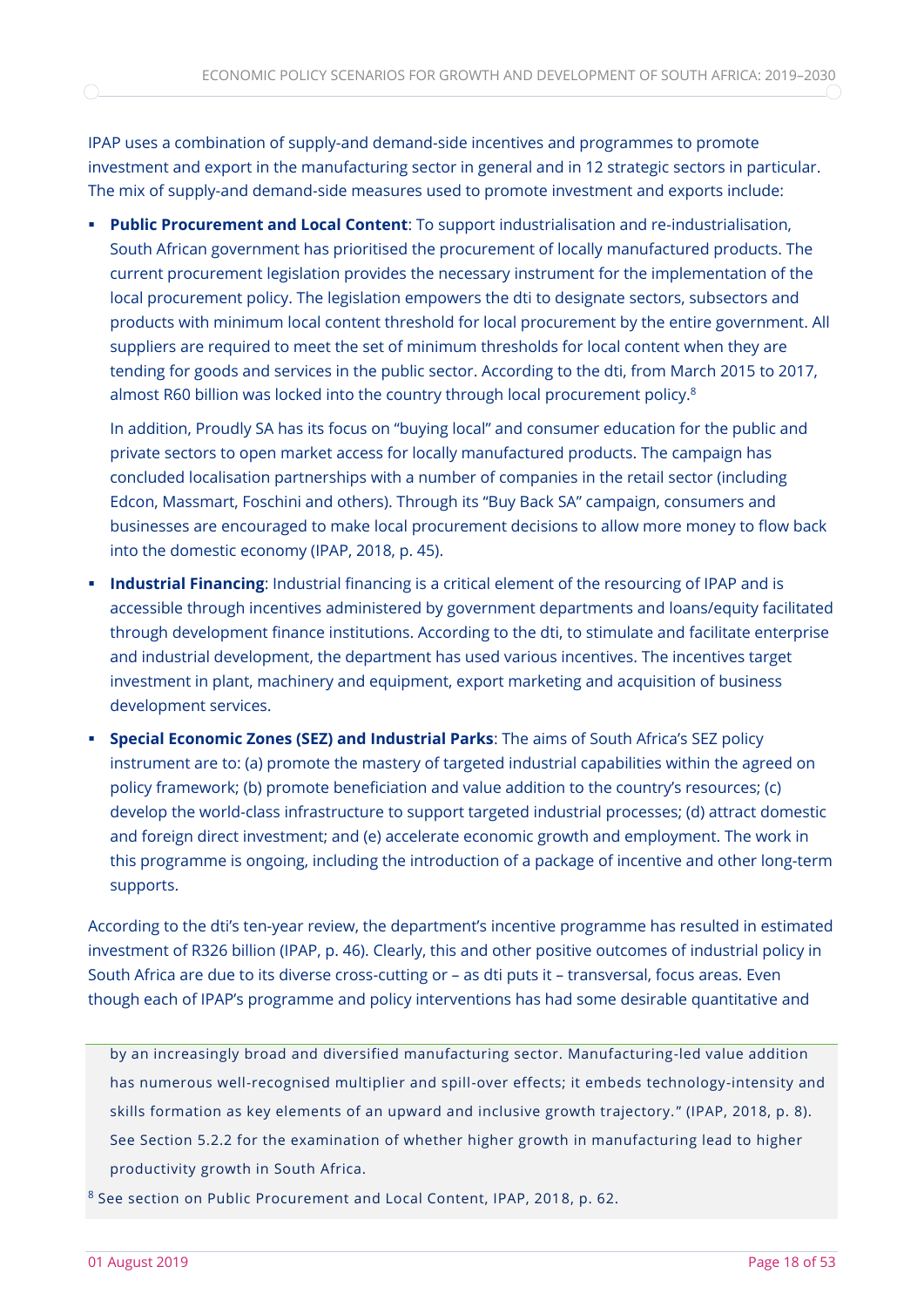qualitative impact, the extent of its overall success in raising investment and exports of the manufacturing sector is the outcome of its multiple, inter-dependent and cross-cutting measures and programmes. Therefore, to include and empirically examine the future impact of the trade and industrial policy, the model scenario is designed to capture three ultimate goals of the programme, namely to raise total investment in the manufacturing sector, expand exports, and increase the local content and procurement of locally manufactured products. To assess the expected future macroeconomic impact of trade and industrial policy measures, we therefore designed and simulated following scenarios:

- We considered what if the industrial policy measures, such as various industrial financing incentives, succeeded in directly and indirectly increasing total investment in the manufacturing sector during the next 12 years. More specifically, we considered the possibility that industrial policy measures will be responsible for the annual addition of R10 billion investments in the manufacturing sector during the next 12 years.<sup>9</sup>
- We considered what if trade and industrial policy measures, such as the SEZ and African integration programmes, succeeded in increasing total exports by an additional 1.5% after 2020.
- We considered what if the government's Proudly SA and Localisation policies succeeded in gradually reducing economic sectors' import dependency ratios<sup>10</sup> by 20% over the next 12 years.<sup>11</sup>

We used the ADRS linked macro-micro model to simulate the possible future impact of the above industrial policy scenarios. Section 5 provides an analysis of model results for the Industrial Policy scenario.

### **4.4 Macroeconomic Policy Reform Scenario (Scenario 4)**

Analysis of the weak performance of the South African economy in terms of growth and employment has clear implications for macroeconomic policies. Scenarios 2 and 3 focused on microeconomic and trade and industrial policy and applied the status quo macroeconomic policy framework to the future. The current scenario adds to the above scenarios the likely impact of changes in the current macroeconomic policy. There are at least four reasons for considering a "what if" scenario for macroeconomic policy reforms.

 $9$ This is in real terms; therefore, after the first year, the amount of investment in nominal terms adjusts to an average inflation rate of 6%.

- $10$ The estimation of sector-specific import dependency rate (IDR) takes into account both import content of intermediate inputs and imported final goods.
- <sup>11</sup> For example, if a sector's IDR is currently 50%, the localisation scenario is designed to gradually reduce the sector's IDR to 40% by 2030, which is 20% lower than the sector's current IDR.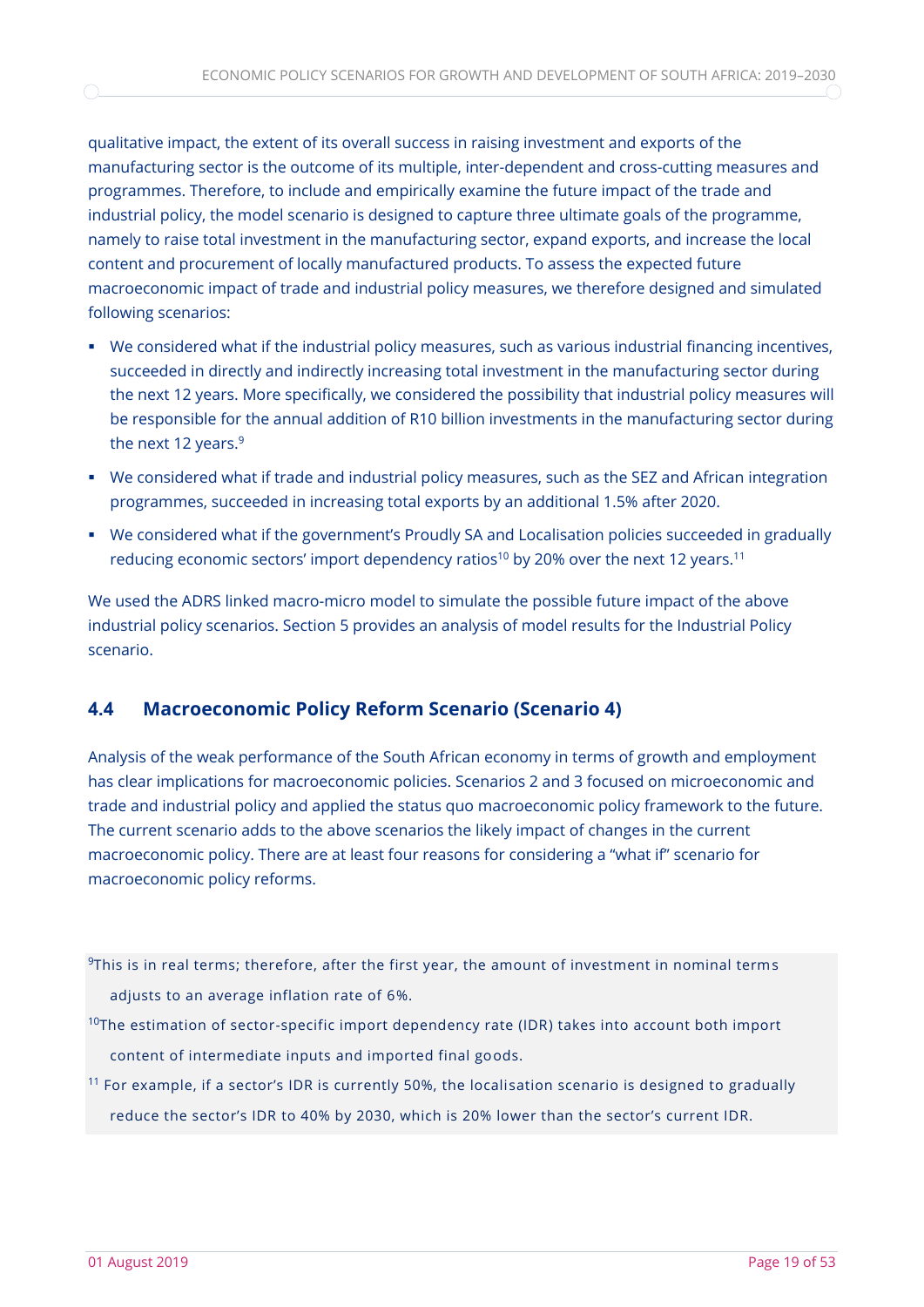First, the macroeconomic policy toolkit enables the government to directly and indirectly respond to growth, employment and income distribution challenges facing the country, since government functions include: (a) providing income support to individuals and families through income transfers to the unemployed and the poor and to companies, such as investment subsidies and SMME supports; (b)providing employment as an employer when it directly hires people into public sector offices or provides a job to the unemployed; and (c) purchasing goods and services from the private sector, such as purchased of investment goods, infrastructure contracts, and buying of other goods and services, which indirectly affects employment;<sup>12</sup> (d) exacting taxes on individuals and businesses; and (e) managing the money and credit market.

Second, microeconomic policy reform is by no means a silver bullet to resolve the major macroeconomic ills of South African economy. Simulation results of the first three scenarios, which assume no change in macroeconomic policy (Section 5), show that their positive impacts on the future macroeconomic path of the economy significantly fall short of the needed level of economic activity and jobs. Needless to say, their projected outcomes are much lower than the government goals for growth, employment and poverty for 2030.

Third, many of the microeconomic policy reform measures, as described in Treasury (2018), have macroeconomic policy implications that need to be given consideration if the final reforms are to receive proper financial and institutional support. For example, proposals such as the need to increase the level of support to the tourism firms, expanding effective, affordable and integrated transport systems, implementation of early childhood development programme at national level, support to the agriculture sector, and improving financing of industrial policy have clear medium- to long-term fiscal policy implication, such as the fiscal policy. To the extent that microeconomic and industrial policy measures are important, an ongoing fiscal austerity will only weaken their potential contributions.

Finally, to evaluate what mix of micro and macro- economic policy measures can achieve the desired growth and development outcomes, we need to consider the choice between austerity-focused and growth-oriented macroeconomic policy framework. In European Union, economic recovery was elusive after the international crisis in 2008. In 2012, the EU fell into a double-dip recession with unprecedented unemployment rates in many member states, indicating that the EU, unlike other world powers, was not bouncing back from the 2008 financial crisis. At the same time, public debt in the European Union had significantly increased. In response to these dual issues afflicting the region, namely falling GDP and rising government debt, there was much debate among EU leaders on how to move forward and which policies will best assist the struggling economies. Through these debates, two distinct camps emerged.

The first camp, resorting to sink or swim methodology, called for strict austerity measures through government budget cuts. The "austerity" camp controlled the debate for several years. They contended that decreasing the deficit would create a business-friendly environment that would be attractive to investment and would in turn increase GDP and employment. The "growth" camp, on the other hand,

<sup>12</sup>Tcherneva (2012). In 2017, Public Procurement amounted to about R850 billion.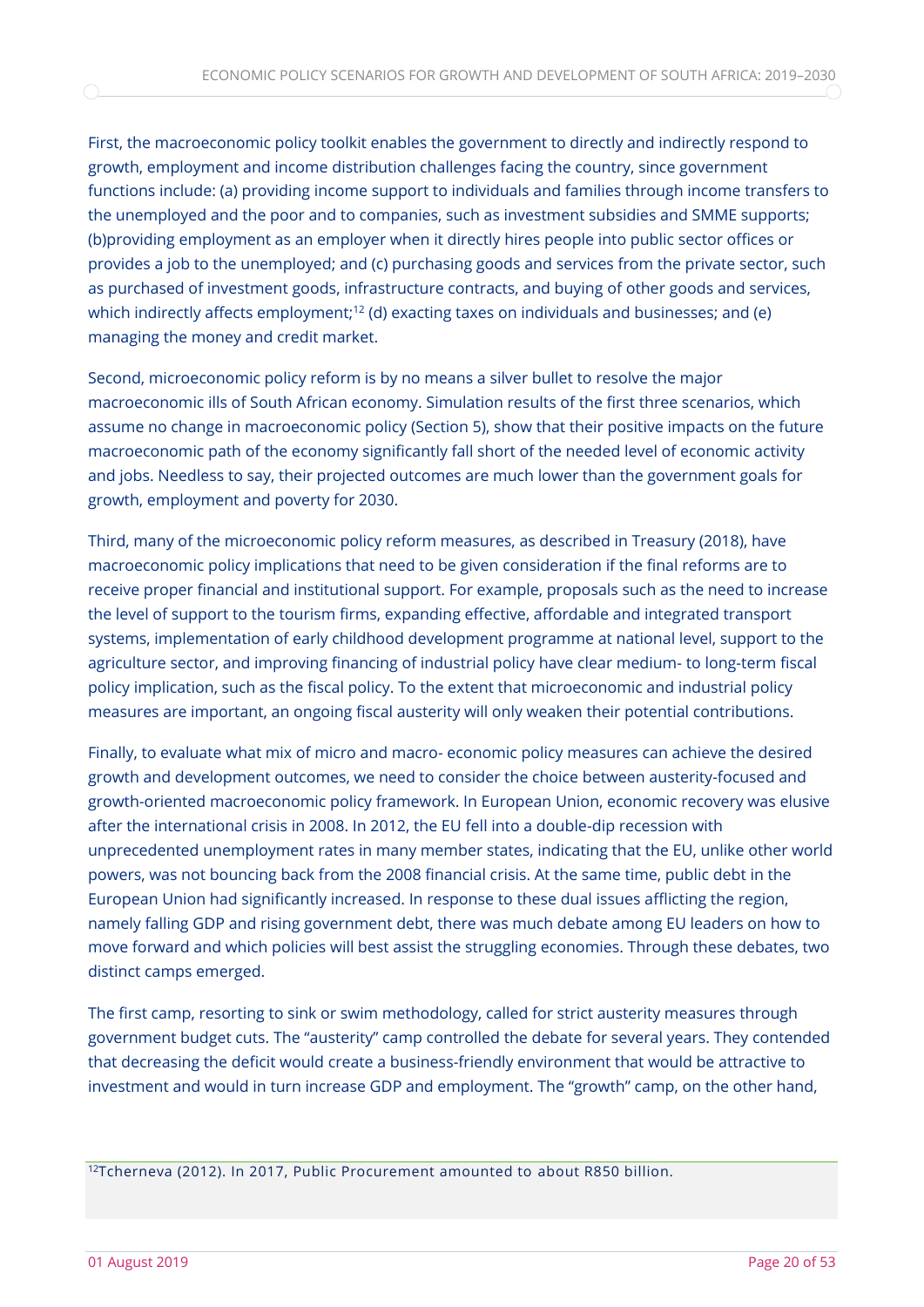called for growth-friendly policies to provide a life raft for those countries struggling to meet targets, arguing that increasing GDP is the preferred approach to cutting the debt relative to GDP.

In South Africa, facing low growth, high unemployment and debt-GDP ratio of close to 50%, government's fiscal and monetary policy has followed the "austerity" camp approach, composed of fiscal austerity, flexible exchange rate and strict inflation targeting. <sup>13</sup> The last three scenarios include the extension of the austerity approach to 2030. As we look for the most effective policies to address South Africa's economic crisis, it is critical to include an assessment of the likely effects of the "growth" approach to evaluate which mix of the micro and macro proposals better address the current crisis from the perspective of growth, employment and national debt management.

Therefore, the Macroeconomic Policy Reform scenario considers "what if" fiscal and monetary policies were directed to pursue the "growth" approach to South Africa's macroeconomic challenges. The shift from the "austerity" to "growth" approach allows for considering "what if" fiscal and monetary policy tools were available for a more robust response to the country's developmental imperatives. The specifics of the scenario are as follows:

**EXED INVESTMENT by public sector:** The scenario's overall public investment approach is designed as an initial response to the recent significant drop in the growth rate of investment and the related, even more alarming, evidence that in recent years gross investment has not been sufficient to make up for capital depreciation. Between 2013 and 2016, gross nominal investment increased by R89.6 billion. Over the same period, total consumption of fixed capital (capital depreciation) increased by R137.2 billion (Reserve Bank data). This means that gross investment has not been keeping up with capital depreciation, which has led to an expanding backlog of replacement and maintenance investment, and deteriorating quality of public infrastructure, further hampering productivity and socio-economic opportunities.

Therefore, this scenario emphasises investment-led growth as a way of reversing the above trend and investing in current and long-term infrastructure needs of the country. This scenario therefore considers "what if" both government and public corporations systematically increased their investment in economic infrastructure (e.g. roads, bridges, dams, electricity and water supply), social infrastructure (e.g. schools, hospitals, parks and administrative services) and economic services (e.g. business enterprises) by 10% annually over the next 12 years, which will be 4% above the BAU scenario.

Under the Macroeconomic Policy Reform scenario, the general government's investment in economic infrastructure is pegged to increase from R87 billion in 2018 to close to R420 billion in 2030. Similarly, government investment in social infrastructure will increase from R40.1 billion in 2018 to R196 billion by 2030, while economic services is increased from about R30 billion to R143 billion during the same period. At the same time, investment by public corporations is pegged to gradually increase from R184 billion in 2018 to R578 billion by 2030. As stated earlier, the increased public investment provides for the allocation of significantly higher investment funds over the projection period for building roads, bridges, railways, schools, hospitals, public housing, R&D, and other economic and social infrastructure (Figure 2).

#### 13Treasury (2018).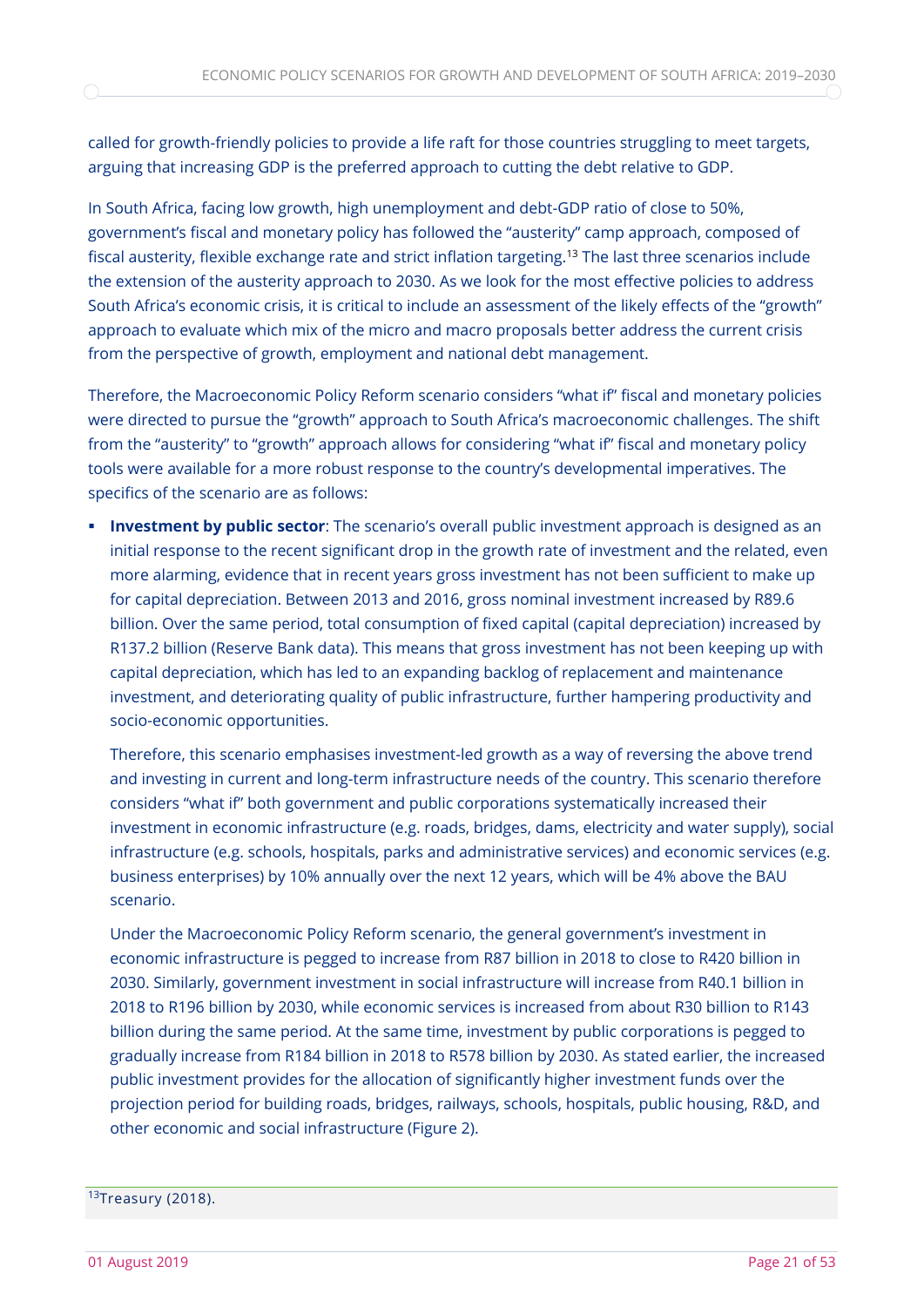**General government final consumption expenditure**: Secondly, this scenario factors in various reports on the need to provide adequate, affordable and quality social services to all South Africans, and takes steps to remedy the recent decline in the growth of government expenditure on goods and services. <sup>14</sup> This scenario specifically asks "what if," relative to the BAU scenario, government's annual current expenditure were raised by an additional 3% in order to provide more financial support for the delivery of social services over the next 12 years. Thus, the scenario expands government final consumption expenditure from a little more than R1 trillion in 2018 to R3.67 trillion by 2030, which means that, relative to the BAU scenario, during the next 12 years, it will be able to spend R3.61 more on the delivery of individual and collective social services. Therefore, under the Macroeconomic Policy Reform scenario, government final consumption expenditure is designed to annually increase by about 11%, which is 2.5% above the average growth rate of government spending over the last five years, but is similar to the average growth of government spending between 1994 and 2008 (Figure 2).



**Monetary policy rule**: This scenario considers "what if" current interest rate and credit extension policies were adjusted to lower the cost of borrowing while easing access to credit by the private

 $14$ During 2000, government final consumption expenditure grew at an average annual rate of 12.3%. Since 2010, the rate has decreased to 8.1% (2011–2018) (Reserve Bank Bulletin, First Quarter of 2019, National Account).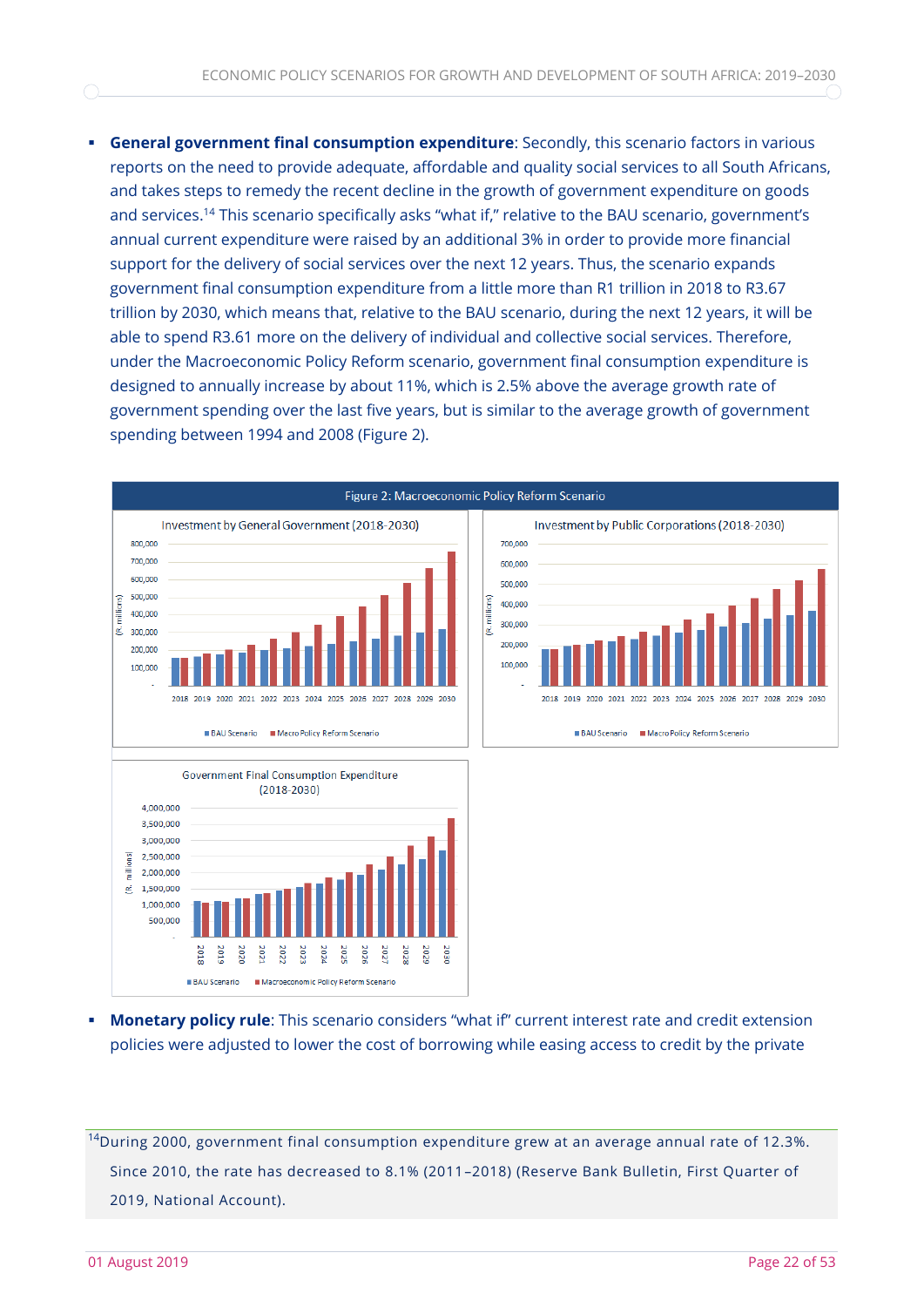sector (business and households), mainly to support the government stated objectives of promoting black-owned businesses, properties and the growth of small and medium enterprises in general.

To accommodate this last policy choice, the monetary policy component of the Macroeconomic Policy Reform scenario includes two possible ways that monetary policy can potentially bolster government policies and programmes while accommodating the scenario's aim of stimulating the economy to achieve key economic targets for 2030 (strengthening its ability to achieve key economic targets for 2030). Replacement of the current single mandate inflation targeting rule with a dual mandate rule (e.g. the nominal GDP targeting) that directs the Reserve Bank to use monetary policy tools to achieve a growth target of 6% with the target upper bound of 8% for the inflation rate. The combination of the two will help lower the average interest rate and eases access to credit by households and private businesses, especially the SMMEs.

**Example 2 Credit extension:** The CAGR of credit extension to the private sector is currently much lower than the rate for the period after 1994. Between 1994 and 2008, the credit extension to the private sector grew at an average annual rate of 15.3%. In comparison, between 2010 and 2017, the corresponding rate has less than halved, that is 7.5%. This has limited private investment, especially the growth of the SMMEs. Under this scenario, we considered "what if" monetary authorities adopted necessary measures to double the recent rate of growth of the credit extension to the private, that is increase from 7.5% to 15%.

# **4.5 Social Policy Support Scenario (Scenario 5)**

Given South Africa's extremely high unemployment rate, even Scenario 4 that generates a relatively high rate of growth and employment will still leave the unemployment rate and poverty rate between 15% and 20% by 2030. This means that we need additional measures, besides targeting economic growth and labour-intensive sectors, to further tackle the high level of unemployment and poverty.

The Social Policy Support scenario is designed to add new measures to the last scenario's social security and public works programmes. Given the objectives of reducing the unemployment rate to a single digit (NDP 6%) and to eradicate poverty by 2030, the Social Policy scenario is designed to examine the potential contributions of policy reforms in this area to achieve the aforementioned goals.

According to the latest Quarterly Labour Force Survey, the labour force in South Africa includes about 10 million working age unemployed persons, using the expanded definition of unemployed. <sup>15</sup> More than 60% of this group have less than secondary school education. The South African economy has been creating employment at a slow pace and increasingly for high-skilled workers. With the rising demand for skilled labour, there is little or no chance that the private sector will generate jobs for 6 million unskilled unemployed workers in South Africa. That leaves the public sector as their last chance for employment. This scenario considers what if the government began to gradually, within 7 years,

<sup>15</sup>Statistics South Africa, Quarterly Labour Force Survey, first quarter of 2019, P0211.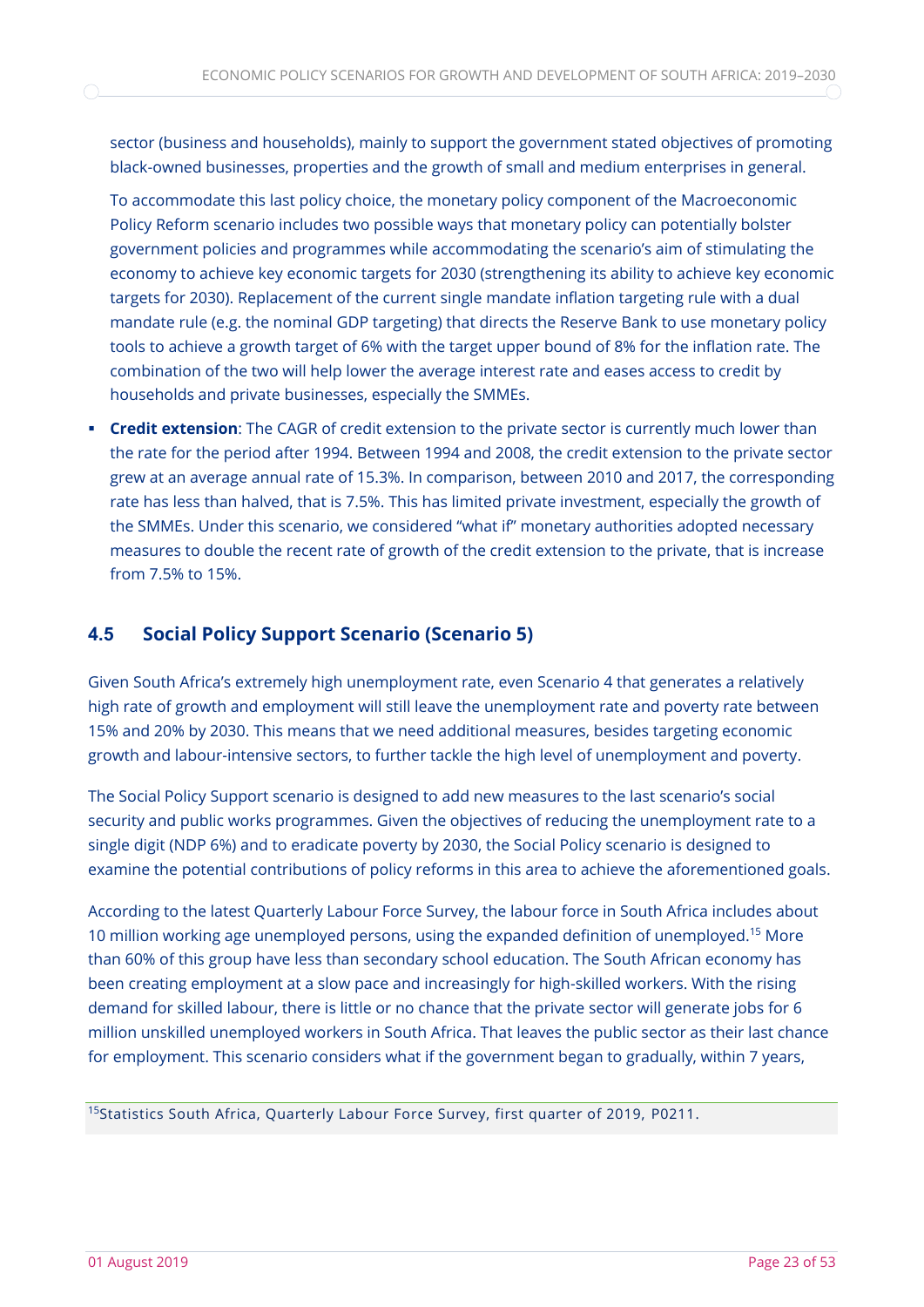make the public works as the employer of last resort for the unskilled unemployed in South Africa, originally catering for 70% of the unskilled unemployed before expanding the service to all unskilled unemployed after 2027. <sup>16</sup> Moreover, the scenario includes increasing the daily remuneration rate for the public works to R160 per day, which will be adjusted upward by 6% annually.

Moreover, the Social Policy scenario considers two adjustments to the current social security programme in South Africa. First, it proposes the introduction of a grant, namely caregiver grant, for the family member that takes care of a child who receives either a child support grant or a care dependency grant. The programme is designed to allocate only one caregiver grant per family. The initial value of the grant is proposed at R300 per month and is designed to increase by 6% annually.

<sup>16</sup>Antonopoulos (2007) provides a summary table of the cross-country variations in the policies and content of guaranteed employment programmes. This includes, amongst other things, overcoming challenges related to the source of financing, types of projects, eligibility criteria for the participants, method of remuneration, institutional arrangements, degree of decentralisation, level of community involvement and the length of guaranteed employment for participants.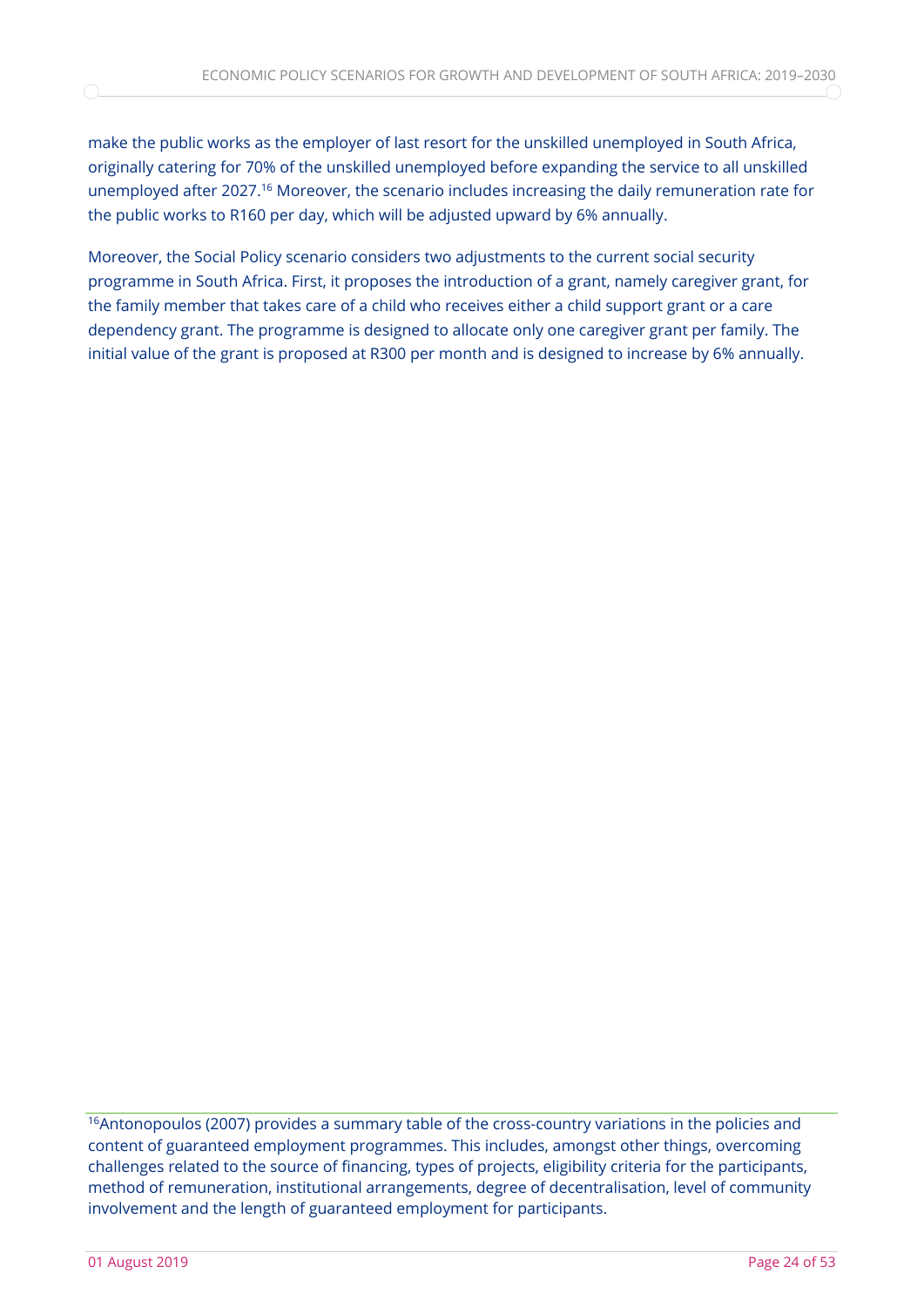### **Box 1: Partial List of Types of EPWP Jobs**

Following is a partial list of works that can benefit and are needed within community services, public works, private sector and public enterprises:

- Water conservation and water harvesting
- Drought proofing, forestation and tree plantation
- **.** Irrigation canals including micro and minor irrigation works
- Provision of irrigation facility to land beneficiaries of land reforms
- Renovation of traditional water bodies including unsifting of tanks
- Flood control and protection works including drainage in waterlogged areas
- Rural connectivity to provide all-weather access
- Any other works that may be identified by the central government in consultation with a provincial government
- **•** Landscaping, garden maintenance, pathways, storm water disposal, painting, cleaning gutters, glazing, basic maintenance
- After-school supervision for all levels of after-school activities
- Childminders, school feeding programmes, old age care
- Road maintenance
- **Waste collection**
- **•** Cleaning streets
- **Environmental clean-up and recycling**
- **Access roads**
- Housing programmes
- **■** Forestry
- Working for water
- Community schemes of all types
- **Community catchment management**
- Making building materials
- **■** Brickmaking
- Park maintenance
- School maintenance
- Food gardens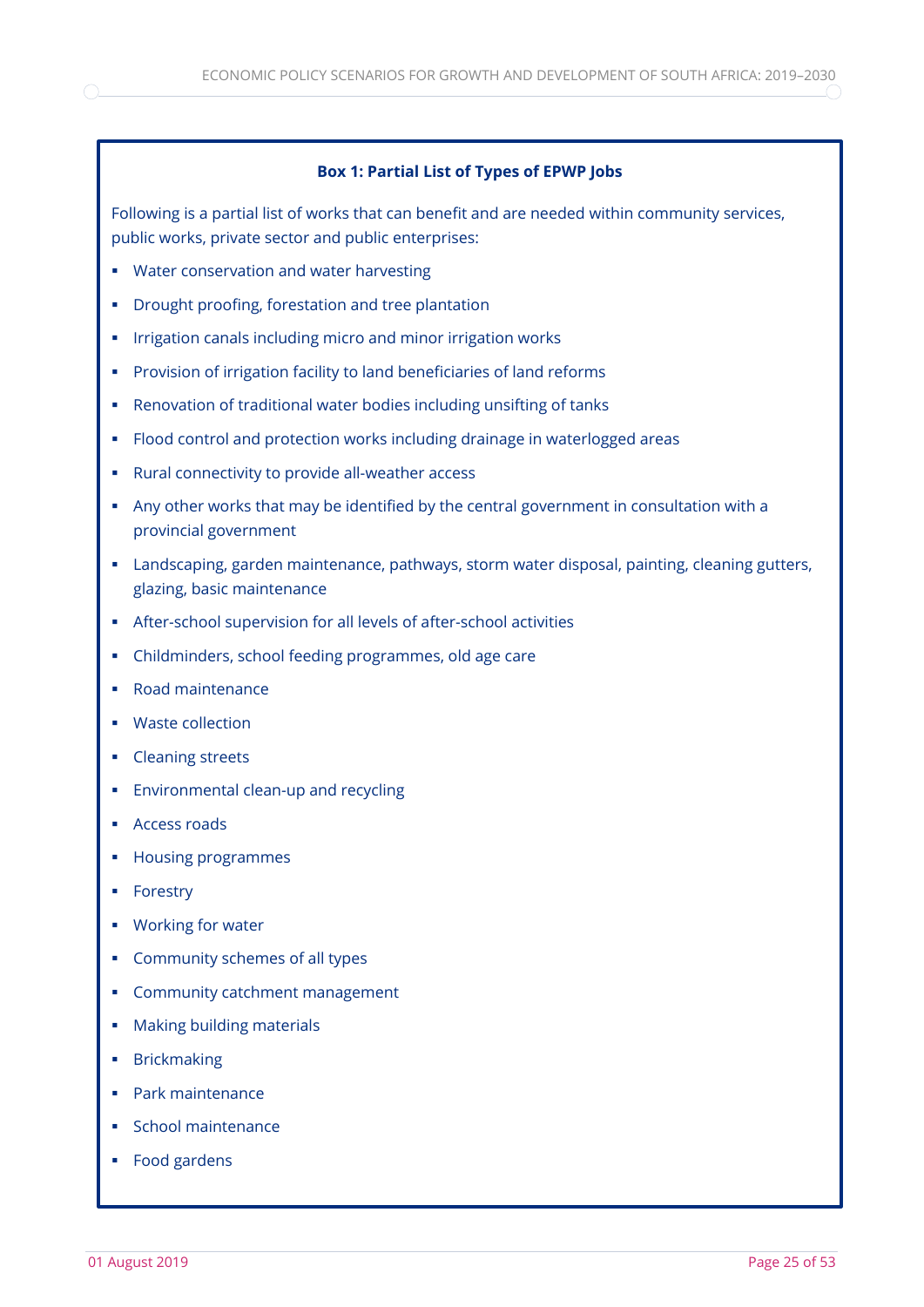# **4.6 Private Sector Support Scenario (Scenario 6)**

In April 2018, the Public-Private Growth Initiative (PPGI) was established with the goal of aligning strategic planning between the private sector and government to improve economic growth and the working relationship between business and government. The PPGI partnership has identified 14 sectors, mainly in manufacturing, to invest at least R500 billion over the next five years. Therefore, under the Private Sector Support scenario, we have considered what if the PPGI increased investment in the South African economy by R500 billion over the next 12 years. The scenario assumes that the PPGI's new investment amount will be initially small before it accelerates between 2021 and 2027 and tempers off during 2028 to 2030. Figure 3 provides the investment trajectory that we have used to represent the possible path of the PPGI-committed investment.



The Private Sector Support scenario also includes possible additional investment by the Public Investment Corporation (PIC) in the South African economy. A top priority of the PIC is to deliver healthy returns to its clients. Simultaneously, however, it is expected to contribute to the broader socioeconomic development of South Africa. To fulfil its dual mandate, the PIC may use its investment in priority economic sectors (e.g. infrastructural investments in previously disadvantaged and underdeveloped communities) as an indicator of its contribution to the broader socio-economic development of the country. This scenario considers what if PIC increased its investment in the South African economy by R100 by annually investing R20 billion in the manufacturing sector between 2019 and 2023 (5 years).

# **4.7 External Support Scenario (Scenario 7)**

This scenario considers the impact of three favourable external developments on the South African economy.

First, it considers the possibility of a gradual increase in foreign direct investment in South Africa. The rationale for this possibility is that the implementation of microeconomic reforms, trade and industry policy, macroeconomic reforms, social policy reform, and private sector supports is projected to put the economy on a much better growth path which we assume will increase the inflow of FDI in to South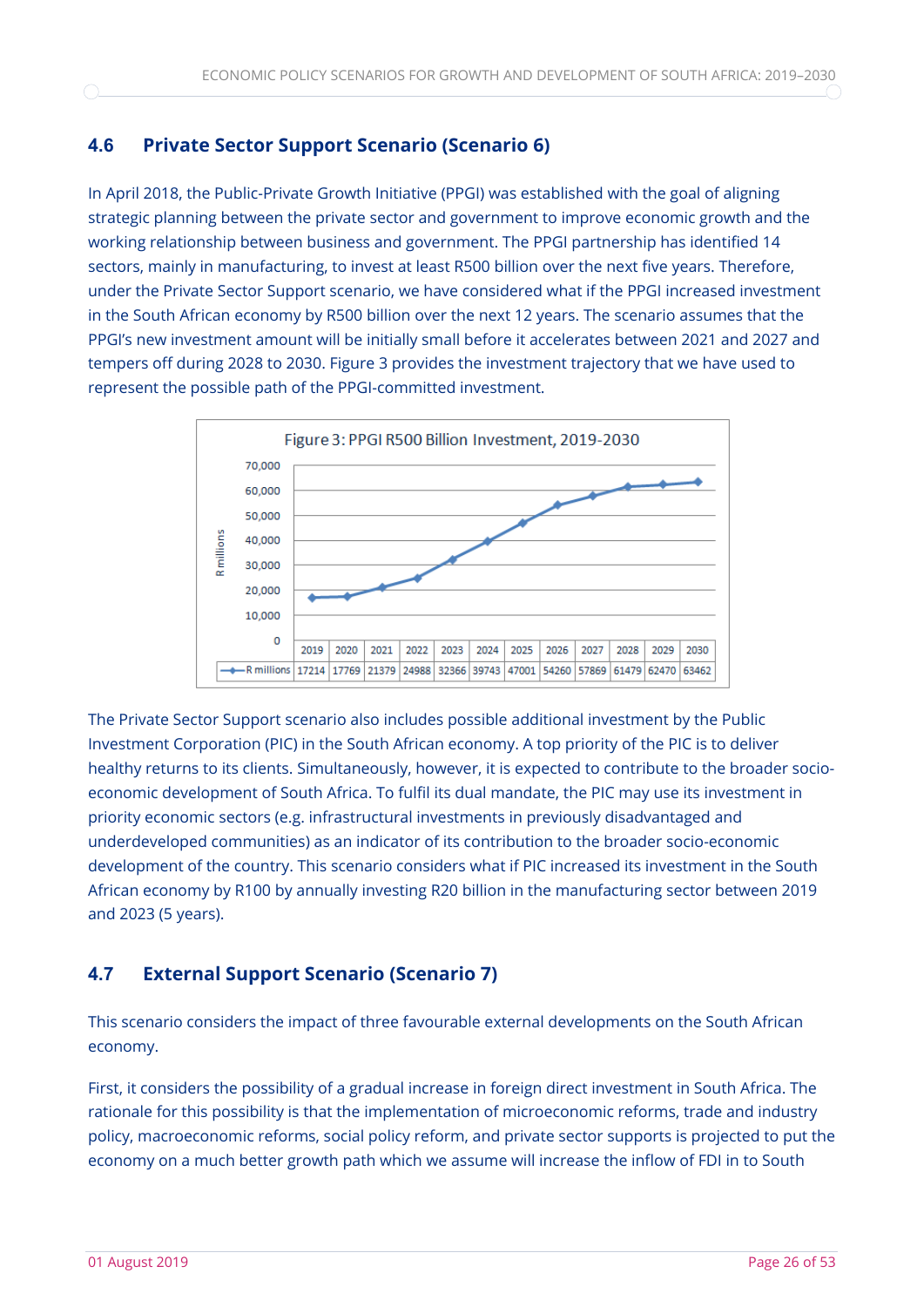African economy. Therefore, we considered what if the level of foreign direct investment in South Africa gradually increased from 0.05% to 0.13% of GDP between 2019 and 2030.

Second, historically, the gold price annually increased by about 4% on average. In recent years, however, the gold price has increased at a much slower pace. For the BAU scenario and all other scenarios, we therefore assumed 1% average annual growth rate for the gold price during 2019 and 2030. Given the gold price's much higher historical growth rate, we have considered what if the gold price annually increased, relative to the assumption of 1% increase under scenarios 1 to 6, by an additional 1%.

Finally, scenarios 1 to 6 assume that the nominal value of total world import annually grows by 6.1%. In Scenario 7, we have considered what if the world annual import grew by an additional 2%.

# **5. SCENARIO RESULTS**

In this section, we present simulation results for the seven aforementioned cumulative future scenarios using DIMMSIM, which is ADRS's linked macro-micro model of South Africa. The model generates extensive results for a wide range of indicators related to the macroeconomy, industrial sectors and households' poverty and inequality.<sup>17</sup> Given the space limitation, we first provide a visual (overview) comparison of scenarios in terms of their implications for the likely evolution of key economic and development indicators. We then analyse the results to identify and substantiate the key findings of the report.

 $17$  The macroeconomic component of the model generates annual results in real and nominal terms for 45 economic sectors. The results include annual values for sector outputs, investments, employments, exports, imports, wage rates and prices. The model produces results for 26 categories of household consumption expenditures in both real and nominal values. Moreover, the model's projections include more than 100 prices and deflators, 16 categories of priv ate sector's income and expenditure, 16 categories of households' income and expenditure, and 28 categories of government sector income and expenditure. The microsimulation component of the model estimates annual forecasts of poverty, inequality, budget for and distribution of social grants, and direct and indirect taxes in aggregate levels and the cross -tabulation of results by region, gender, race, locality and family type.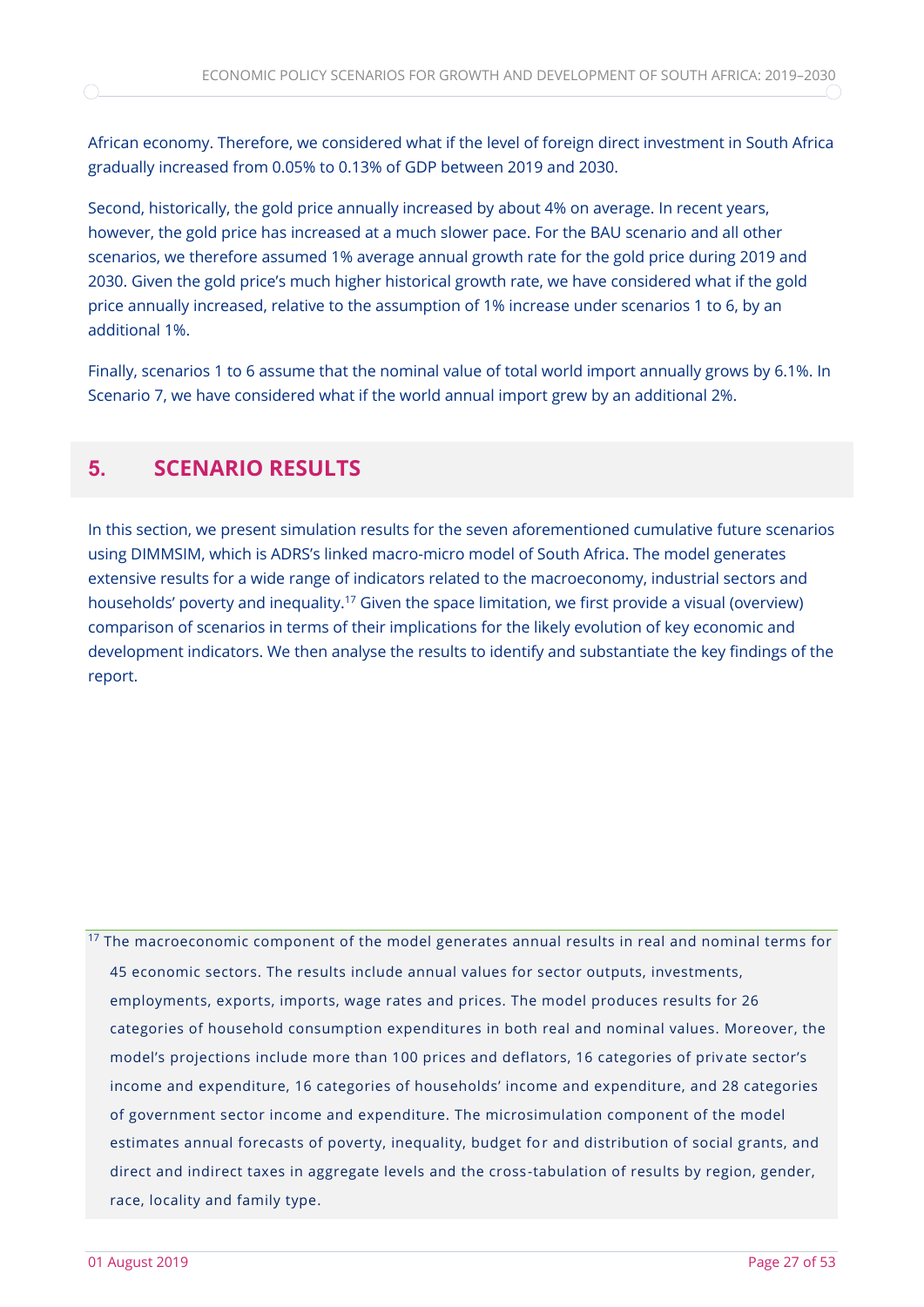# **5.1 Scenario Results in Graphs and Tables**

#### $5.1.1$ **Economic Growth**

∩

Figure 4 compares the seven economic scenarios in terms of the outlook for economic growth for the 2019–2030 period.









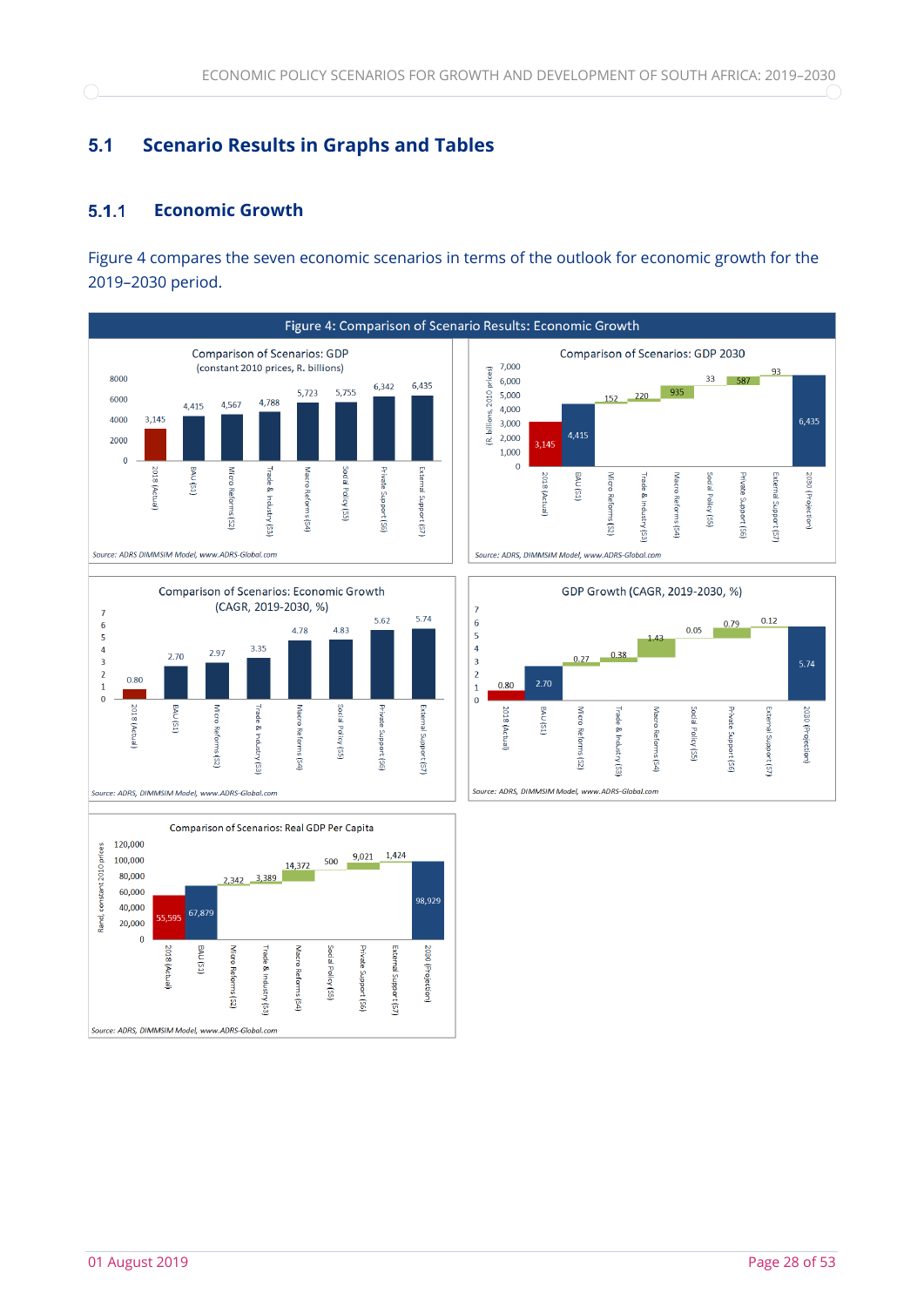#### $5.1.2$ **Composition of GDP**

Figure 5 compares the seven scenarios in terms of the future outlook for the distribution of the GDP between households and government final consumption expenditure, investment and exports.

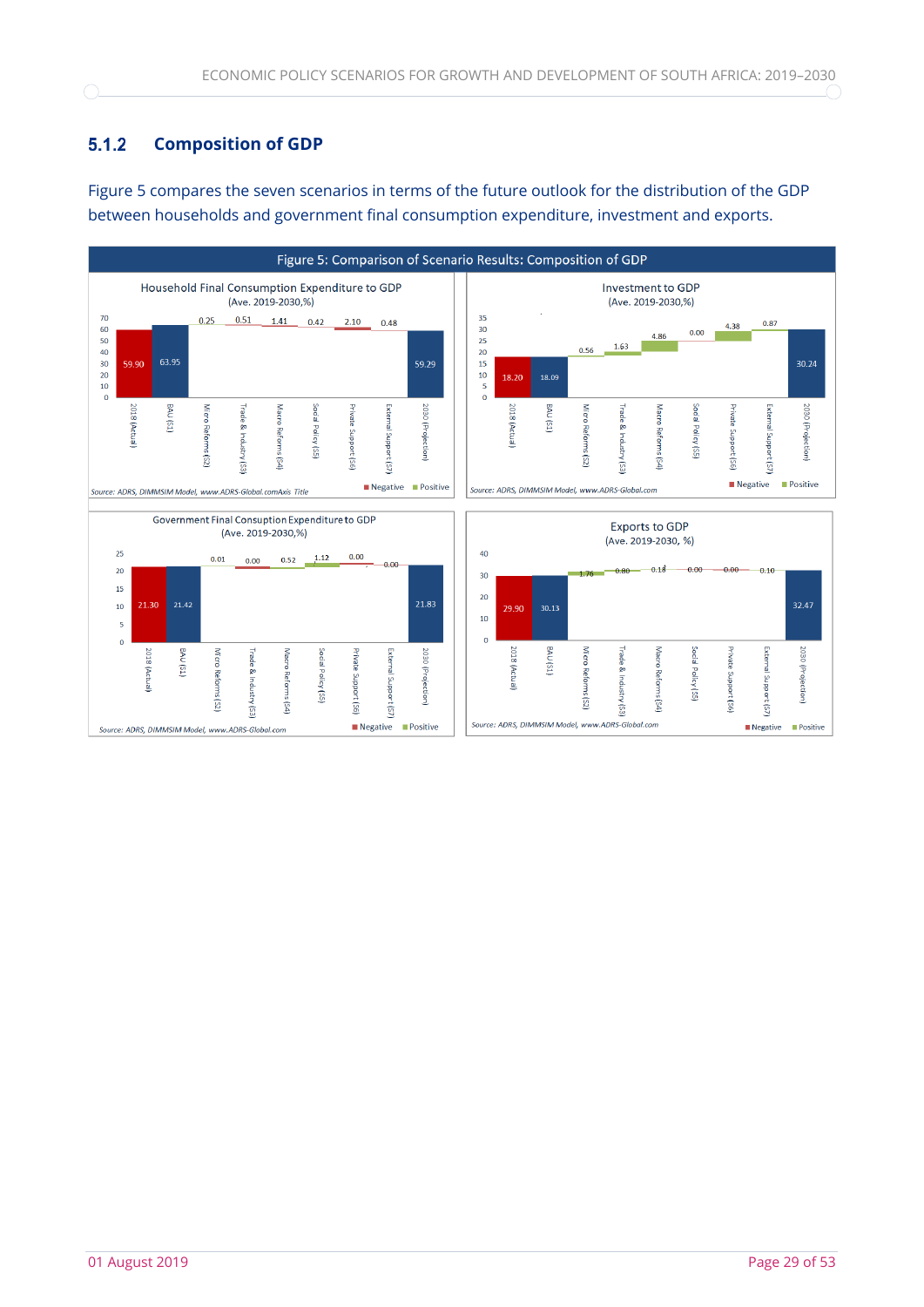#### $5.1.3$ **Structure of GDP**

Figure 6 compares the seven scenarios in terms of the future outlook for the composition of output. They show the contribution of each scenario to the CAGR of primary, manufacturing and services outputs over the period 2019 to 2030, thus highlighting the likely extent of the restructuring and reindustrialisation of the economy over time.





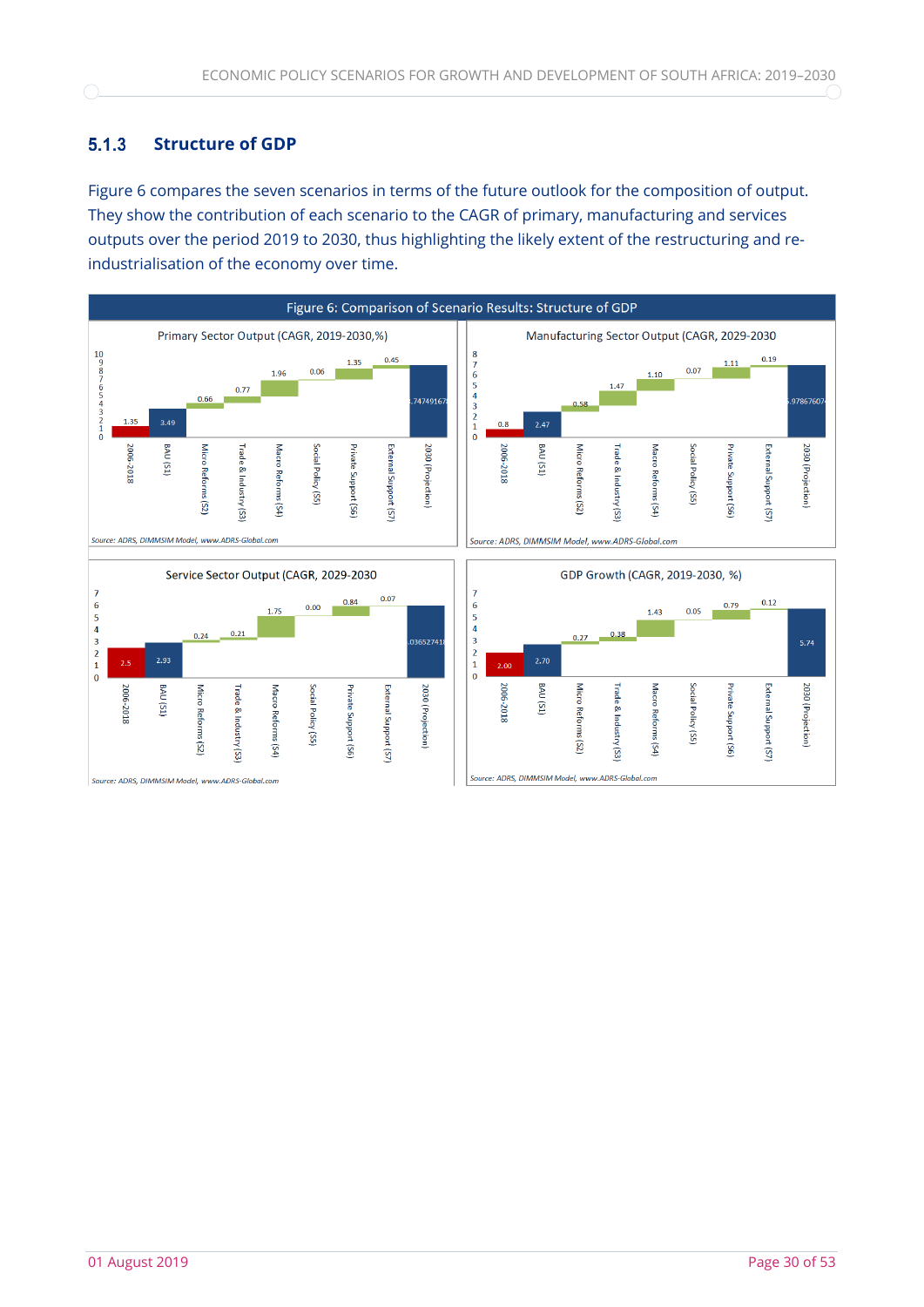#### **Employment and Unemployment**  $5.1.4$

Figure 7 compares the seven scenarios in terms of the extent that each is expected to contribute to job creation and decline in the unemployment rate. The last graph in this group clearly shows the inverse relationship between growth and the unemployment rate in South Africa.









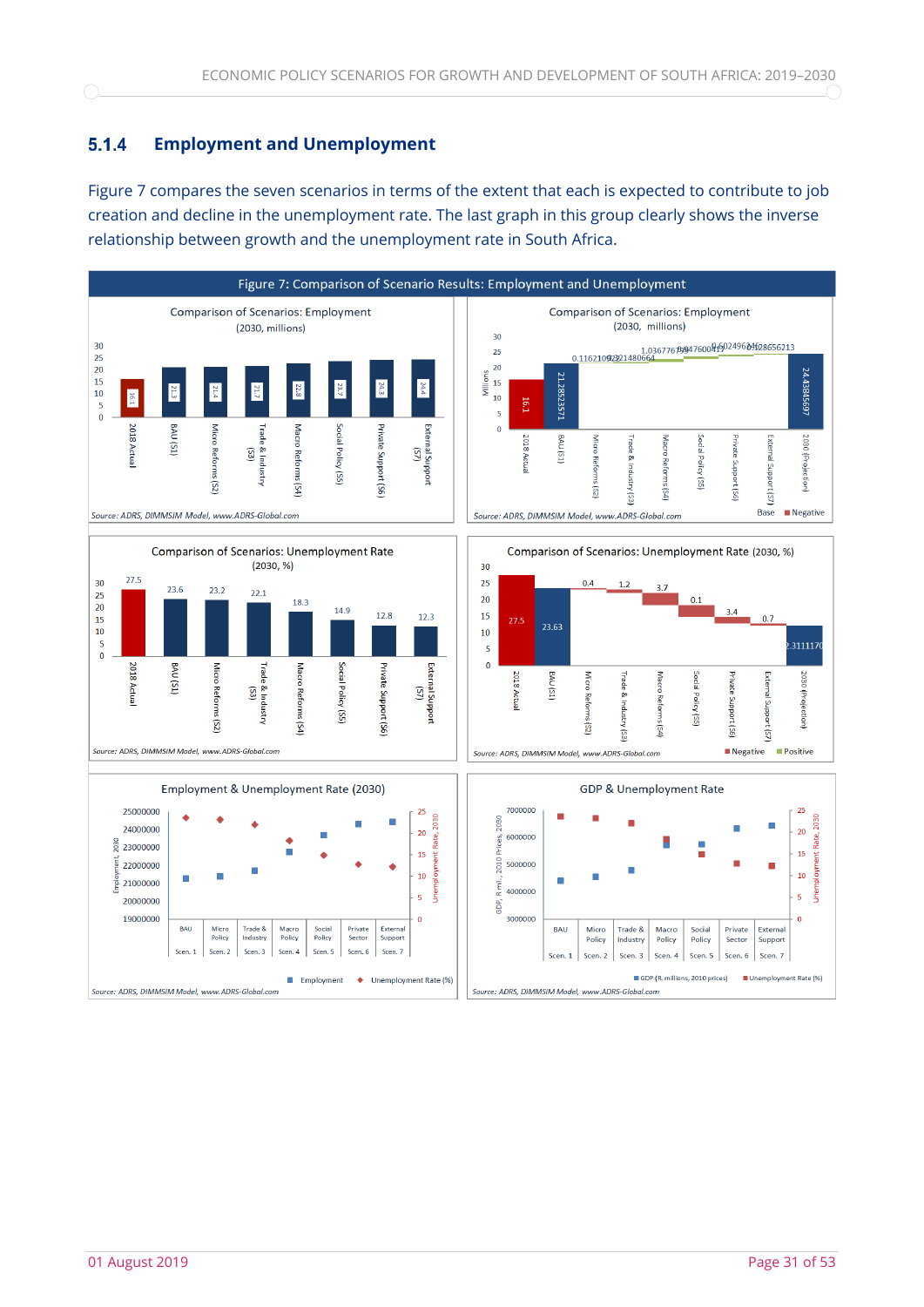#### $5.1.5$ **Poverty and Inequality**

Figure 8 captures the contribution of the seven scenarios to reducing the poverty rate by 65% over the next 12 years. It also uses the model results to show how reductions in the unemployment rate and poverty rate or directly related.



# **5.2 Analysis of Scenario Results**

#### $5.2.1$ **General Discussion**

The premise that we need a vision roadmap to ensure that we are moving in the right direction guides the use of ADRS's macro-micro model of South Africa to identify a policy roadmap to meet South Africa's development vision for 2030.

With the BAU scenario (Scenario 1), the real size of the economy (in 2010 prices) is projected to grow by about 40%, from R3,144 billion in 2018 to R4,415 billion in 2030, which translates to compound annual growth rate (CAGR) of 2.86% over the next 12 years (i.e. 2019–2030). The real per capita GDP is expected to increase from R55,600 in 2018 to reach R67,900 by 2030. Total employment in the economy will increase to 21.3 million by 2030, thus adding a little more than 5 million jobs to the economy over the projection period. By 2030, the unemployment rate is expected to decline from 27.5% in 2018 to 23.63% in 2030, and the poverty rate is projected to gradually decline to 27% from 38% in 2018.

The above simulation results of the BAU scenario highlight the significant gap between the likely future performance of the economy under this scenario and the government's targets for 2030. It shows that if future economic performance follows that of the past, as represented by the BAU scenario, there will be some progress, but relative to the targets for 2030, the scenario will significantly under-deliver. For example, under the BAU scenario, by 2030 the unemployment rate will still be about four times higher than the NDP target of 6%. The per capita GDP will reach only about 60% of its target, and more than one-fourth of the population will still live in poverty. At the same time, as the debt-GDP ratio is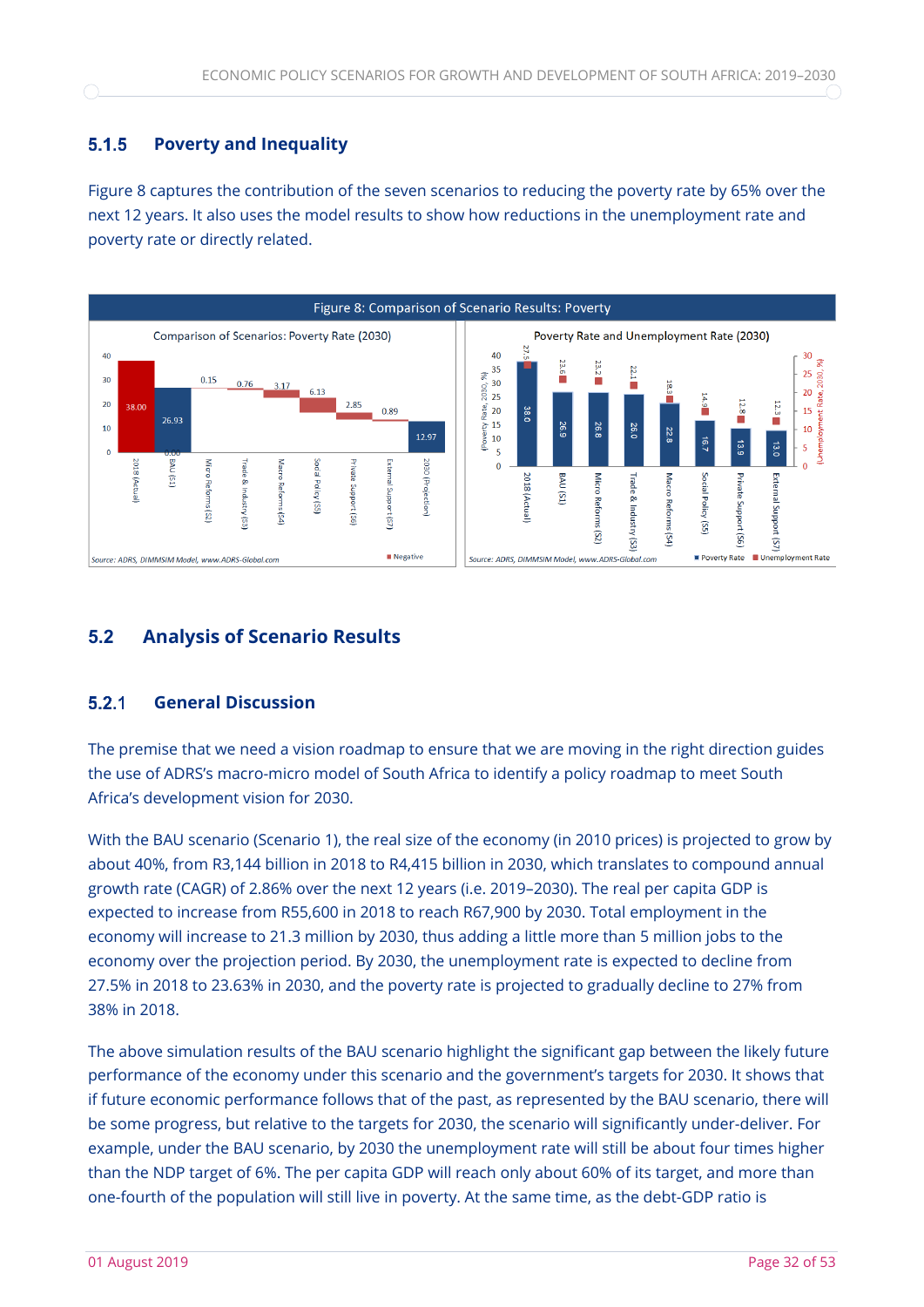projected to rise under the BAU scenario, fiscal austerity is expected to continue to restrict government's ability to expand social services to the growing population.

The Microeconomic Policy Reform scenario (Scenario 2) is predicated on the understanding that South Africa's current low growth and high unemployment performance is mainly due to "inefficiencies" in the country's market economy, which can be overcome through microeconomic or, as it is referred to, structural reforms. Since South Africa's Treasury Department has been a major proponent of this argument, we used its suggestions (Treasury, 2018) of needed microeconomic reform measures to construct the Microeconomic Policy Reform scenario and simulated its likely future impact on key macroeconomic indicators.

As the figures in Section 6.1 show, the Microeconomic Policy Reform scenario has a small positive impact on the future performance of macroeconomic indicators. The scenario is projected to add 0.3% to the average annual growth rate (from 2.7% to 2.97%). The model projections show that the positive effect of the scenario is more felt on the targeted sectors (e.g. agriculture, tourism, transportation) than on aggregate macroeconomic indicators. Therefore, compared to the BAU scenario, the size of the economy in 2030 will be only R152 billion larger (in 2010 constant prices), the unemployment rate will still be above 23%, and the poverty rate will be lower by less than half a percent. Overall, Scenario 2 highlights the limitations of microeconomic policy reforms to lead to high growth and high employment performance, thus indicating that no one category of policy proposals is going to be enough to overcome South Africa's growth and development challenges.

The Trade and Industrial Policy scenario (Scenario 3) uses demand- and supply-side measures to promote investment in the manufacturing sector, South African exports and the use of locally manufactured goods. The model results show that the scenario has the potential to add 0.4% to Scenario 2's average growth rate, thereby, together with Scenario 1, growing the economy at CAGR of 3.35% for the period 2019 to 2030. The model projections show that government's trade and industry support policies and measures potentially improve Scenario 2 results by adding R81 billion to average annual real GDP and more than R100,000 to average annual employment over the period 2019 to 2020. By 2030, under Scenario 3, the unemployment rate and poverty rate are projected at 22% and 26% respectively.

As Figures 4 and 5 show, the Trade and Industry scenario is expected to improve the average growth rate of economic sectors, particularly the manufacturing sector. Even though the focus of the Trade and Industrial Policy scenario is on the manufacturing sector, it has important spin-off effects on the primary and service sectors. Compared to Scenario 2, the Trade and Industry scenario is projected to help improve the average growth rate of the manufacturing sector by 1.47 percentage points, from 3.05% to 4.52%. At the same time, the primary and services sectors are expected to grow at CAGR of 4.93% and 3.38%, which are 0.77 and 0.21 percentage points higher than the Scenario 2 results.

If South Africa were not suffering from high poverty and unemployment crises, one could have considered Scenario 3's average GDP growth of 3.5% over the next 12 years a decent performance. However, given the circumstances and goals of eradicating poverty and reducing the unemployment rate to a single digit by 2030, the economy needs a much faster rate of growth, job creation and poverty reduction.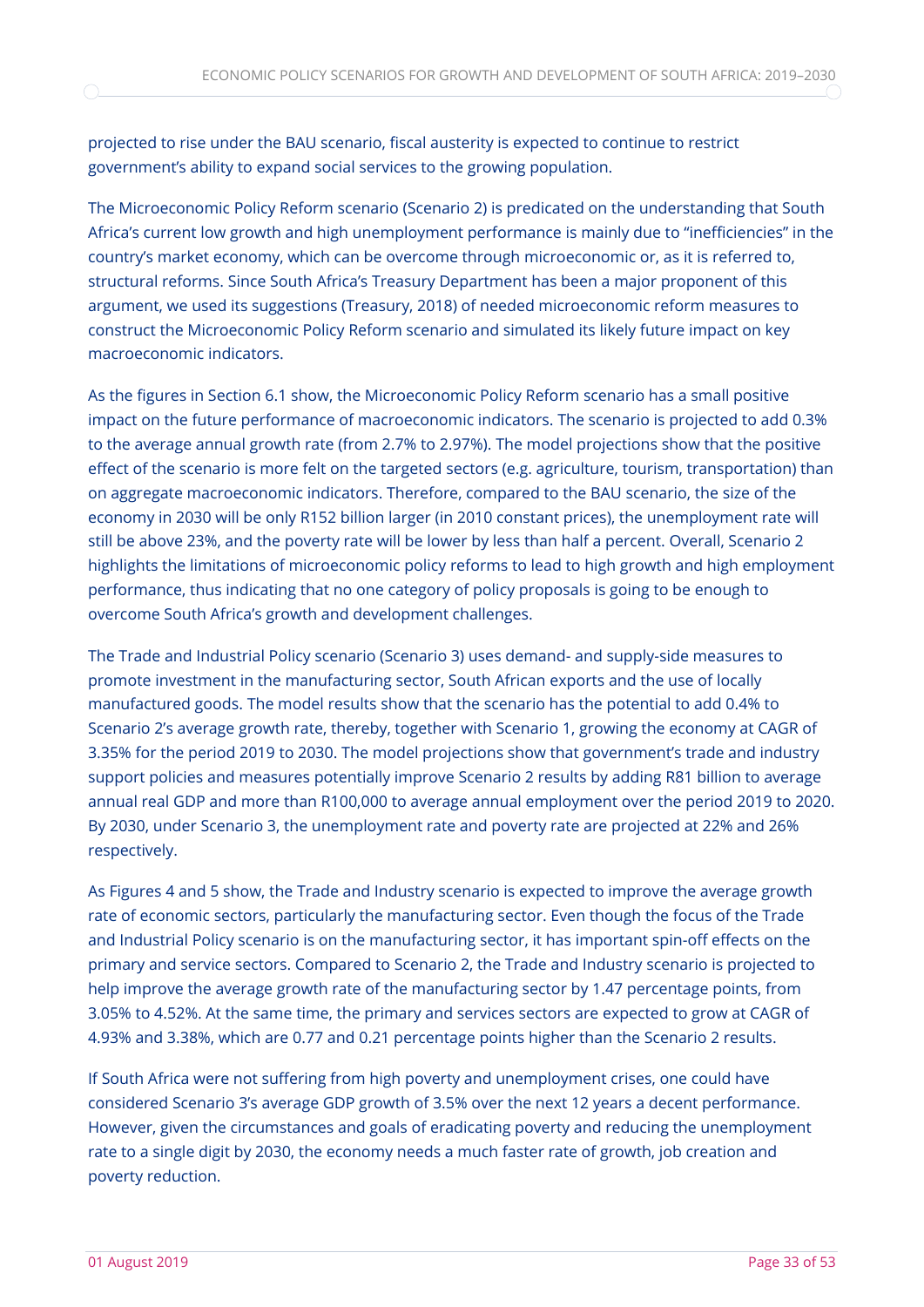In Scenario 4, the addition of Macroeconomic Policy Reform measures has the potential to significantly improve the performance of key macroeconomic and development indicators. This includes adding 1.4% to the CAGR of GDP and reducing the unemployment rate and poverty rate by 3.7 and 3.2 percentage points respectively. Analysis of the impact of the Macroeconomic Policy Reform scenario can be broken down between its fiscal and monetary policy impact.

The simulation results of the fiscal policy elements of the scenario (e.g. public investment and government current expenditure) show that the scenario's support for annual increases in government current and capital spending affect the economy in two ways. First, they boost aggregate demand through the fiscal multiplier. Second, the aggregate supply increases over time, as the productive capacity of the economy increases with the higher infrastructure capital stock ("hysteresis"). Relative to Scenario 3, the CAGR of domestic aggregate demand, represented by the real gross domestic expenditure, is projected to increase from 5.05% to 6.34%. During the same period, the CAGR of aggregate supply, represented by real gross value added at basic prices, is projected to increase from 4.11% to 4.88%.<sup>18</sup>

As Figure 9 below shows, even though relative to Scenario 3, the fiscal policy component of Scenario 4 is designed to allocate a significantly larger amount towards the delivery of social services over the next 12 years. The average of the ratio of government expenditure on goods and services to GDP (21.3%) will be only 0.1% higher than the average for BAU Scenarios (21.2%). Scenario 4's relatively better growth performance makes this outcome possible.<sup>19</sup>

- <sup>18</sup> Dutt (2006) shows that both aggregate demand and aggregate supply have a role to play; long-run growth can be affected by aggregate demand. He argues "[t]o the extent aggregate demand is an important determinant of long-run growth, we can rely on many of the results of post-Keynesian and structuralist growth theories, which have been ignored in mainstream growth theory, in understanding growth: for instance, it is
- possible for income distributional improvements to increase the rate of economic growth, as well as for expansionary fiscal and monetary policy to have a positive effect on growth."
- <sup>19</sup>Under Scenario 3, government final consumption expenditure is designed to annually increase by 9%, which is less than 1% above the average growth rate of government spending over the last five years, but is more than 2% lower than average growth of government spending between 1994 and 2008. Thus, over the next 13 years, government spending is expected to increase from R950 billion in 2017 to R2,915 billion in 2030.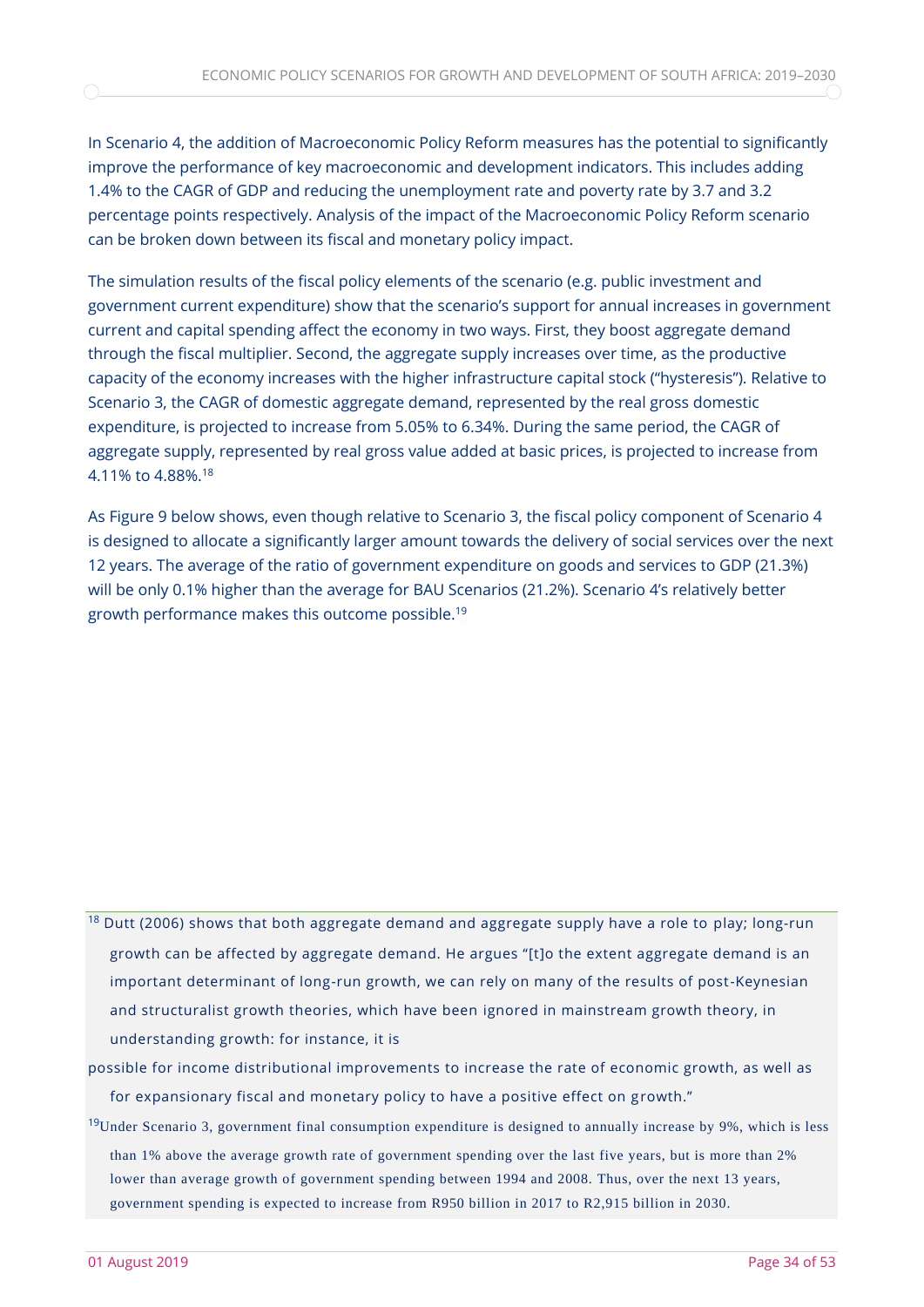

The monetary policy measures of Scenario 4, on the other hand, help establish significantly lower average interest rates and higher growth of credit extensions to the private sector than scenarios 1 to 3 Relative to Scenario 3, the average interest rate for the period 2019–2030 will be 3.1 percentage points lower and the CAGR of credit extension to the private sector will be 3.5 percentage points higher. These outcomes of the scenario have further positive effects on the economy, especially on the growth of small- and medium-sized enterprises that significantly depend on access to affordable finance. Our simulation of the impact of changes to the monetary policy shows that these changes are expected to increase the average annual real GDP by R52 billion, annually add 100,000 jobs to the economy and lower the poverty rate by 0.23 percentage points.



Overall, with the inclusion of the Macroeconomic Policy Reform scenario, the economy will be underpinned by consistent implementation of stimulus-oriented policies that potentially unleash virtuous moderate growth of output, employment, income and expenditure. The growth path is supported by policy measures that help gradually shift, in favourable directions, both aggregate demand and aggregate supply accompanied by rising employment, income and expenditure of households and businesses, thus improving the fundamentals of the economy and foundation of sustainable growth.

Despite improving the fundamentals of the economy and significantly improving the performance of key indicators, relative to the last scenario, the results of the macro scenario still fall considerably below the key NDP macroeconomic and poverty targets for 2030. Consequently, the next scenario considers additional measures that can potentially bring the country closer to achieving those targets.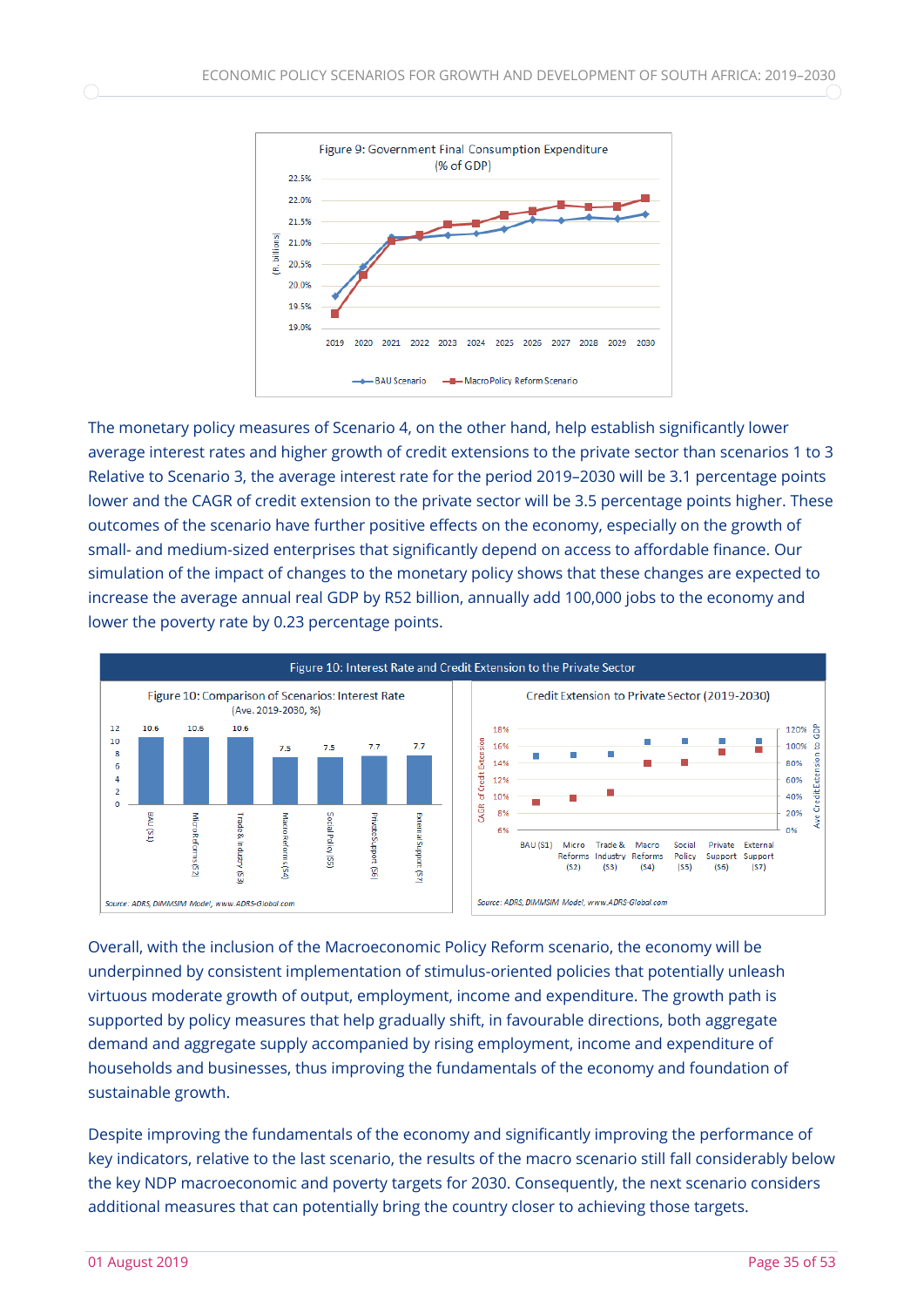The aim of the Social Policy scenario (Scenario 5) is to consider the potential of two existing government social policy programmes to reduce poverty and chronic unemployment among unskilled workers.<sup>20</sup> The first change relates to the expansion of the current social security programme to include a caregiver grant, 7% annual increase in all grant amounts, and to increase the child support grant to R500 per month in 2019. The second change is to build up the EPWP to become Employer Last Resort (ELR) for the unemployed who are also unskilled. The simulation of Scenario 5 has been conducted in stages to allow separate assessment of the impact of the two policy measures.

Model projections show that the introduction of a caregiver grant along with above improvements in the grant amounts will expand total household income and expenditure. <sup>21</sup> The dynamic effect of the increase in income and expenditure associated with the policy is estimated to increase, relative to results of Scenario 4, the average real GDP by R29 billion and add 13,000 jobs to average annual employment. Therefore, the CAGR of GDP is expected to increase by 0.05 percentage points and the real GDP per capita by R540. Finally, the introduction of a caregiver grant along with above improvements in the grant amounts helps reduce the poverty rate by an additional 0.8 percentage points.

In terms of the fiscal impact of the scenario, simulation results show that the net budgetary effect of the above changes to the social security programme is that it will increase government's average annual total expenditure by about R11 billion, taking into account the positive effect of the scenario on the government's income from direct and indirect taxes. Overall, the cost of the above expansion of current social security is expected to increase the average deficit-GDP ratio for the period from -2.29 to -2.41 and increase the average debt-GDP ratio for the period from 46.26 to 46.73.

Figure 11 shows the evolution of the EPWP to the ELR over the next 12 years. It shows the initial expansion of the EPWP to cover 70% of the unemployed who are also unskilled before it is expanded further after 2027 to cover 100% of the unemployed who are also unskilled. Figure 11 also shows that the initial expansion of the programme is likely to be followed by its gradual contraction as the economy creates a larger number of jobs under the broader scenario. The EPWP is therefore projected to initially expand from serving about 900,000 unemployed in 2018 to 4.6 million in 2019, which is equivalent to 70% of the projected number of unemployed who are also unskilled in that year. After 2020, as the unemployment rate is projected to gradually decline, the need for EPWP jobs also gradually contracts. The programme is expected to expand again in 2028 to serve 100% of the unskilled who are also unemployed. By 2030, the programme is expected to provide part-time job opportunities for 2.7 million unemployed (an equivalent of 1.2 million full-time jobs).

<sup>20</sup> See Section 4.5 for details of the scenario.

<sup>&</sup>lt;sup>21</sup> The share of household final consumption expenditure in total GDP is expected to increase by 0.08 percentage points.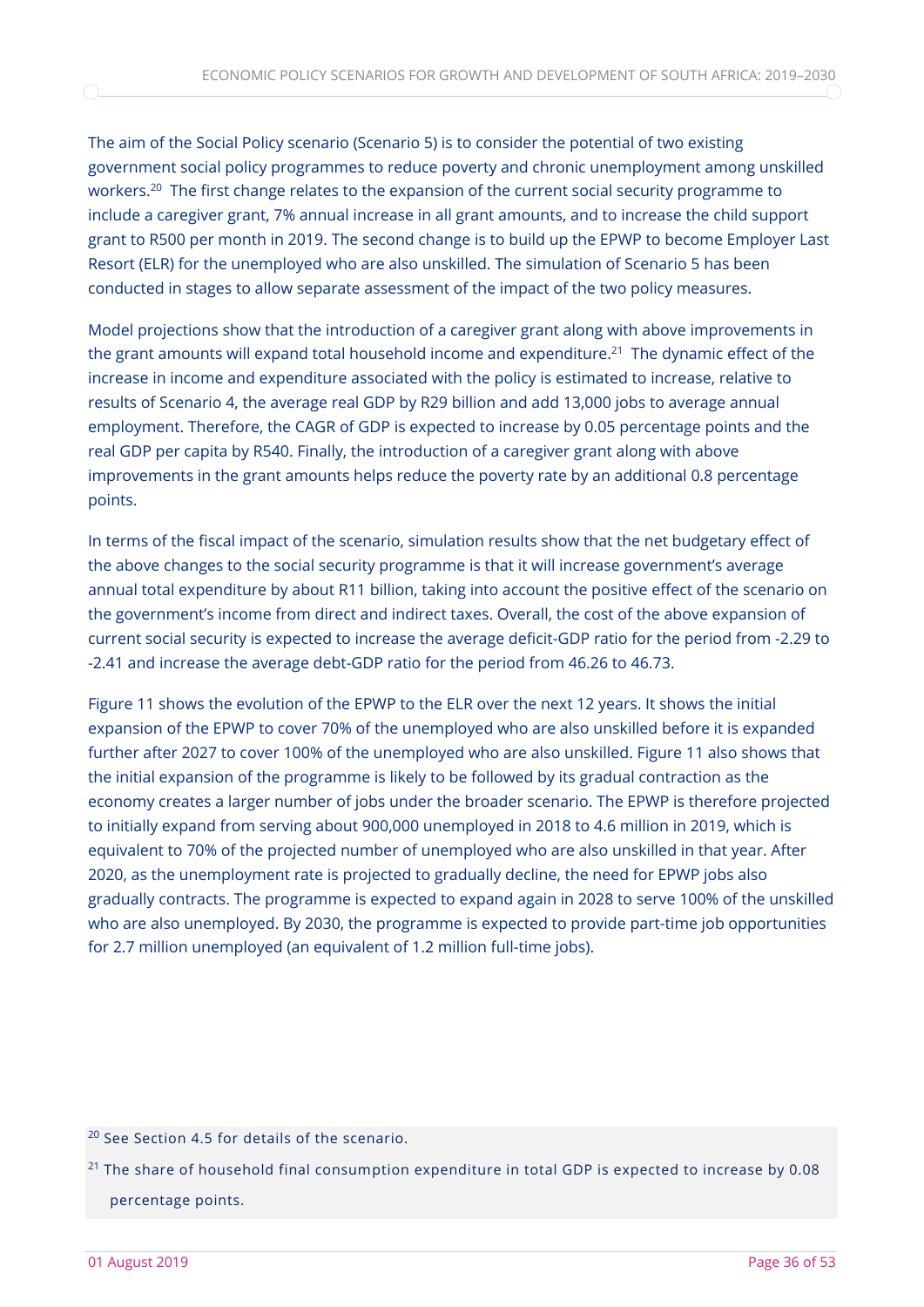

The public works module of the DIMMSIM captures the direct and indirect effects of the EPWP programme on employment, households' income and expenditure and poverty. The model projections show that, due to the extension of the EPWP as ELR, the unemployment rate in 2030 will be 3.3% lower than Scenario 4 (Figure 11).<sup>22</sup> The addition of EPWP as ELR will also be responsible for 2.4 percentage points reduction in the poverty rate.

The adoption of the EPWP as the ELR has important cost implications, especially during the years that the unemployment rate will still be high. Figure 12 presents the estimated annual cost of the EPWP over the next 12 years.



Overall, the simulation results show that Scenario 5 is effective in reducing, relative to Scenario 4, the poverty rate by an additional 3.2 percentage points and the unemployment rate by 3.8 percentage points by 2030. Scenario 5 as a culmination of microeconomic, trade and industry, macroeconomic and social policy reform measures is projected to put the economy on a growth path characterised by a high rate of economic growth (CAGR of GDP at 4.83%), much lower unemployment rate (14.9% by 2030) and a poverty rate of 16.7% in 2030. These likely outcomes for the next decade are significantly better than the likely outcomes of the BAU scenario. However, they are still high relative to the stated goals for 2030.

<sup>22</sup> For the estimation of the impact of the EPWP on the unemployment rate, only one-third of the total number of EPWP jobs during a given year is counted as part of the total employment for that year.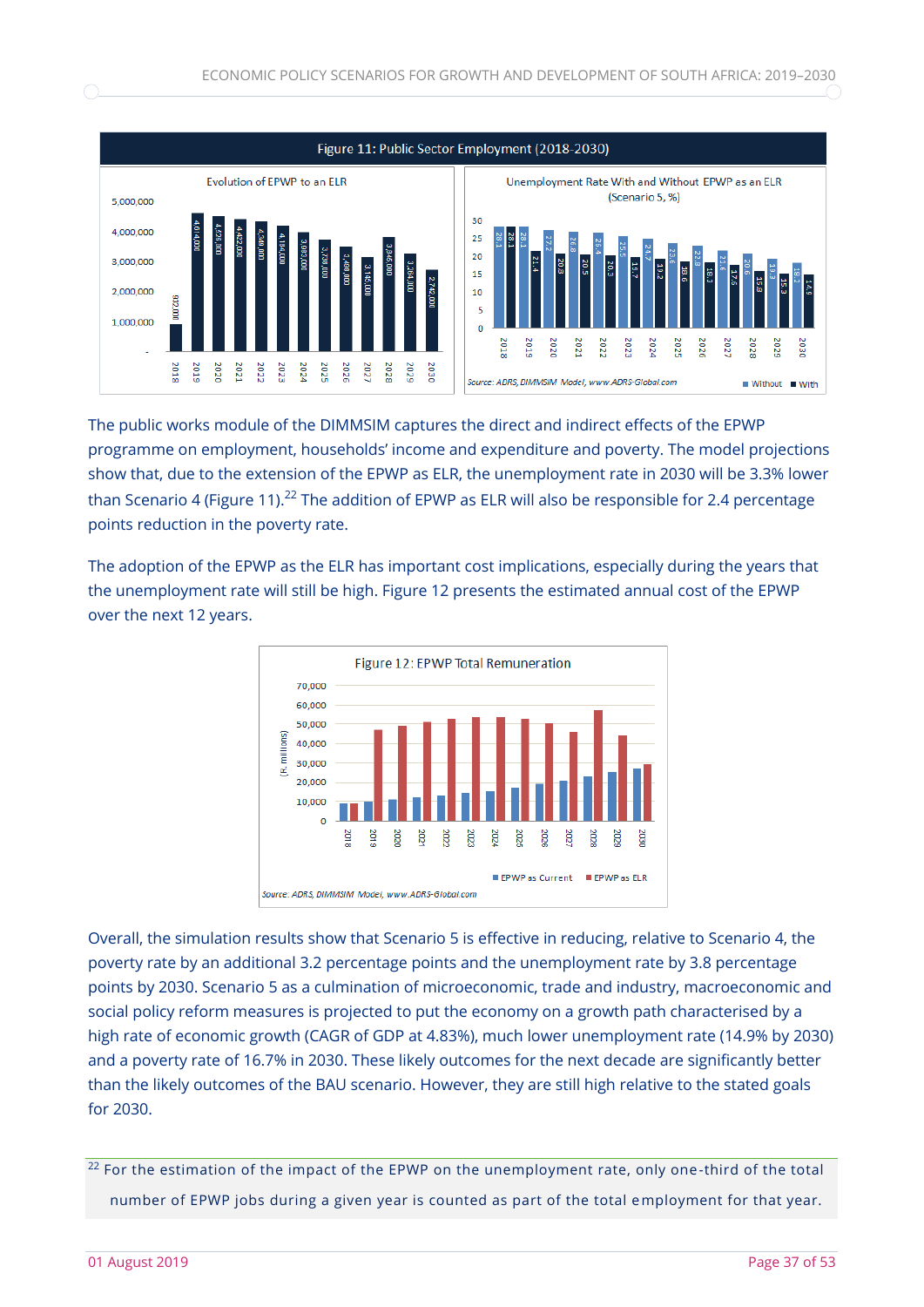The Private Sector scenario (Scenario 6) considers the implications of two possible injections of investments in the South African economy by the Public Investment Corporation (PIC) and the Public-Private Growth Initiative group (PPGI). The scenario considers "what if" PIC invested R100 billion in the manufacturing sector during the next five years. The PPGI investment that we have considered is R500 billion in various sectors of the economy over the next 12 years. Section 5 provides more details about both investment scenarios.

The model forecast of the impact of Scenario 6 shows that the combination of the two investments will raise the CAGR of GDP for the period 2019 to 2030 by 0.8 percentage points to 5.62%, and it will lower the unemployment rate by an additional 2.1 percentage points, from 14.9% under Scenario 5 to 12.8% in 2030. Total employment under Scenario 6 is expected to be higher than Scenario 5 by 602,000 at the end of the forecast period, 2030.

The Scenario's impact on the economy is partly due to its significant spin-off effects. For example, the simulation results of the PIC injection of R100 billion into the manufacturing sector over the next five years (2019–2023) show that the impact of the investment goes beyond the investment period. Relative to the scenario that does not include the PIC investment (Scenario 5), it shows higher investment, output and employment during the 7 years after the shock period (2024–2030). This reflects the dynamic effects, namely the spin-off effects, of the increased sector investment during 2019–2023. By expanding the productive capacity of the sector and the economy, as it directly and indirectly augments the physical stock, the five-year investment injection contributes to the long-term growth of the sector and the economy.

In DIMMSIM, the spin-off effects of sector investments are also captured through the sectoral interdependency within the model (i.e. backward and forward sector linkages), which transmits an increase in investment expenditure in a particular sector (e.g. agriculture) into increased demand and output from sectors that produce (or import) the necessary capital goods and raw materials (e.g. machinery and equipment sector). Over time, increases in investment also induce additional expenditure in the economy through their impact on household income and expenditure.

Overall, this scenario is a culmination of a comprehensive policy proposal that harnesses the potential of both the public and private sector to propel the economy on a growth path which doubles the size of the GDP over the next 12 years and significantly reduces the unemployment and poverty rates. It also makes budgetary provision for expanded social services and social policy programmes.

The External Support scenario (Scenario 7) is a combination of three possibilities for the gold price, growth of international import and flow of foreign direct investment to South Africa. In all previous scenarios (scenarios 1–6), the gold price was assumed to increase by 1% annually, reflecting the commodity's recent mixed performance. However, over the last 8 years, the gold price has increased by close to 4% annually on average.<sup>23</sup> Scenario 7 therefore considers the likely impact of 2%, instead of 1%, annual increase in the gold price. Scenario 7 also incorporates a more optimistic view of the world economy by considering the possibility that imports by the rest of the world will grow faster, by 2%, than what was assumed under the previous scenarios.

<sup>23</sup>Reserve Bank historical data on gold, code RB5357.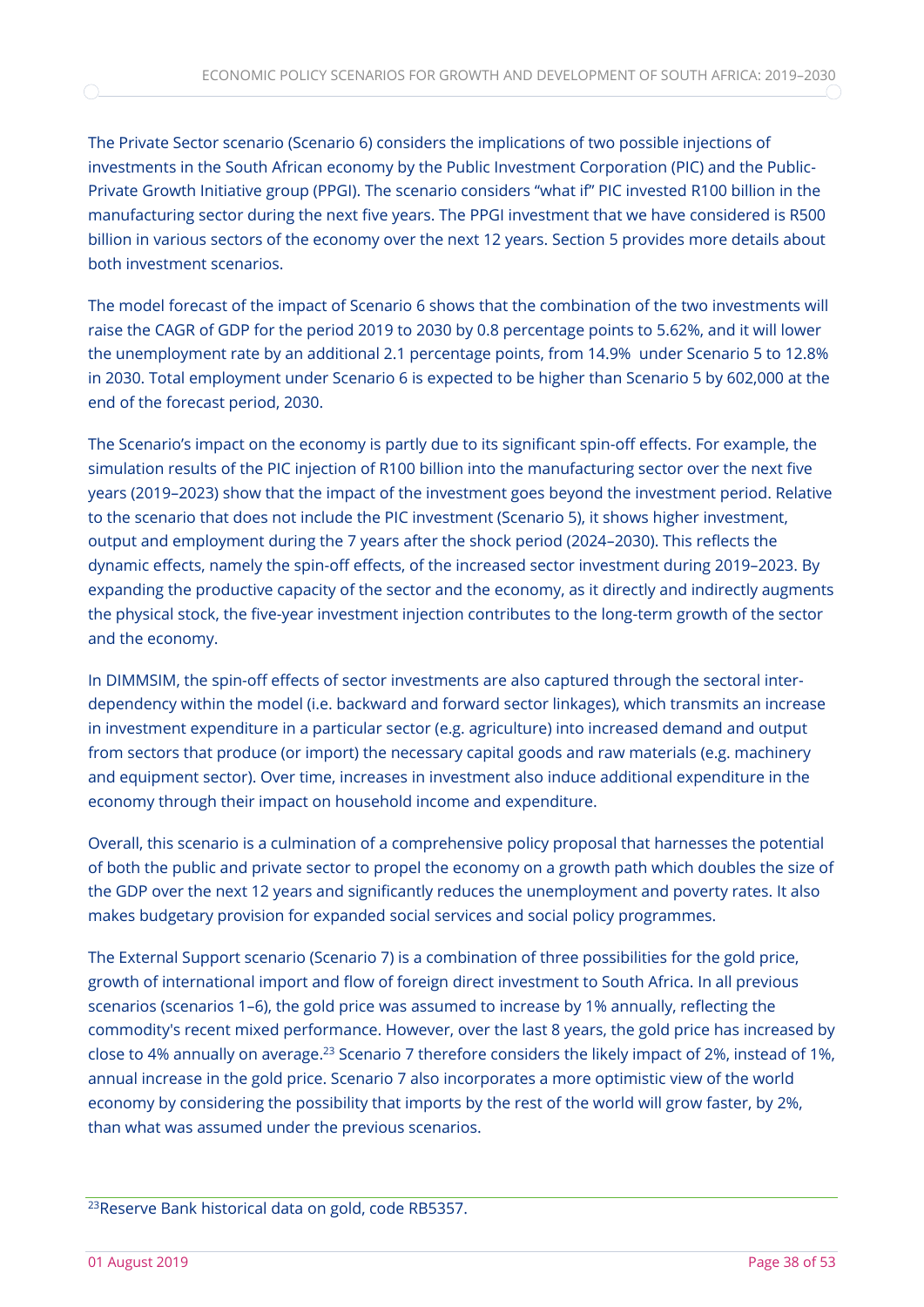Finally, the scenario includes a rise in the flow of FDI to South Africa. Currently, total FDI flow to the country is equal to 0.05% of GDP. In the model, the level of FDI is thus expected to increase as the economy grows, and the faster the economy grows, the larger the net foreign investment in the country will be. Under the External Support scenario, the annual net FDI flow is expected to increase from 0.05% of GDP to 0.13% over the period 2019–2030, reflecting positive international response to South Africa's much improved economic performance under reforms proposed for scenarios 2 to 6.

If, according to the External Support scenario, the gold price, the import demand from the rest of the world and the FDI net inflow to South Africa increase at faster rates, these additional stimuli to the South African economy are expected to particularly help the trade sectors. Simulations that include the above improved external conditions show addition of 0.44% to the CAGR of the GDP, thus enabling the scenario to place the economy on a growth path with CAGR of GDP at 5.74% for the period 2019–2030. This means that by 2030, the South African real GDP will be more than twice (2.05 times) its size in 2018. Moreover, under Scenario 7, the unemployment rate in 2030 is projected at 12.3%, which is less than half of the unemployment rate in 2018. The combined policy measures and external environment is projected to generate 24.4 million jobs in 2030, which will be 3.15 million more than the BAU scenario results for the same years. The combined policy scenario is also expected to gradually halve the poverty rate by 2030, from 38% in 2019 to 13% at the end of the forecast period.

Overall, the policy mix of Scenario 7 is expected to deliver the NDP targets for economic growth, investment and per capita GDP; it will also cut the rates of unemployment and poverty by more than half over the next 12 years. Under Scenario 7's relatively high growth path is an average 28.2% investment-GDP ratio for the period, and annual expansion of domestic aggregate demand and aggregate supply at average rates of 6.95% and 5.35% respectively. Finally, by 2030, the real per capita GDP is projected to reach R98,930 in 2010 prices, which is 80% above its value for 2018.

#### $5.2.2$ **Manufacturing Spill-over Effects**

The dti's ten-year review of the Industrial Policy Action Plan (IPAP) argues that "industrial investment in targeted technologies and sectors spills over to the rest of the economy, resulting in generalised productivity improvement and increased welfare. Industrial policy has traditionally placed a strong emphasis on the manufacturing sector, precisely because of such spill-over effects ...." (R Davies Forward to IPAP, 2018, p. 3). This argument has its origin in the so-called Kaldor's three "Laws", which state that higher growth in manufacturing lead to higher productivity growth – both within the manufacturing sector and across the economy, raising economic growth. 24

We used DIMMSIM results for two of the scenarios to examine whether Kaldor's law applies to South Africa. We compared the results of Scenario 5, the Social Policy scenario, with the results of the model for the investment of R100 billion in the manufacturing sector over the course of five years, 2019 to 2023. The only difference between the two runs is the PIC investment in the manufacturing sector. All other aspects of the two scenarios are exactly the same.

 $24$  Kaldor (1966, 1967).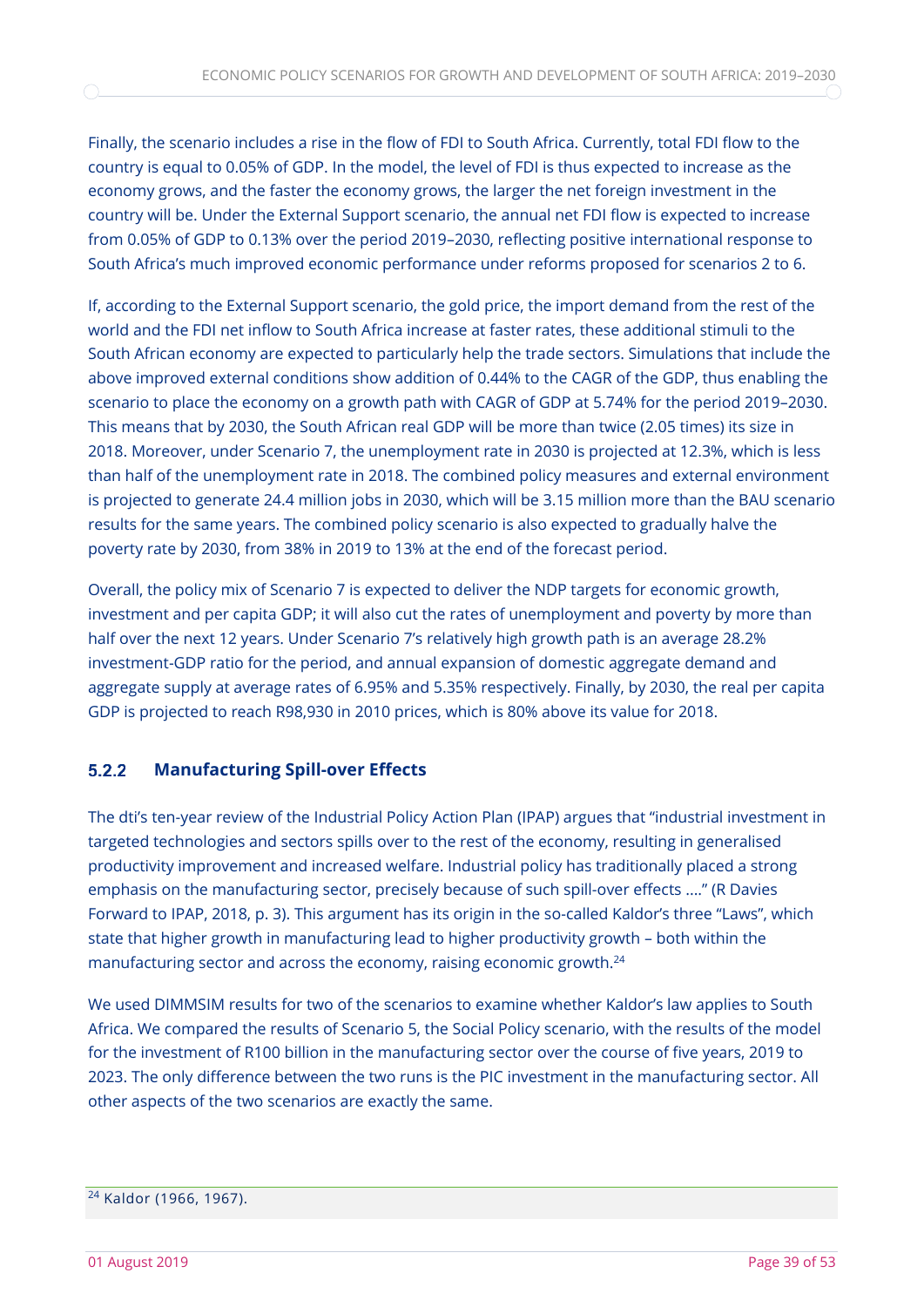Figure 13 compares the two scenarios in terms of their impact on the CAGR of labour productivity of the primary, manufacturing, services and total economy. The results confirm that investment in the manufacturing sector lead to higher productivity growth in the manufacturing sector and across the economy, namely the primary sector, services and total economy. In Section 5.2.2, we also summarised the positive impact of the same investment scenario on economic growth.



We also used the model to compare the manufacturing sector with the primary and services sectors in terms of the macroeconomic multiplier effects of similar investment in each sector. We therefore used DIMMSIM to simulate the impact of a R10 billion increase in investment in the manufacturing sector to compare the results with the results of a similar amount of investment in the primary and services sectors. The simulation results of the three scenarios show the following:

(a) For every R1 million extra investment in manufacturing sector over the next 12 years, GDP will increase, on average, by R10.27 million. This macroeconomic GDP multiplier for investment in manufacturing is 18% higher than the corresponding multiplier for the primary sector and 7% higher than the value for the services sector.

(b) Every R1 million extra investment in manufacturing sectors over the next 12 years is estimated to generate six additional jobs in the economy. This macroeconomic employment multiplier for investment in manufacturing is more than twice the employment multiplier effect for investment in the primary sector and about 40% higher than the corresponding number for the service sector.

These findings are in line with similar findings for other countries and confirm that growth of the manufacturing sector has a relatively larger macroeconomic spill-over.<sup>25</sup>

<sup>25</sup> The literature on testing the validity of the Kaldor's three laws is extensive at both country level and regional level. For example, Bernat (1996), Guo (2007), McCombie (1983), Thrilwall (1983) and Alexiou et al. (2010).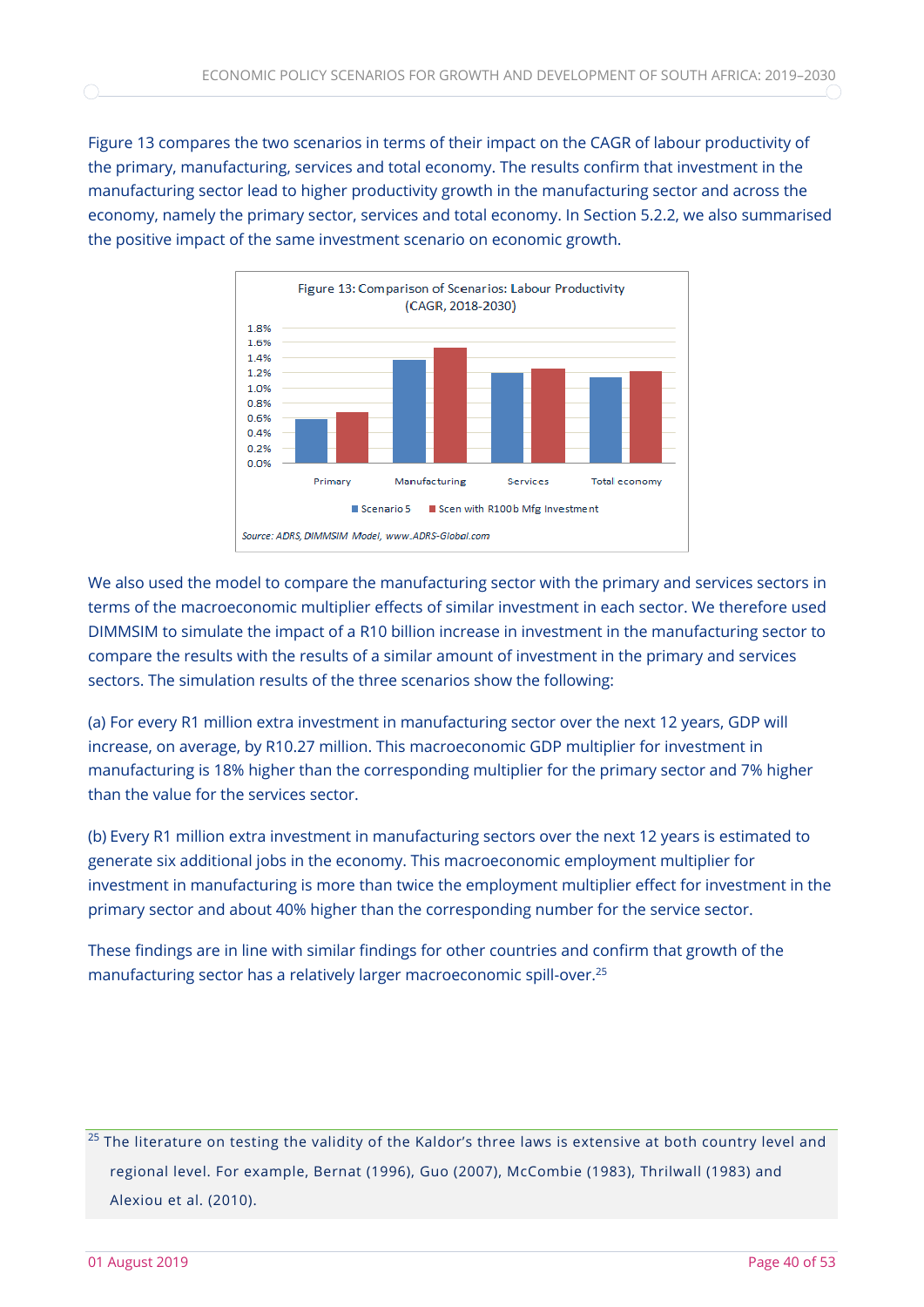#### $5.2.3$ **Crowding-in Effect**

The simulation results shed light on the important question of whether public investment in South Africa crowds-in (i.e. attracts) or crowds-out (i.e. deters) private sector investment. A comparison of average annual growth rates of public and private investments over the twelve-year projection period shows that scenarios with higher (lower) annual public investment induce higher (lower) private investment with its corresponding positive impact on output (Figure 14). Overall, public investment in South Africa is found to significantly catalyse and crowd-in private investment. Figure 14 shows that relative to the BAU scenario, the increase in public investment under the Macroeconomic Policy Reform scenario leads to a faster average annual growth rate of private sector investment. Moreover, the average interest rate for the twelve-year period is found to be slightly lower, and not higher, than the BAU results.

The simulation results show that an increase in public spending (e.g. public infrastructure investment) affects the economy in two ways. First, it boosts aggregate demand through the short-term fiscal multiplier, of which the magnitude may vary with the state of the economy. <sup>26</sup> It also crowds-in private investment, given the highly complementary nature of infrastructure services. "Over time, there is also a supply-side effect of public infrastructure investment as the productive capacity of the economy increases with the higher infrastructure capital stock."<sup>27</sup>



#### $5.2.4$ **Fiscal Sustainability**

Figure 15 compares scenarios in terms of their impact on two fiscal indicators, namely government deficit-GDP ratio and public debt-GDP ratio. The differences in the projected performance of these fiscal indicators stem from the economy-wide dynamic effect of the scenarios, specially their direct and indirect effects on growth and government revenue. What clearly stand out from the simulation results are:

<sup>26</sup> Auerbach & Gorodnichenko (2012, 2013).

 $27$  Abiad et al. (2015, p. 6).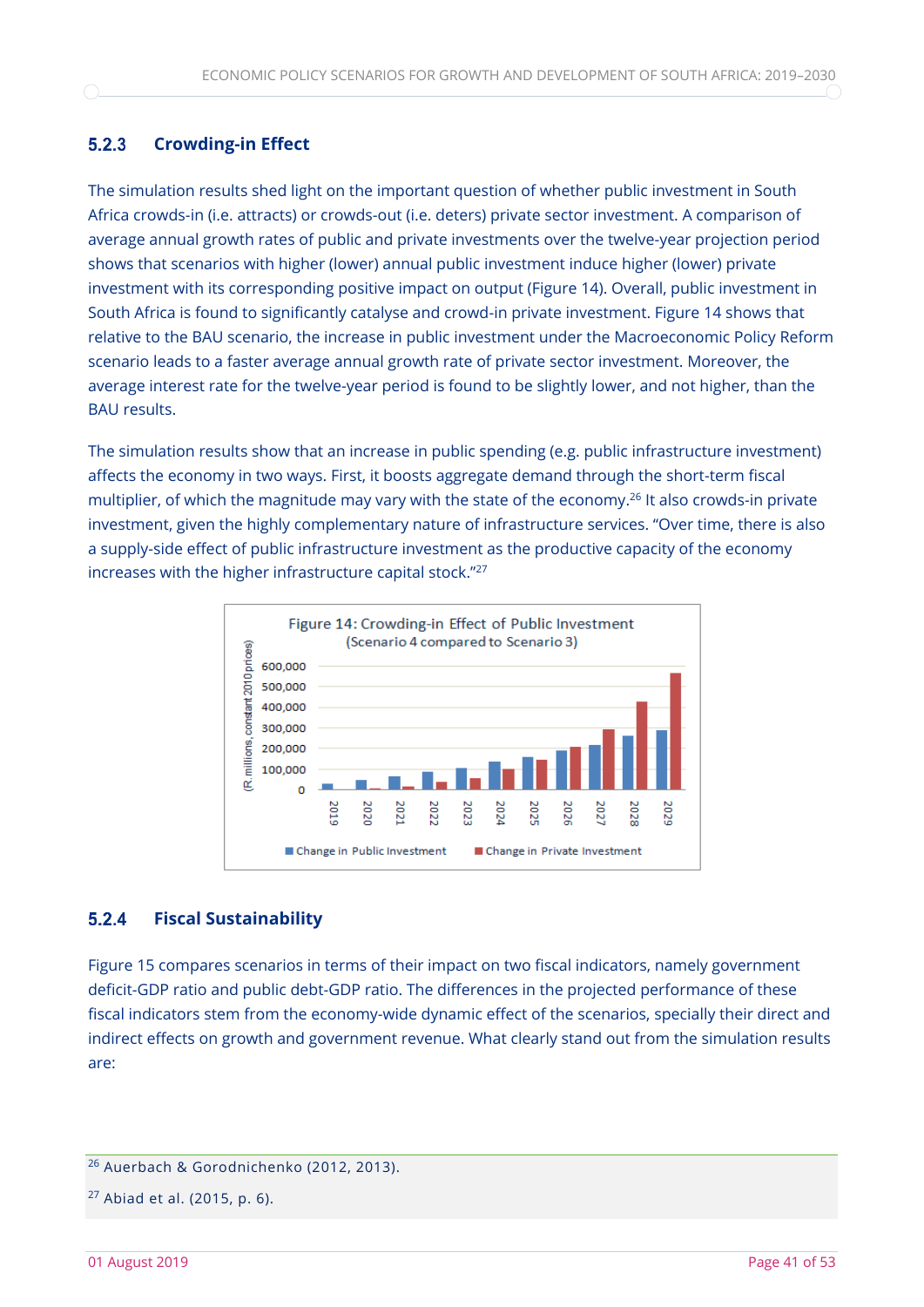- (a) Even though the level of general government expenditure differs across scenarios, neither of the scenarios would cause major deteriorations in one or more of the fiscal indicators over the next 12 years;
- (b) Due to their positive effects on growth and government revenue, fiscal indicators related to scenarios 4 and 6 are projected to perform relatively better than both the BAU and Microeconomic Policy scenarios, due to their large positive effects on growth and government revenue.

Overall, the impact of the scenarios on the public debt-to-GDP ratio essentially depends on their growth dynamics. The results show that higher public spending is not associated with an increase in the debt-to-GDP ratio when "the boost to GDP from higher government investment and current expenditure will be larger than the public debt taken to finance it."<sup>28</sup> Moreover, combining investmentled stimuli with monetary policy support can lead to a stronger growth impact and accentuate the reduction of the public debt-to-GDP ratio. A sustained rise in output reduces the public debt-to-GDP ratio as the denominator increases. It thus reduces risks on debt as current debt-to-GDP ratio moves further away from its default limit.<sup>29</sup> An increase in public investment reduces public debt. The bigger the concern about the debt, the more critical it is to find ways to increase output.

A long-term permanent increase in public investment boosts private investment in both the short and the long term (Figure 14). The large output effects imply that the debt-to-GDP ratio declines. The increase in government spending will also affect the debt-to-GDP ratio, which may increase or decrease, depending on the size of the fiscal multiplier and on the elasticity of revenues to output.<sup>30</sup>



<sup>28</sup> Abiad et al. (2015, p. 11).

<sup>29</sup> Mourougane et al. (2016, p. 7).

<sup>30</sup> Abiad et al. (2015, pp. 6, 20).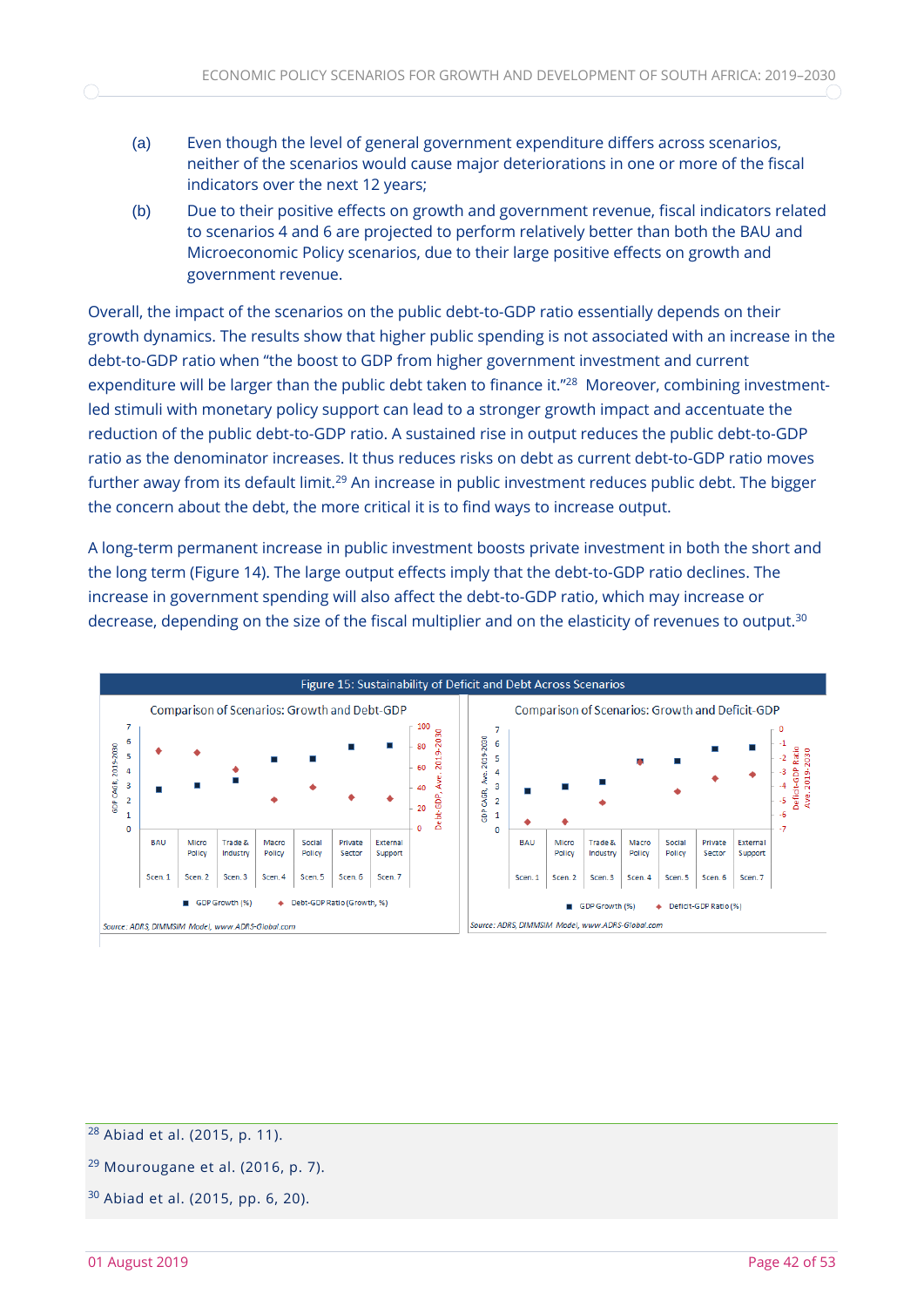# **6. CLASSIFICATION OF SCENARIOS**

Given the simulation results of the scenarios for the next 12 years, it is possible to classify them in terms of "low", "middle" and "high" scenarios. Scenarios 1 and 2 (BAU scenario and Microeconomic Policy Reform scenario) can be classified as "low" growth and employment scenarios since they are expected to generate relatively weak economic growth, and high unemployment and poverty rates.

Scenarios 3 and 4 are examples of "moderate" scenarios, especially Scenario 4. Depending on the scenario, the economy is likely to grow at CAGR of 3.3% to 4.8%. It is only under Scenario 4 (Macroeconomic Policy Reform scenario) that the unemployment rate is projected to drop below 20% by 2030.

Scenarios 5, 6 and 7 can be classified as "high" growth and employment scenarios. Relative to scenarios 1 to 4, not only are they expected to grow at CAGR of between 4.8% and 5.7%, they are also expected to produce much better outcomes for unemployment rate and poverty. Under these scenarios, halving the rates of unemployment and poverty by 2030 becomes possible.

# **7. SUMMARY AND CONCLUSIONS**

This report has identified seven cumulative economic policy scenarios for South Africa for the period 2019 to 2030. With the help of the ADRS's Dynamically Integrated Macro-Micro Simulation Model of South Africa (DIMMSIM), the likely future impacts of the scenarios were simulated and reported. Our goal was to identify a minimum set of policy measures that are sufficient to realise the key macroeconomic and developmental targets of the NDP. Based on analysis of the model results, the report identifies the following ten findings on the potential of using a combination of economic policy measures to harness poverty-reducing growth:

- 1. The cumulative scenarios of this report show that it is possible for economic policy to propel the economy on a fundamental economic reconfiguration and restructuring path as it relates to structural transformation and economic growth with significant reductions in the unemployment rate and poverty. However, this will be possible if the current austerity-focused economy policy framework gave way to a growth-oriented economic policy framework. Simulation results show that when the economy is underpinned by consistent implementation of growth-oriented policies, it will unleash a virtuous growth of output, employment, income and expenditure
- 2. We identified and tested the potential of a combination of policy measures that include microeconomic reforms, trade and industrial policy, macroeconomic reforms, social policy measures and private sector support. We estimated the likely outcomes to include:
	- a. an average growth rate of 5.74% for the period 2019–2030, which will more than double the size of the GDP;
	- b. an 80% increase in the real per-capita GDP;
	- c. an increase in the average investment-GDP ratio to 28%;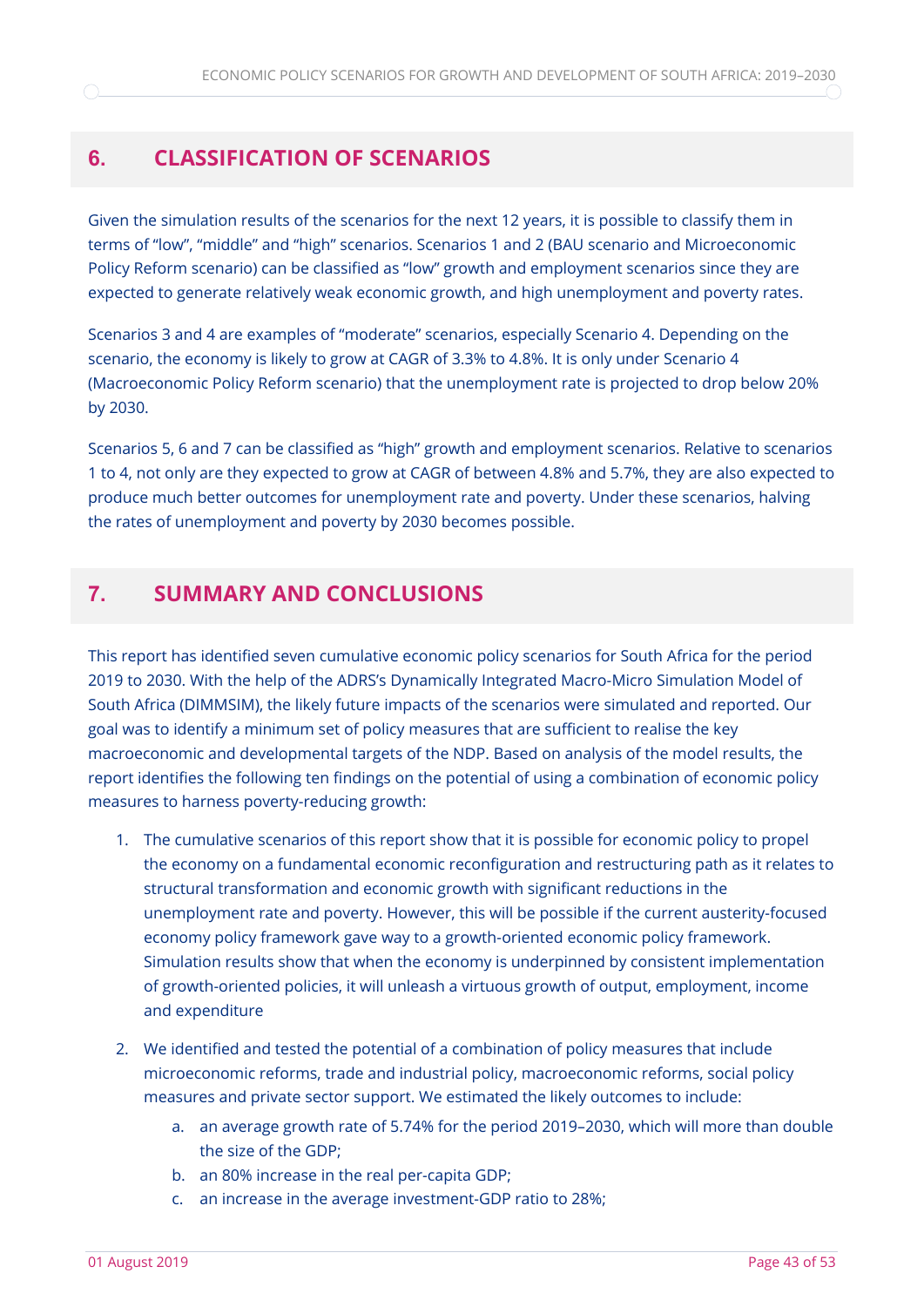- d. more than double the CAGR of manufacturing output, relative to the BAU scenario;
- e. a debt-GDP ratio of 30.4% by 2030;
- f. an average deficit-GDP ratio of -3.2% during the twelve-year period;
- g. an increase in the available government funding for major government programmes such as the NHI, the land reform, free higher education, and other important social and economic services;
- h. a reduction in the unemployment rate by more than half, from the current 27.5% to 12.3% by 2030; and
- i. a reduction in the poverty rate by about two-thirds, from the current 38% to 13% in 2030.
- 3. The results of Microeconomic Policy Reform Scenario (Scenario 2) highlight the limitations of depending solely on microeconomic policy reforms to propel the economy on the desired high growth and employment path.
- 4. Increased public investment raises output in both the short run, because of demand effects, and in the long run, as a result of supply effect. A well-coordinated annual increase in government current and capital spending boosts aggregate demand through fiscal multiplier and increases aggregate supply through time as the productive capacity of the economy increases.
- 5. When the scenario includes monetary policy reforms, as proposed, demand effects are stronger and economic performance is significantly enhanced. The measures especially provide SMMEs with the necessary life support and accentuate the decline in debt-GDP ratio by engendering a stronger growth.
- 6. If the public works programme is reoriented to become Employer of Last Resort and provide part-time jobs to all unskilled workers who cannot find jobs in the labour market, millions of workers who are currently excluded from the mainstream of the economy and have little or no chance of finding jobs in the future are provided livelihoods and a way out of poverty.
- 7. Each of the proposed scenarios has direct and indirect implications for the manufacturing sector. While the Microeconomic Policy Reform can raise the CAGR of manufacturing output by an additional 0.6 percentage points, the Trade and Industry Policy scenario will be able to add almost 1.5 percentage points to the CAGR of manufacturing output. An increase in PIC investment in manufacturing adds 0.35 percentage points to the growth rate of manufacturing sector and the PPGI is projected to help the average annual growth of the manufacturing sector by an additional 0.75 percentage points. The growth-oriented Macroeconomic Policy Reform scenario also has a significant impact on the manufacturing sector. It is projected to add 1.2 percentage points to the CAGR of manufacturing output.
- 8. The proposed scenarios are able to reverse the negative trend in the share of manufacturing sector in total output and employment. Under the BAU scenario, the current trend is projected to continue. However, the simulation results show that the proposed policy measures will be able to reverse the current trend during the next decade by generating relatively faster growth of the manufacturing sector.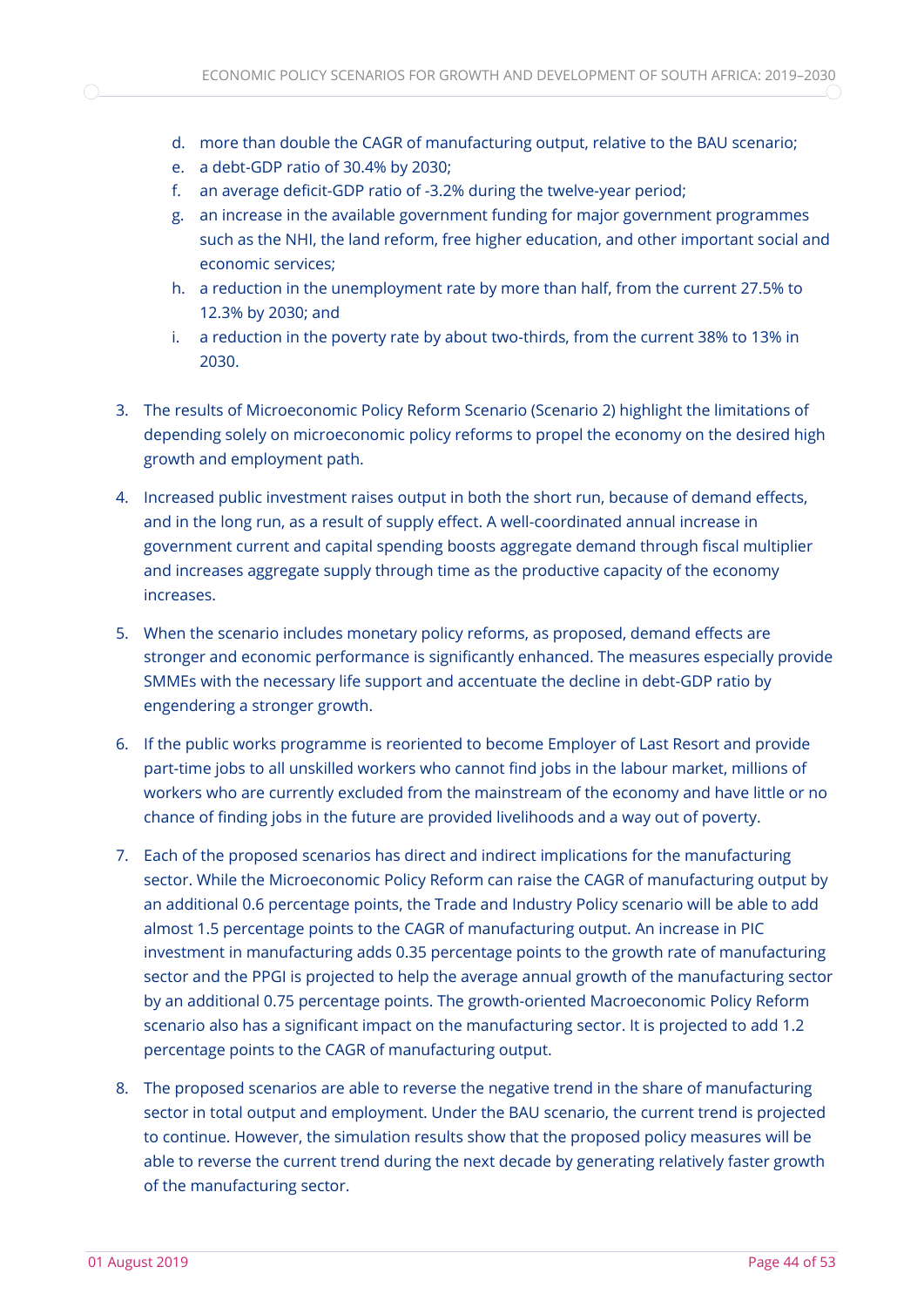- 9. The proposed policy measures are plausible and economically sustainable, as shown by the model simulations. In fact, the economy will be less vulnerable than without the proposed reforms.
- 10. The report shows that there is no one category of policy proposals that will be enough to overcome South Africa's growth and development challenges.

The goal of this project was to identify a policy roadmap to realise key growth and development targets that the government has committed to for 2030. The economic model that we used allowed us to design and test diverse policy scenarios and helped gradually build a composite scenario with simulation results that showed their potential to propel the economy on a path to reduce the unemployment rate by about 55%, from the current 27.5% to 12.3%, and the poverty rate by more than 60%, from the current 38% to 13%.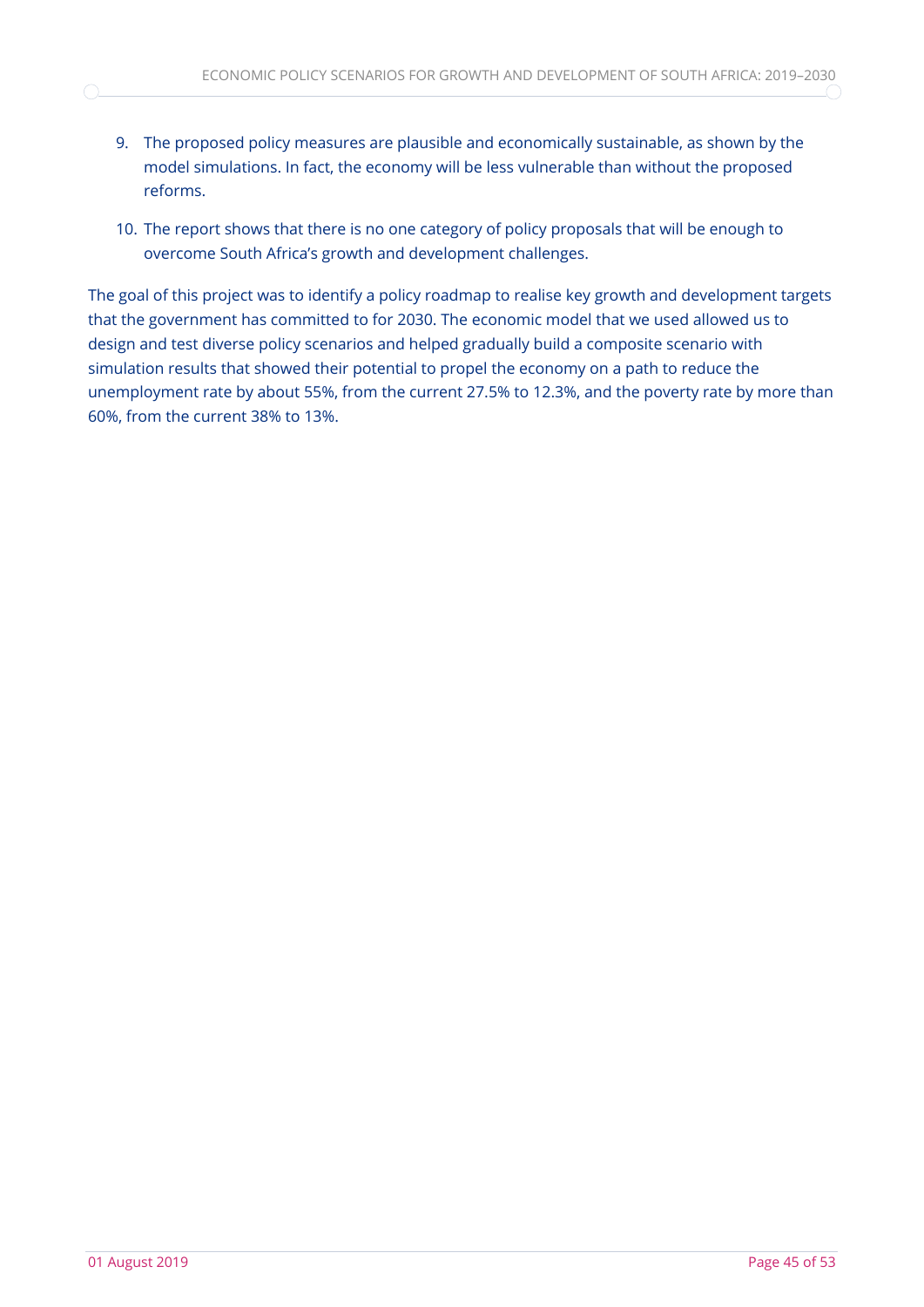# **8. REFERENCES**

Abiad, M.A., Furceri, D. & Topalova, P. 2015. The macroeconomic effects of public investment: evidence from advanced economies. Washington, D.C.: International Monetary Fund. (IMF working papers, WP/15/95, May.)

Alexander, W.E. & Caramazza, F. 1994. Money versus credit: the role of banks in the monetary transmission process. (In Balino, T. & Cottarelli, C. Frameworks for monetary stability: policy issues and country experiences. Washington, D.C.: IMF. p. 397-422.)

Alexiou, C. & Tsaliki, P. 2010. An empirical investigation of Kaldor's Growth Laws: evidence from the Mediterranean Region. Indian economic journal, 58(3):144-155.

Antonopoulos, R. 2007. The right to a job, the right types of projects: employment guarantee policies from a gender perspective. Annandale-on-Hudson: Levy Economics Institute of Bard College. (Economics working paper collection, no. 516.)

Arestis, P. 2011. A critical appraisal of the new consensus macroeconomics. (In Arestis, P., ed. microeconomics, macroeconomics and economic policy. London: Palgrave Macmillan. p. 99-115.)

Auerbach, A.J. & Gorodnichenko, Y. 2012. Measuring the output responses to fiscal policy. American economic journal: economic policy, 4(2):1-27.

Auerbach, A.J. & Gorodnichenko, Y. 2013. Output spillovers from fiscal policy. American economic review, 103(3):141-146.

Bernat jr, G.A. 1996. Does manufacturing matter? A spatial econometric view of Kaldor's Laws. Journal of regional science, 36(3):463-77.

Dutt, A.K. 2006. Aggregate demand, aggregate supply and economic growth. International review of applied economics, 20(3):319-336.

Guo, D. 2007. The leading role of manufacture in regional economic growth in China: a spatial econometric view of Kaldor's Law. (Workshop on Agglomeration and Growth in Knowledge-Based Societies, Kiel, Germany, April 20-21. p. 19-20.)

Kaldor, N. 1966. Causes of the slow rate of economic growth of the United Kingdom. London: Cambridge University Press.

Kaldor, N. 1967. Strategic factors in economic development. Ithaca, N.Y.: Cornell University. School of Industrial and Labor Relations.

Mahonye, N., Marko, K. & Amina, C. 2016. Institutions, credit markets and development in Sub-Saharan Africa. Banks and bank systems, 11(4):169-178.

McCombie, J. 1983. Kaldor's Law in retrospect. Journal of post-Keynesian economics, 5(3):414-129.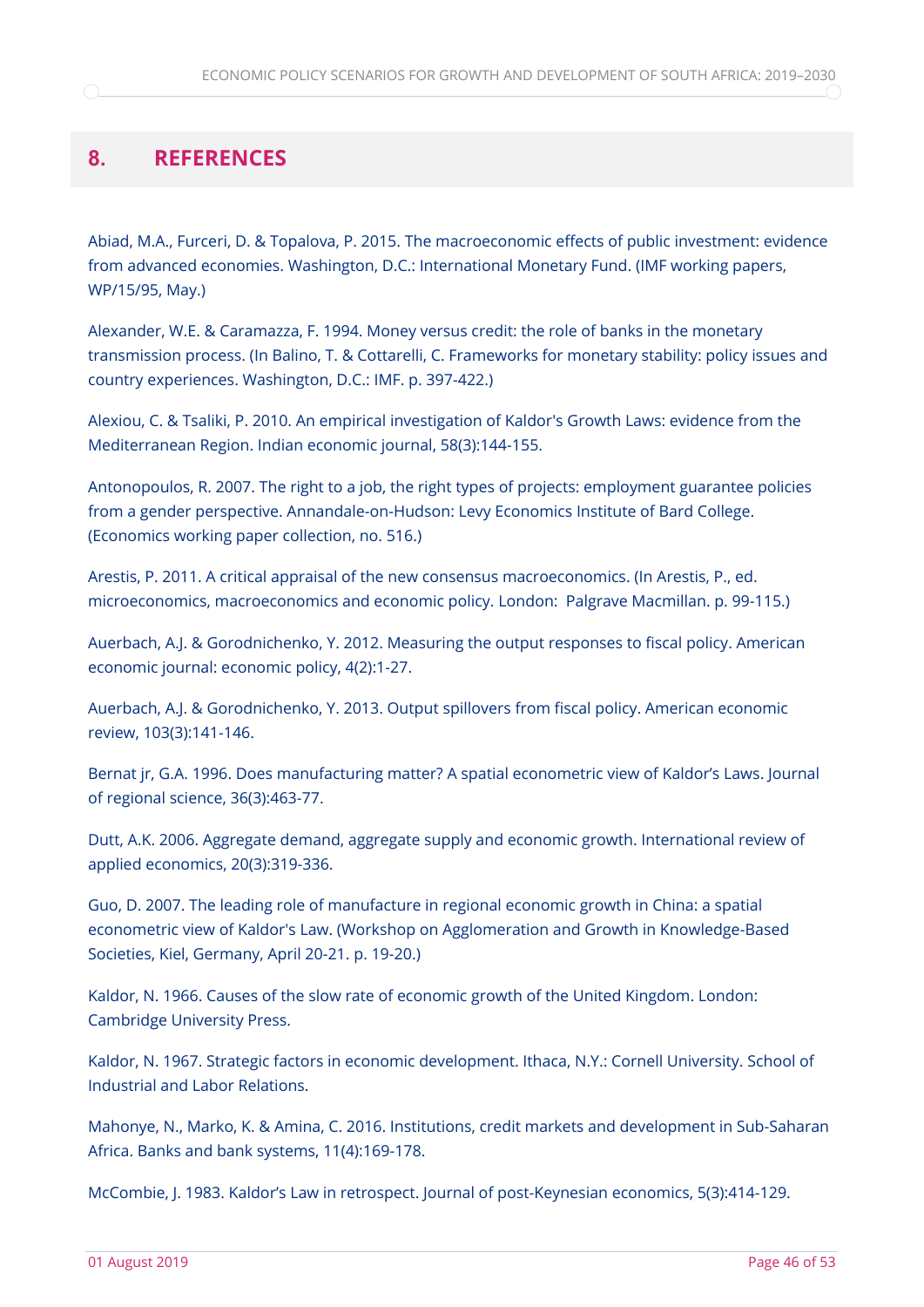Mourougane, A., Botev, J., Fournier, J.M., Pain, N. & Rusticelli, E. 2016. Can an increase in public investment sustainably lift economic growth? Paris: OECD. Economics Department. (Working papers, no. 1351, ECO/WKP(2016)75, November.)

Orcutt, G. 1957. A new type of socio-economic system. Review of economics and statistics, 39(2):116- 123.

Orcutt, G., Greenberg, M., Korbel, J. & Rivlin, A. 1961. Microanalysis of socioeconomic systems: a simulation study. New York: Harper & Row.

Pesaran M.H., Shin, Y. & Smith, R.J. 1999. Bounds testing approaches to the analysis of long run relationships. Edinburgh: University of Edinburgh. Edinburgh School of Economics. (ESE discussion papers 46.)

Pesaran, M.H. 1997. The role of economic theory in modelling the long run. Economic journal, 107:178- 191.

Pesaran, M.H., Shin, Y. & Smith, R.J. 1996. Testing for the existence of a long-run relationship. Cambridge: University of Cambridge. Department of Applied Economics. (DAE working paper no. 9622.)

Reserve Bank (2019). Quarterly Bulletin. First Quarter.

Silver, N. 2015. The signal and the noise: why so many predictions fail - but some don't. London: Penguin Books.

South Africa. Department of Trade and Industry. 2018. Industrial policy action plan (IPAP) 2018/19- 2020/21. Pretoria: Department of Trade and Industry.

South Africa. National Treasury. 2018. Achieving economic transformation, inclusive growth and competitiveness: a growth agenda for the South African economy. Pretoria: National Treasury.

Stats SA. 2019. Quarterly labour force survey, first quarter of 2019. Pretoria: Department Statistics South Africa. (Statistical release P0211.)

Tcherneva, P.R. 2012. Beyond full employment: the employer of last resort as an institution for change. Annandale-on-Hudson: Levy Economics Institute of Bard College. (Working paper no. 732.)

Thirlwall, A.P. 1983. A plain man's guide to Kaldor's Growth Laws. Journal of post-Keynesian economics, 5(3):345-358.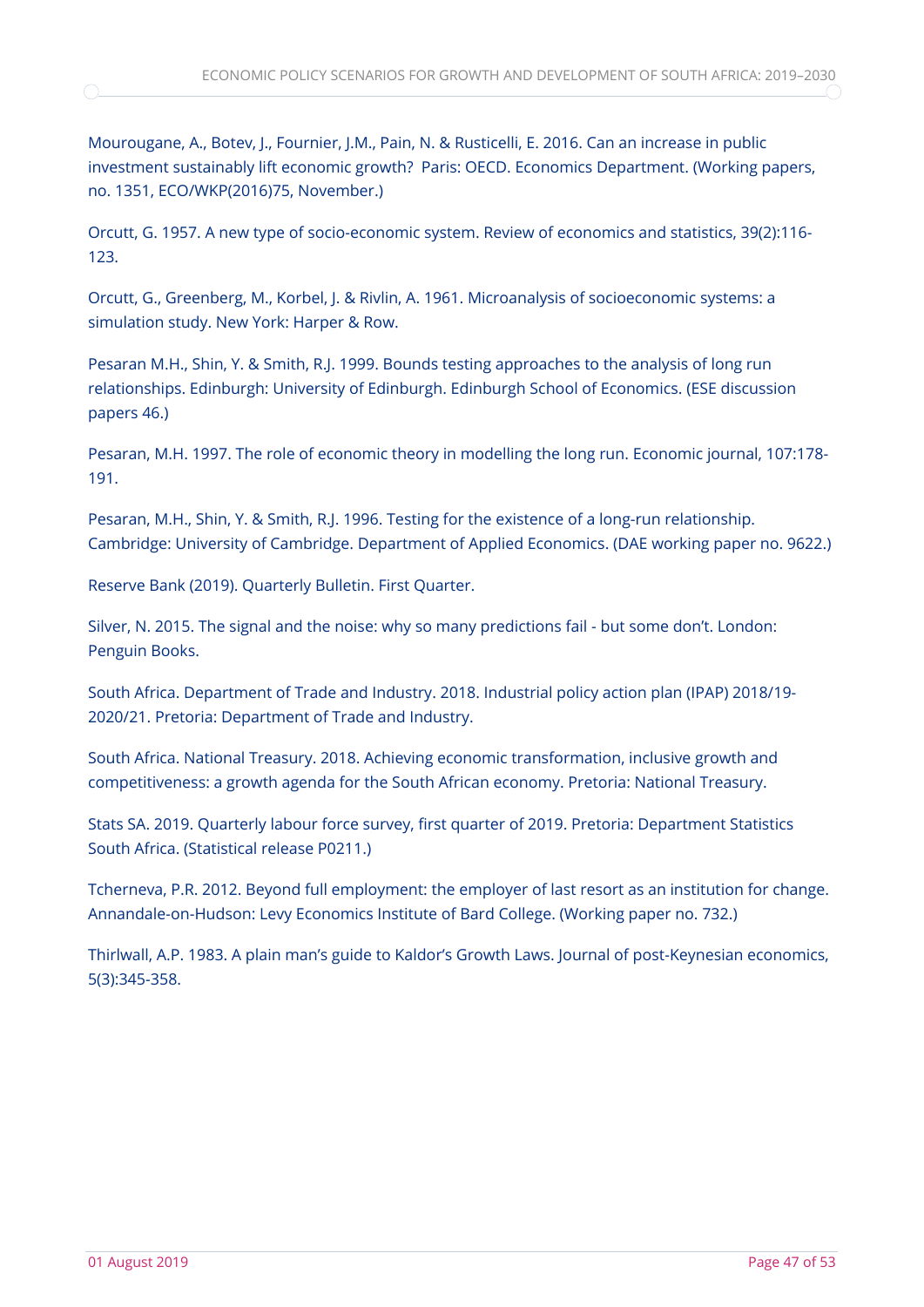# **ADRS Country Models**